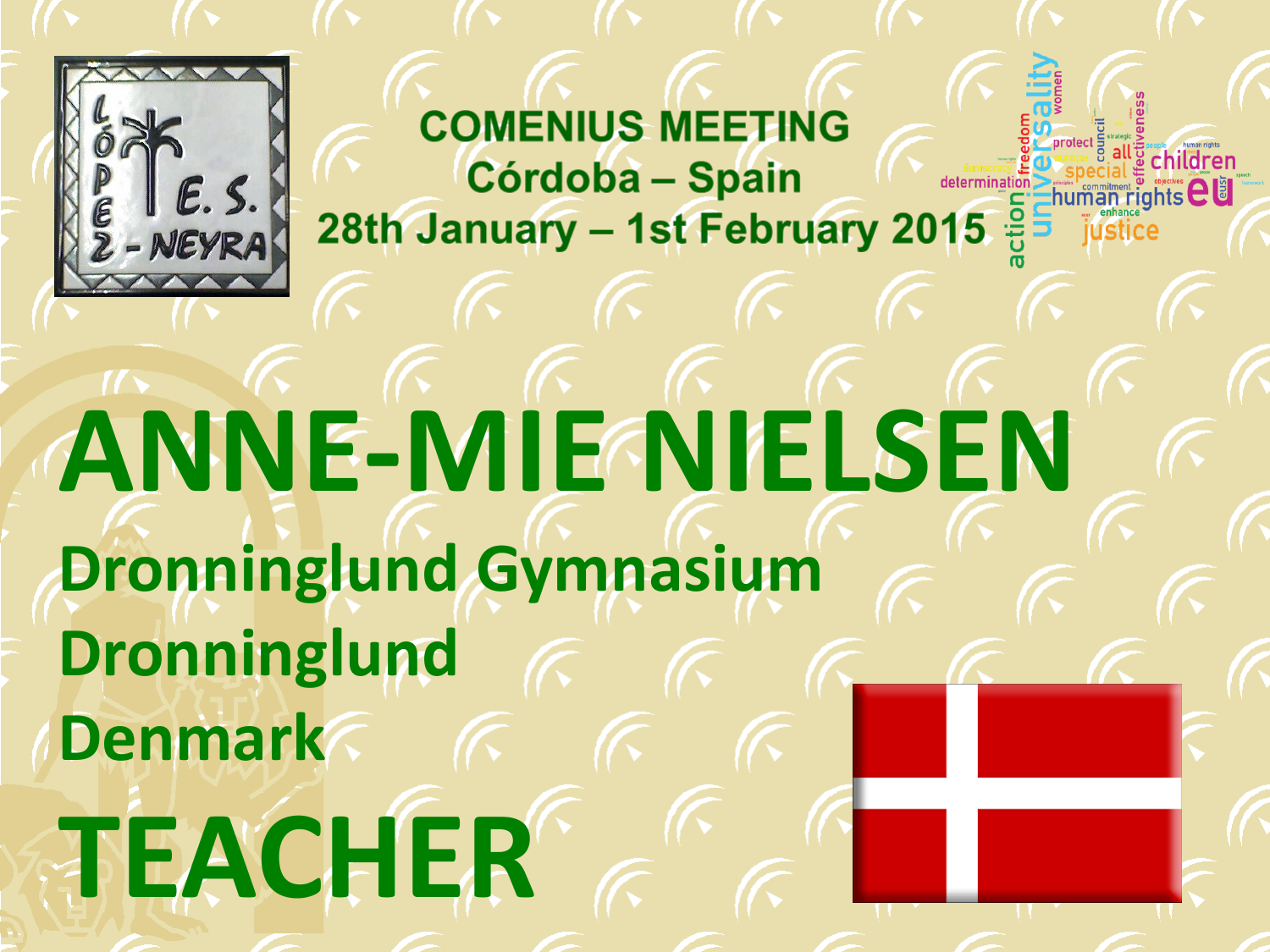

### $\sqrt{2}$ PIA RAVNE E **Dronninglund Gymnasium Dronninglund Denmark TEACHER**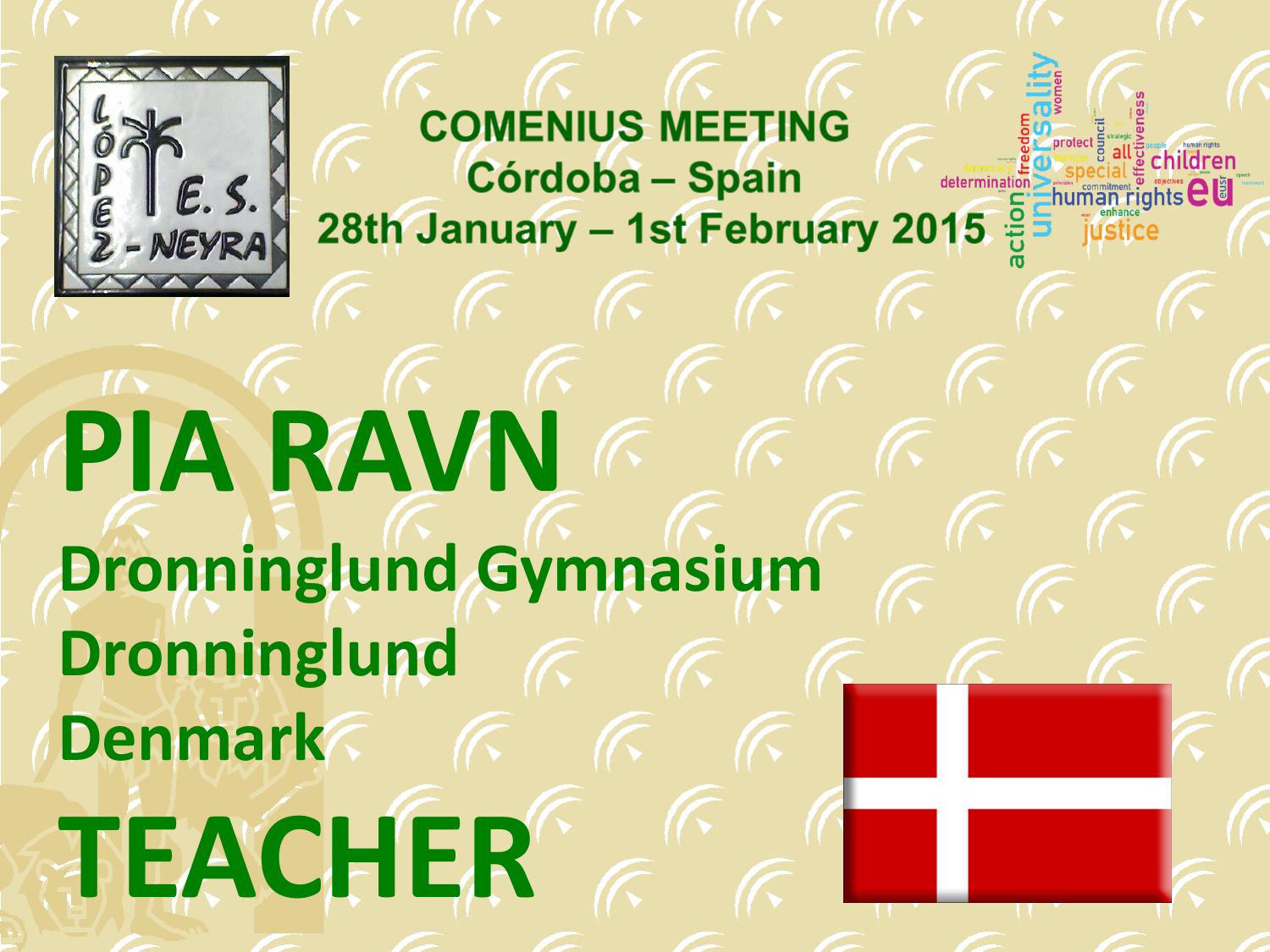

### **HANNE BERG Dronninglund Gymnasium Dronninglund Denmark TEACHER**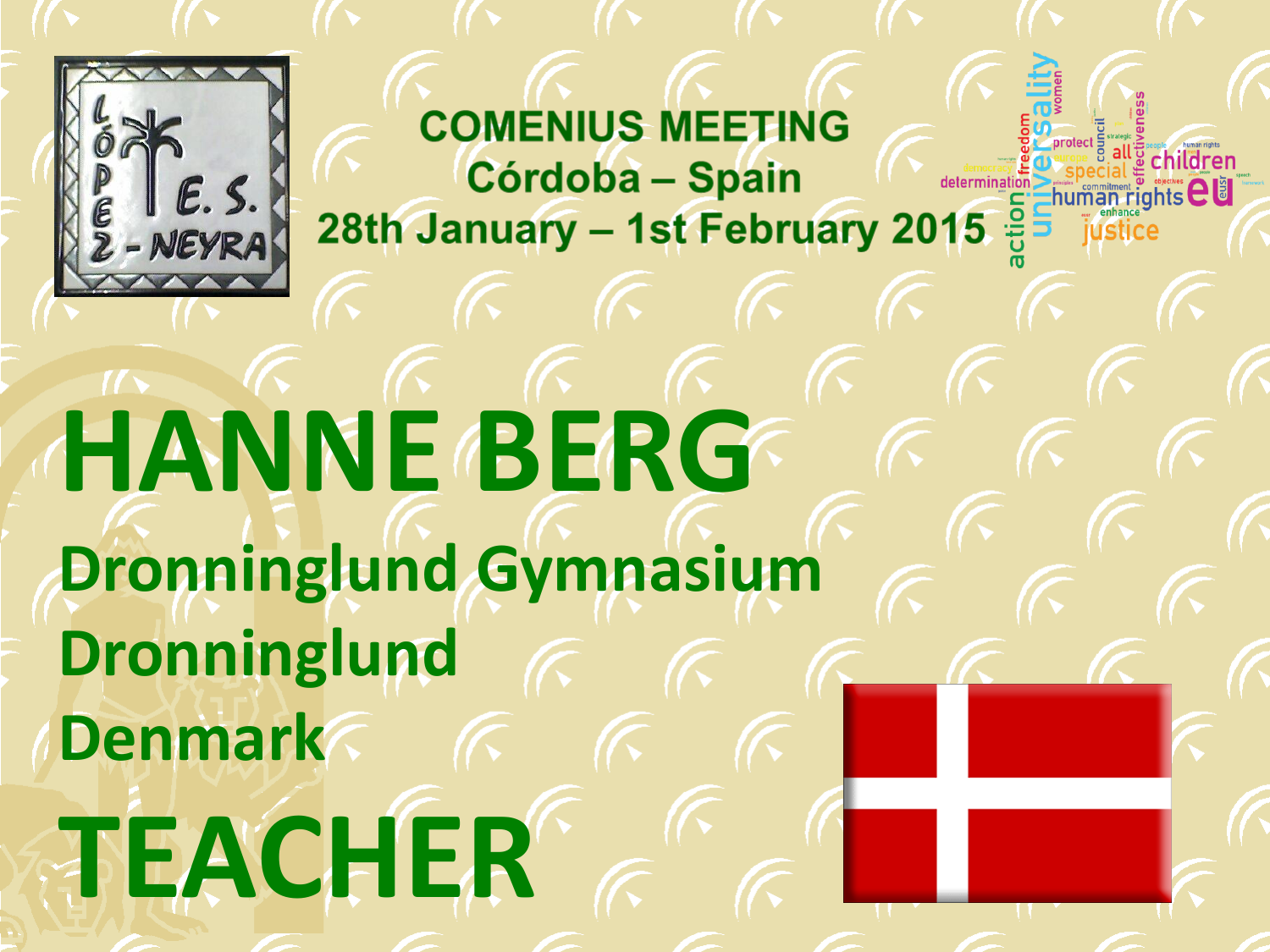

**Cecilie M. Støvlbæk Kristiansen Dronninglund Gymnasium Dronninglund Denmark STUDENT**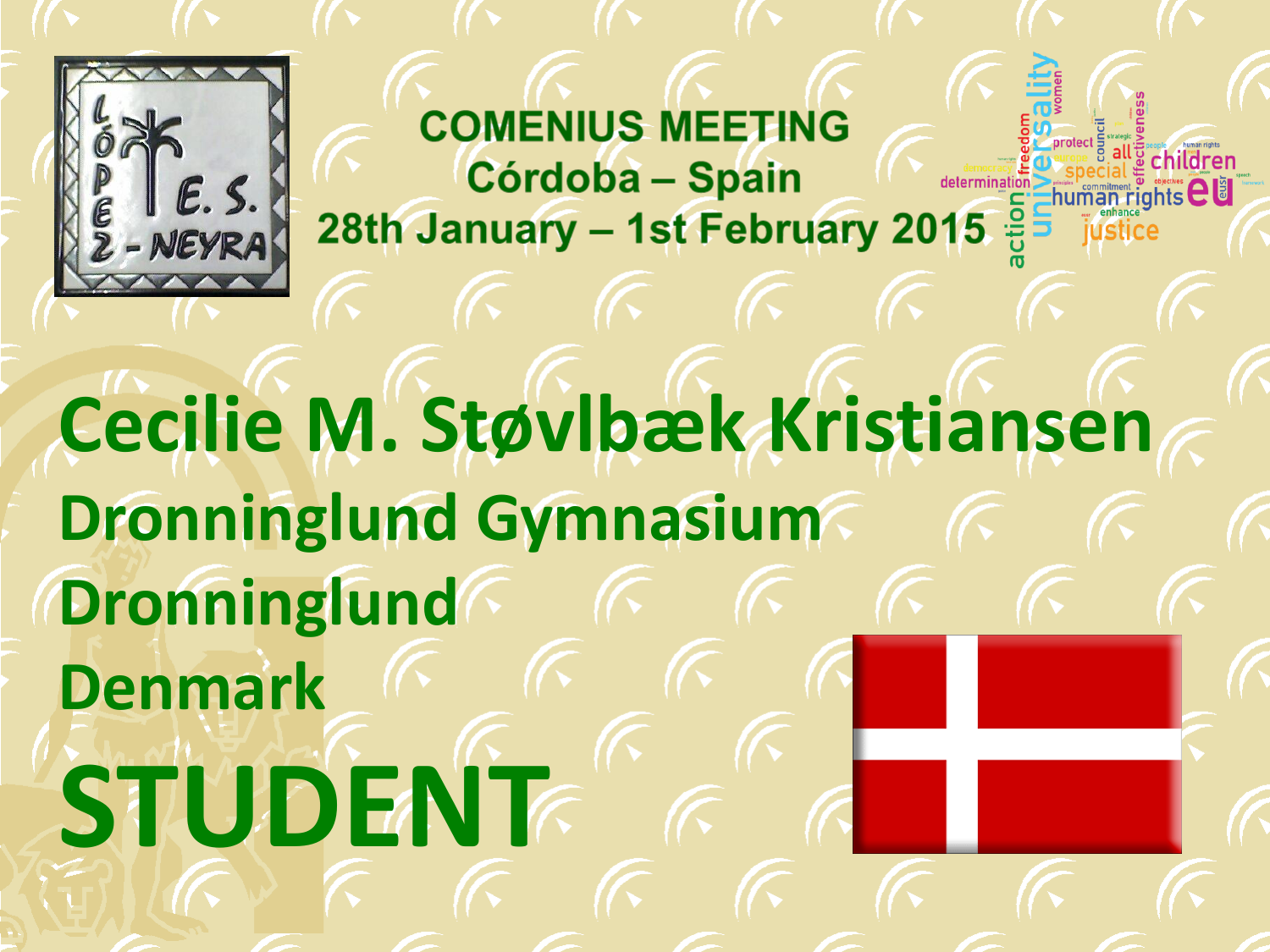

### **Frida Erica Vede Hartman Dronninglund Gymnasium Dronninglund Denmark STUDENT**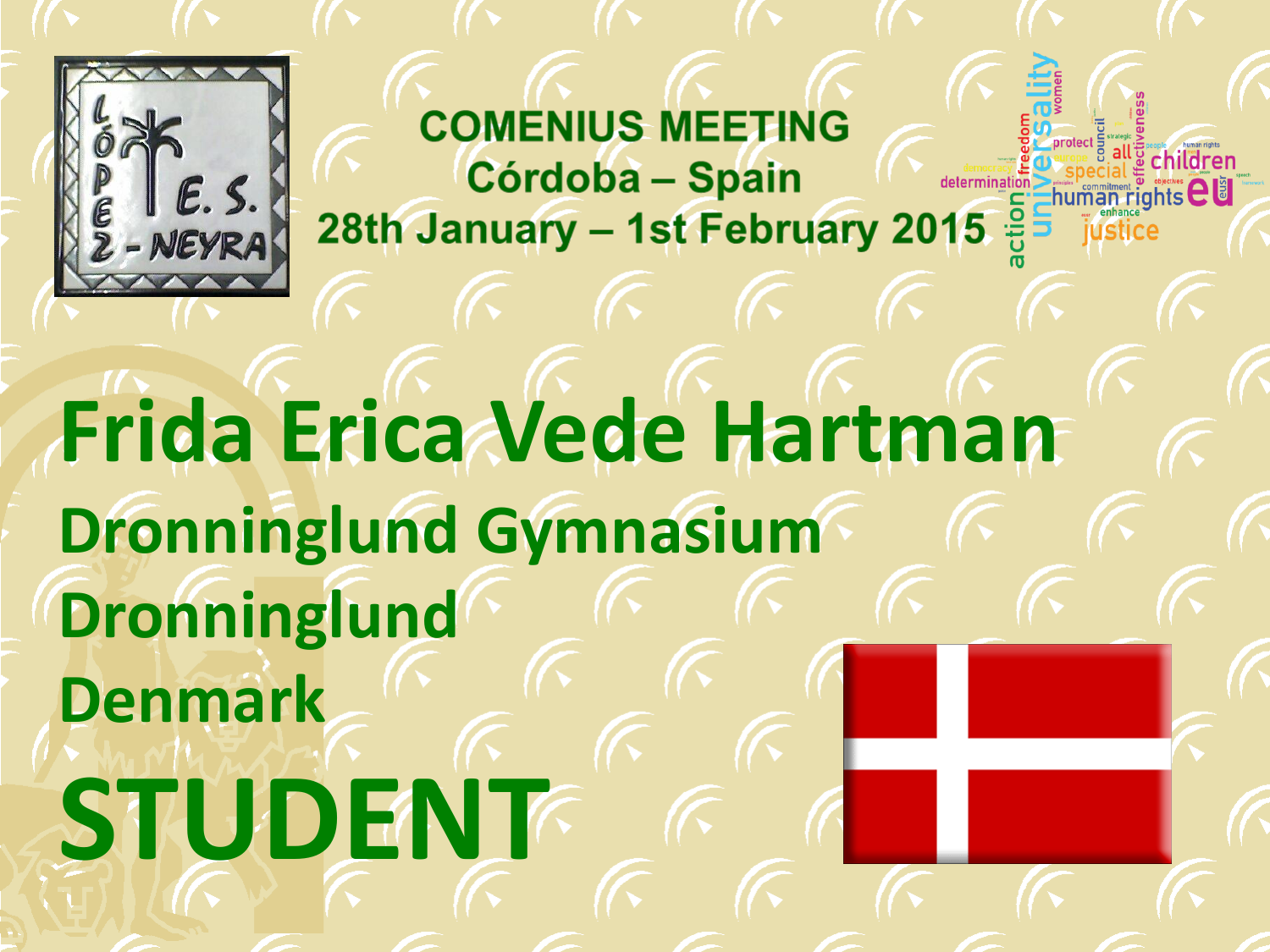

**Anette Grønbak Jensen Dronninglund Gymnasium Dronninglund Denmark STUDENT**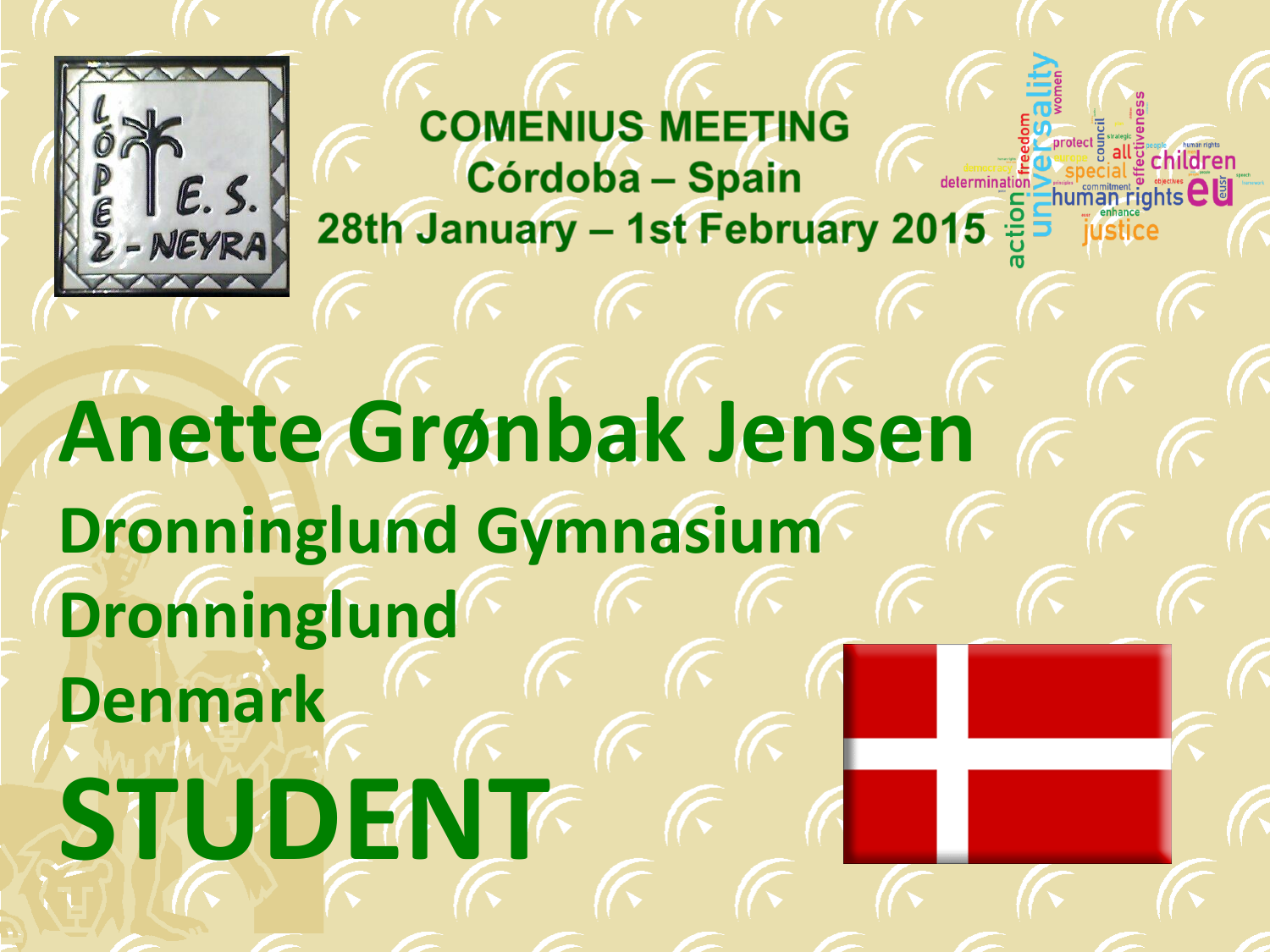

**Mia Andreassen Dronninglund Gymansium Dronninglund Denmark STUDENT**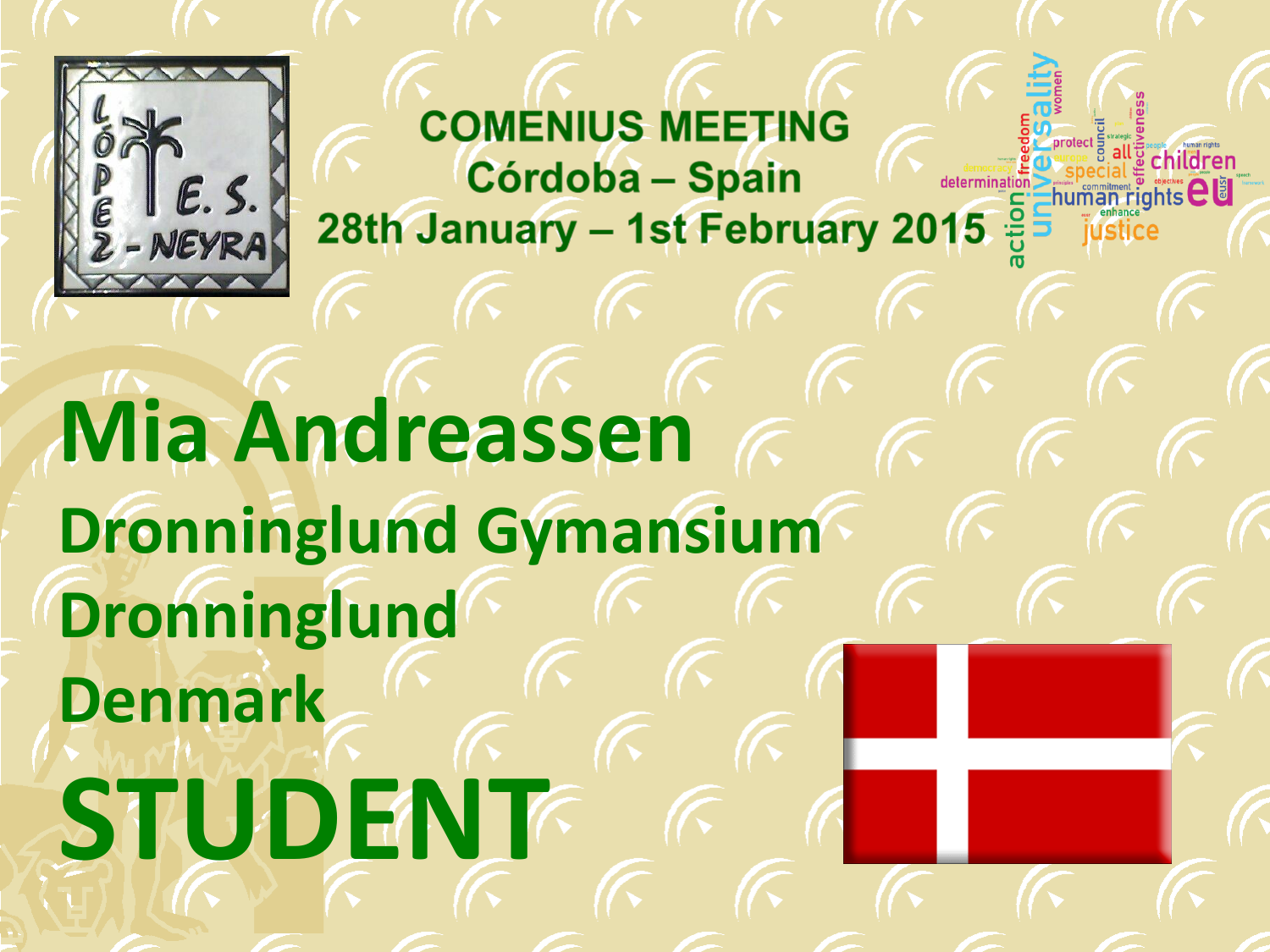

### **Emma Hellum Andreasen Dronninglund Gymansium Dronninglund Denmark STUDENT**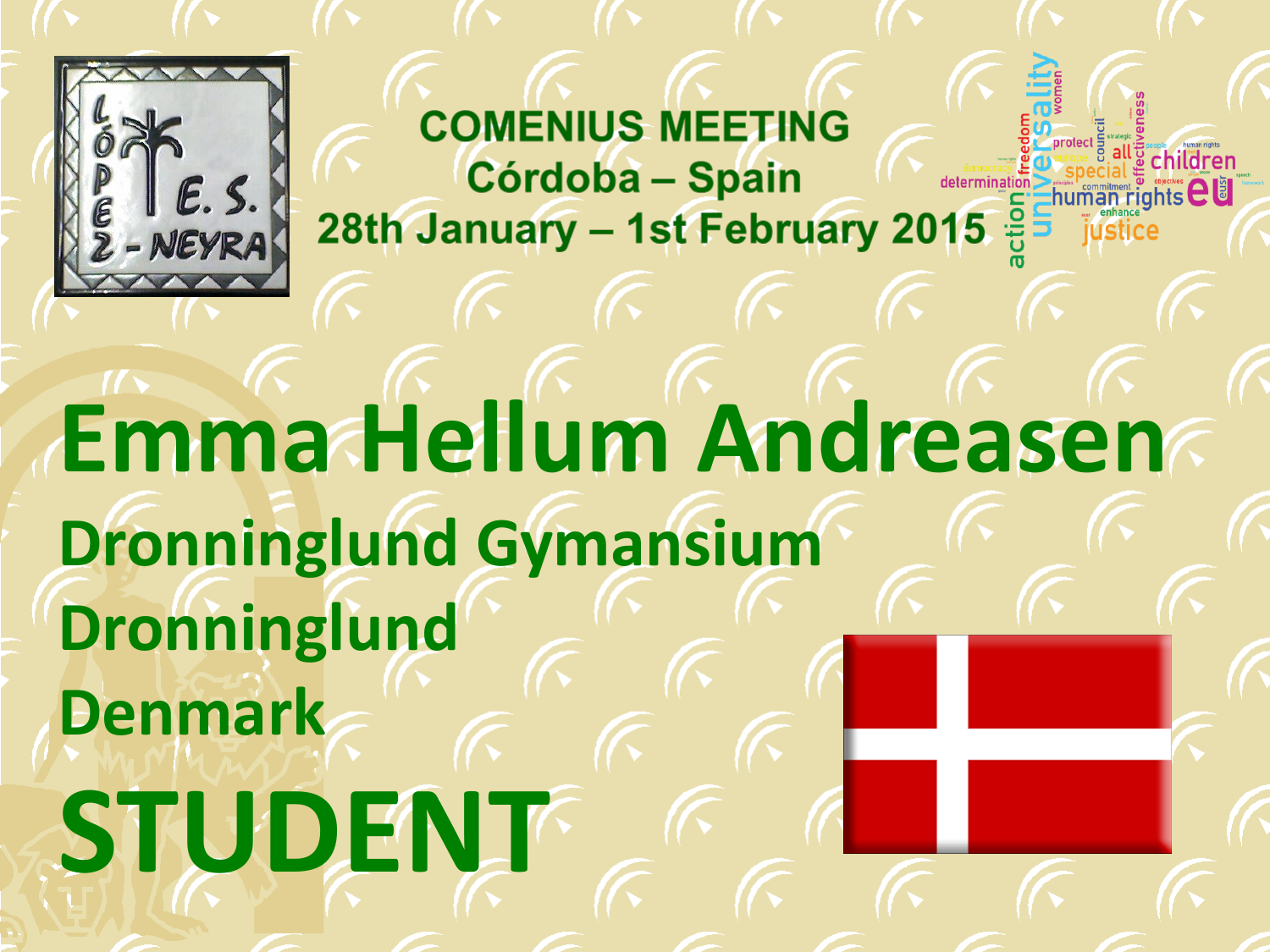

**Louise Vestergaard Bøgh Pedersen Dronninglund Gymansium Dronninglund Denmark STUDENT**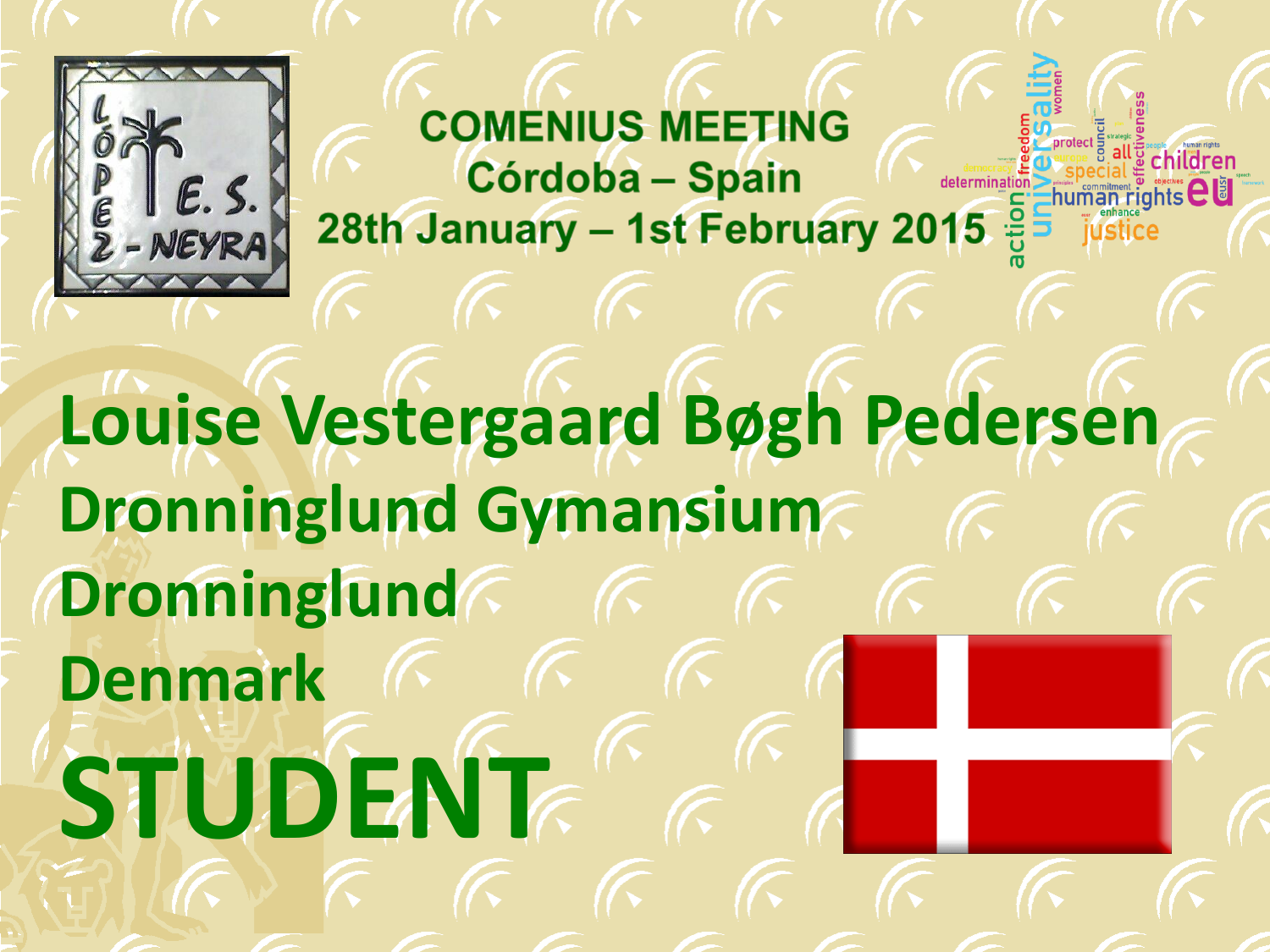

### **Mia Kirstine Petersen Dronninglund Gymansium Dronninglund Denmark STUDENT**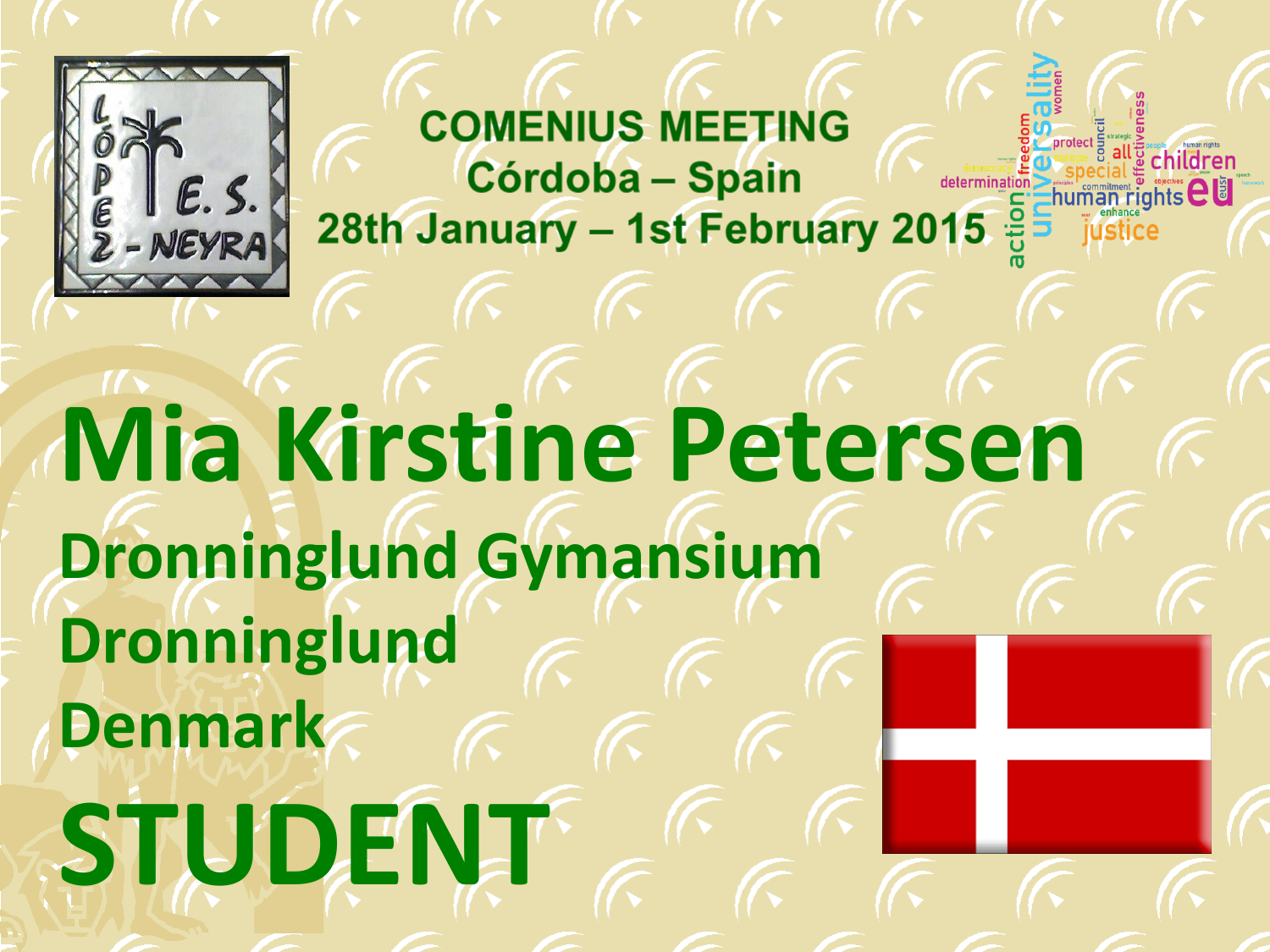

### **HANNAH RUHM Carl-Friedrich-von-Siemens-Gymnasium Berlin Germany**  $\sqrt{6}$ **TEACHER**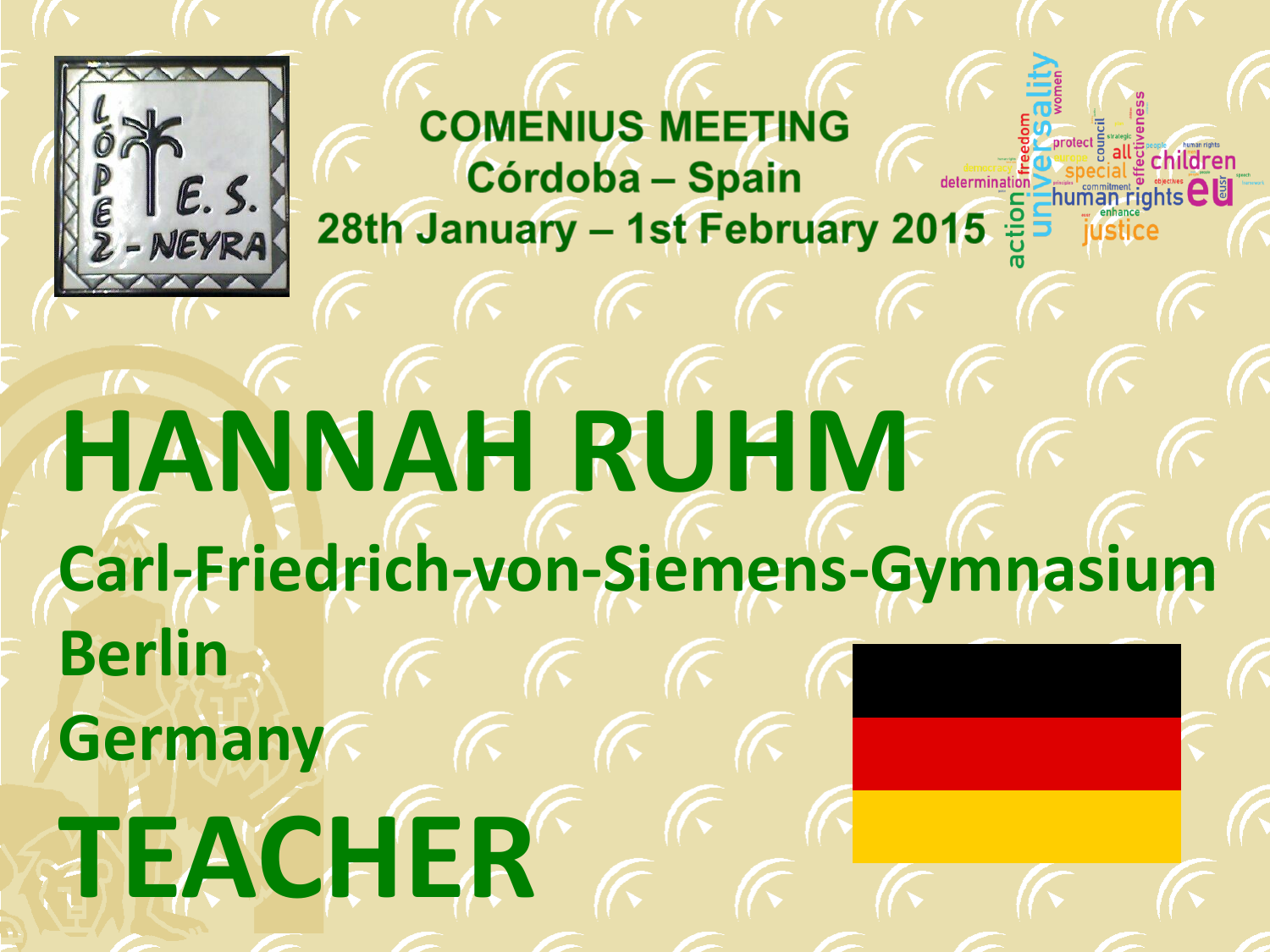

### **HENRIETTE WEISS Carl-Friedrich-von-Siemens-Gymnasium Berlin Germany**  $\sqrt{2}$ **TEACHER**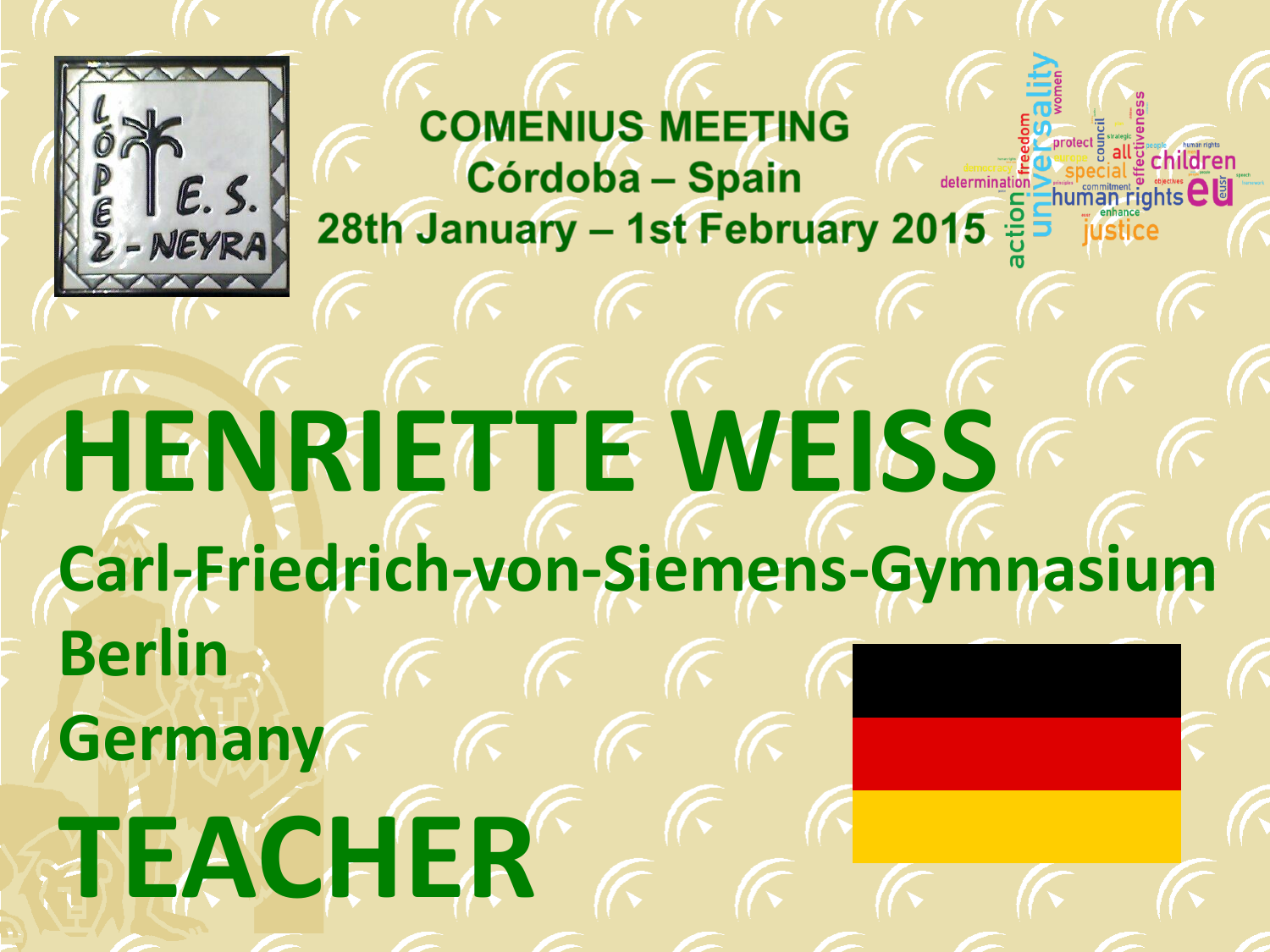

### **Alina Kokorina Carl-Friedrich-von-Siemens-Gymnasium Berlin Germany**  $\sqrt{2}$ **STUDENT**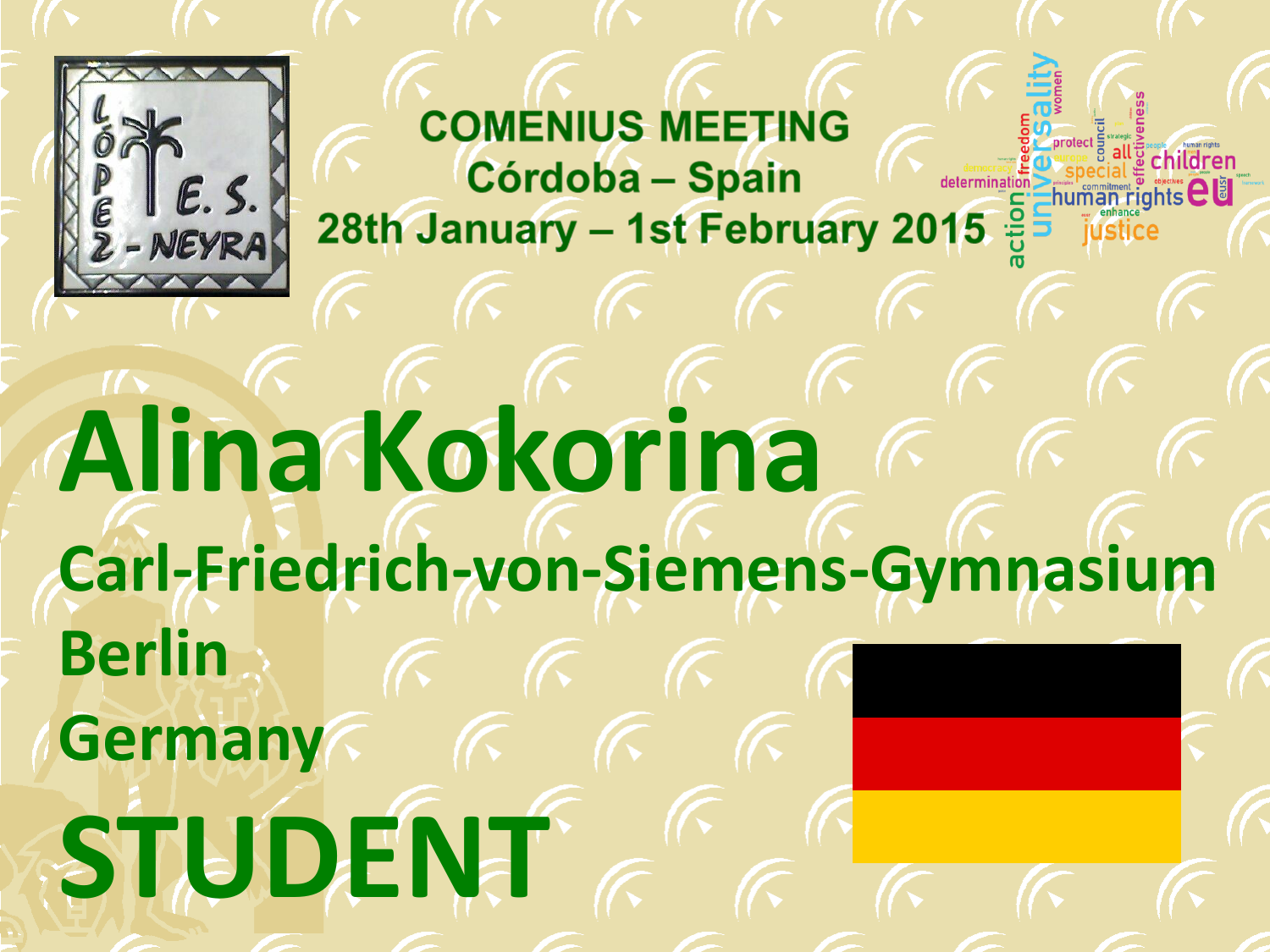

### $K$   $K$   $K$ **Kim-Ni Tran Carl-Friedrich-von-Siemens-Gymnasium Berlin Germany**  $\sqrt{6}$ **STUDENT**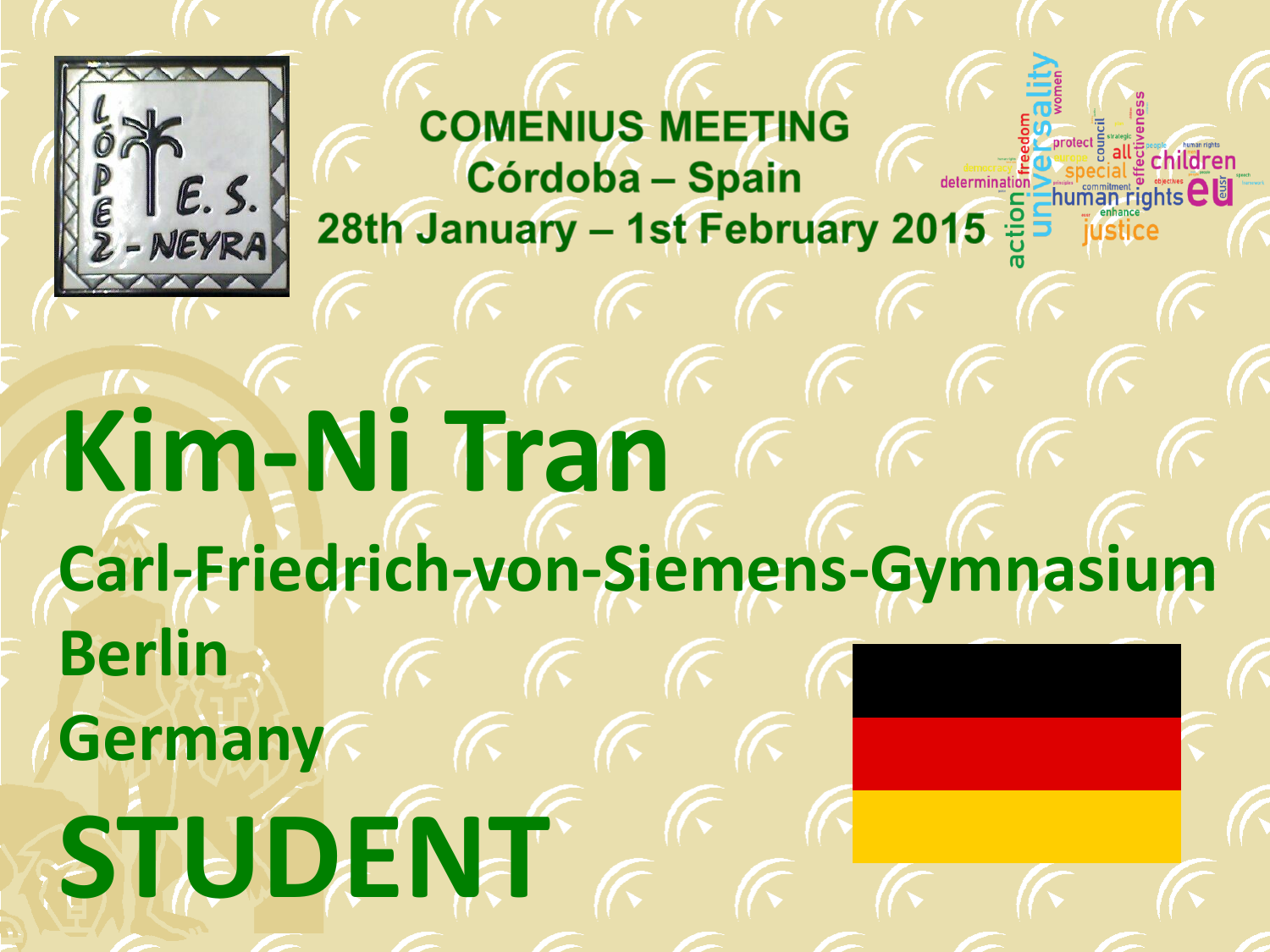

### **Batmaz Cagla Carl-Friedrich-von-Siemens-Gymnasium Berlin Germany STUDENT**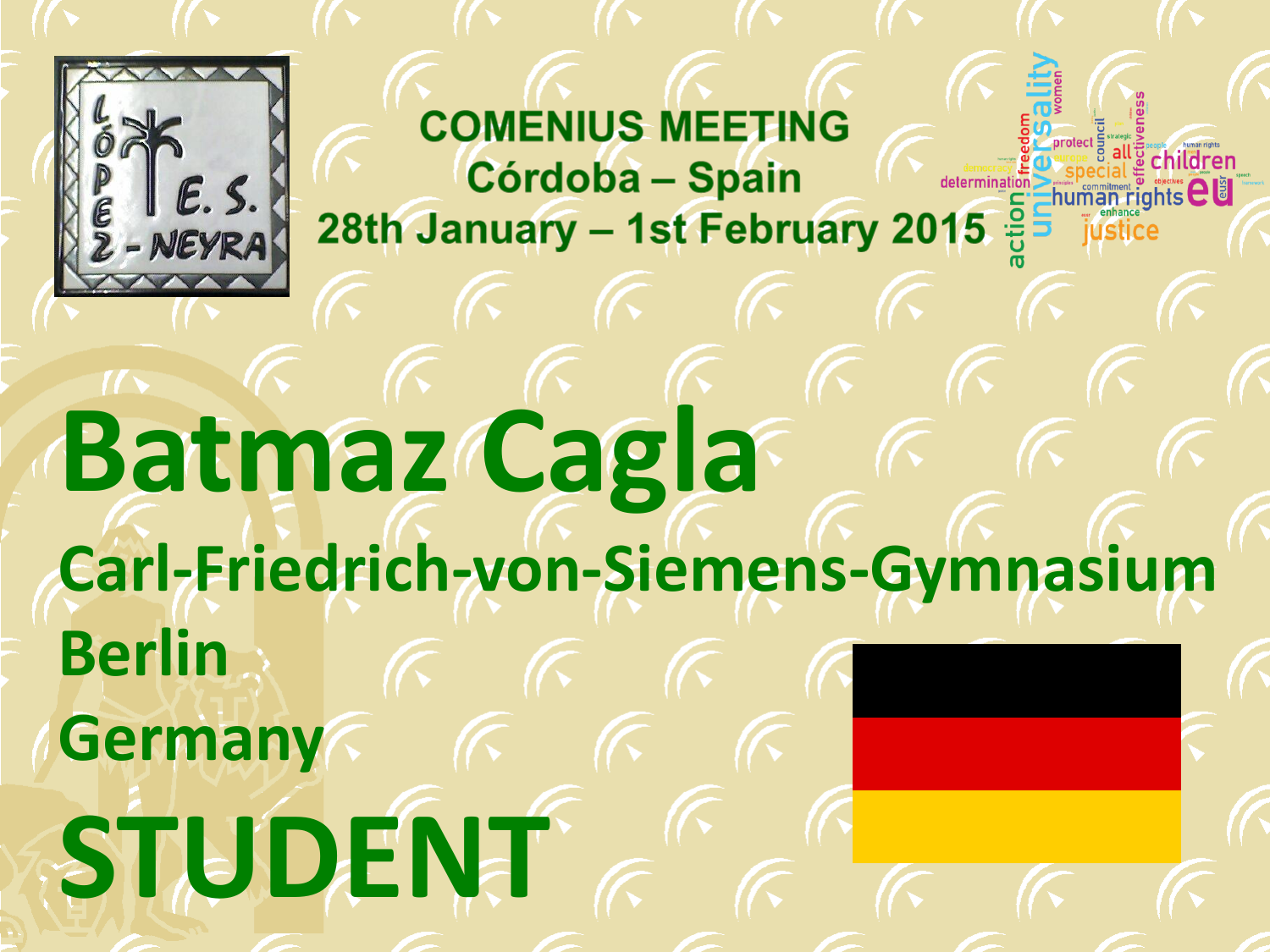

### $\sqrt{2}$ **Melisa Göl Carl-Friedrich-von-Siemens-Gymnasium Berlin Germany**  $\sqrt{6}$ **STUDENT**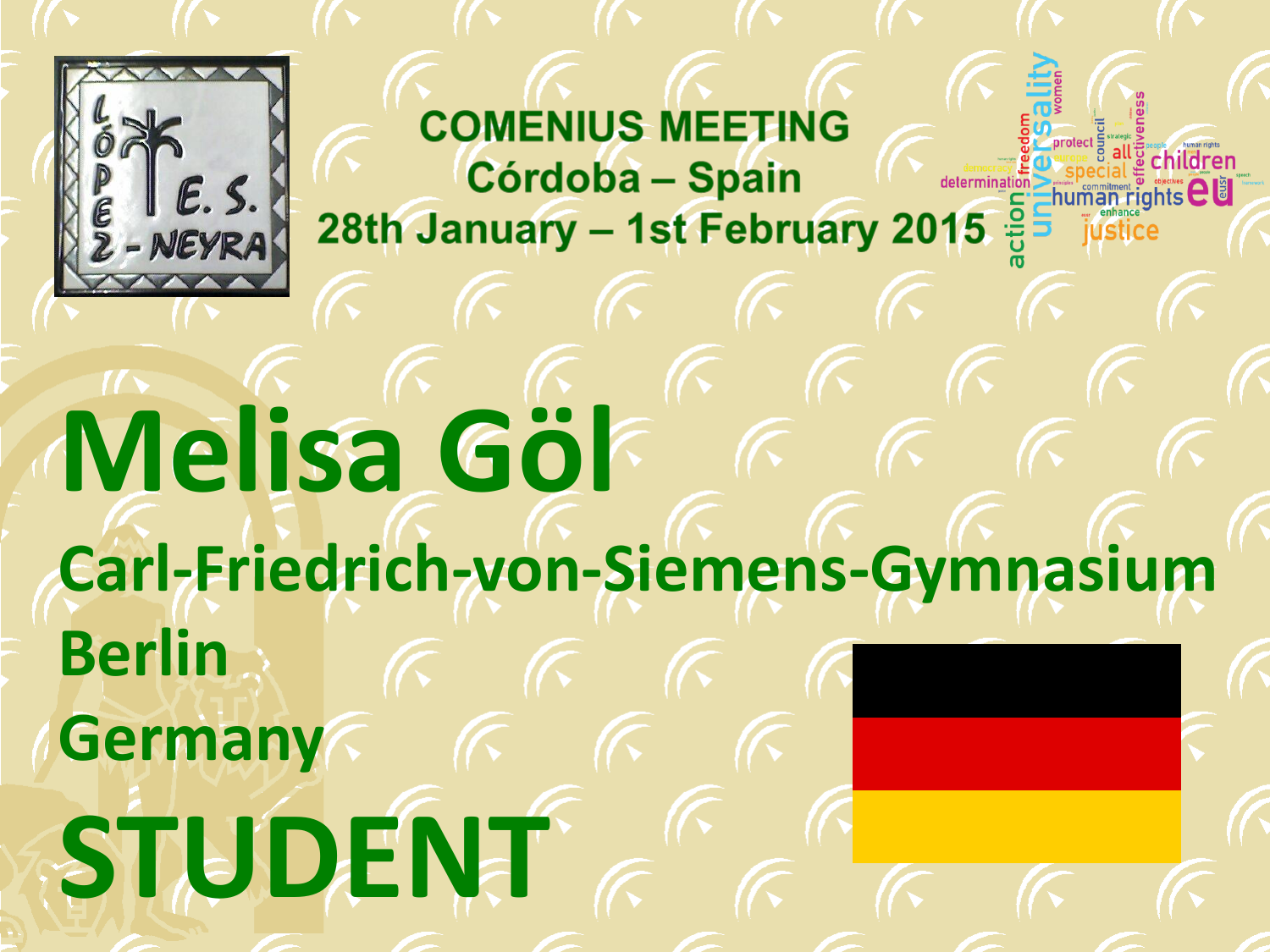

## **Michelle Jurkschat Carl-Friedrich-von-Siemens-Gymnasium Berlin Germany STUDENT**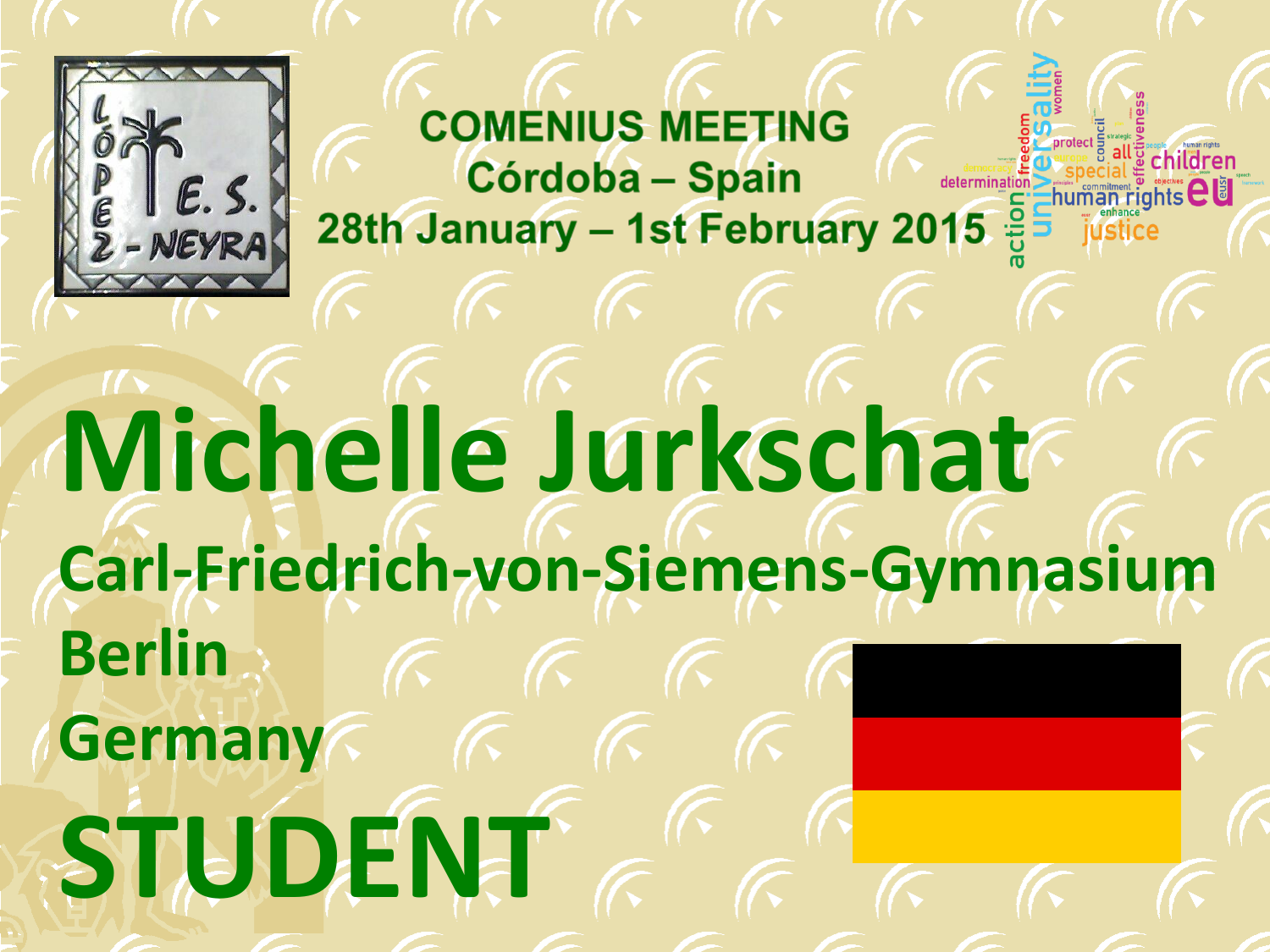

### **Maike Tomalla Carl-Friedrich-von-Siemens-Gymnasium Berlin Germany**  $\sqrt{6}$ **STUDENT**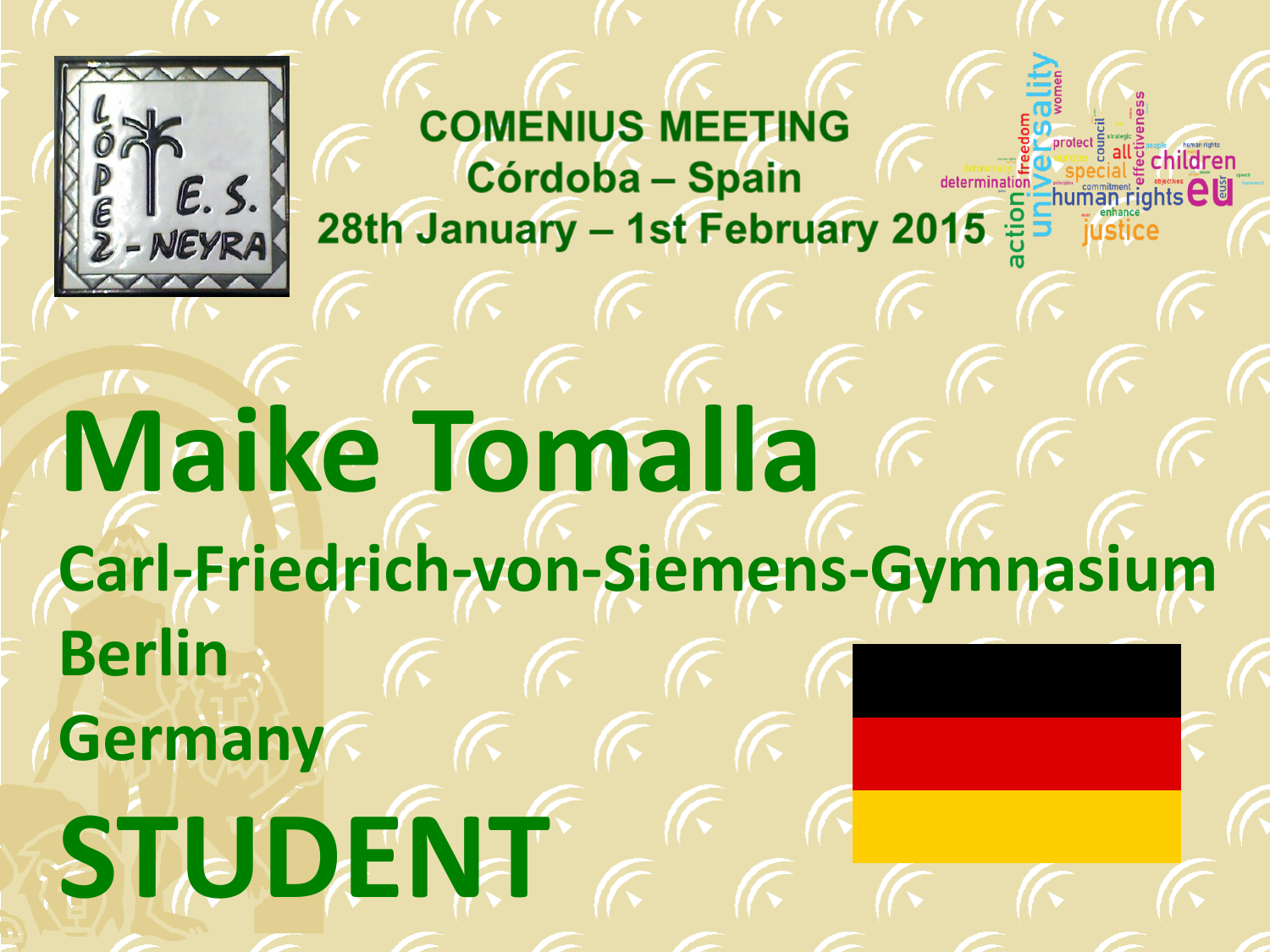

### **Alexander Mindel Carl-Friedrich-von-Siemens-Gymnasium Berlin Germany STUDENT**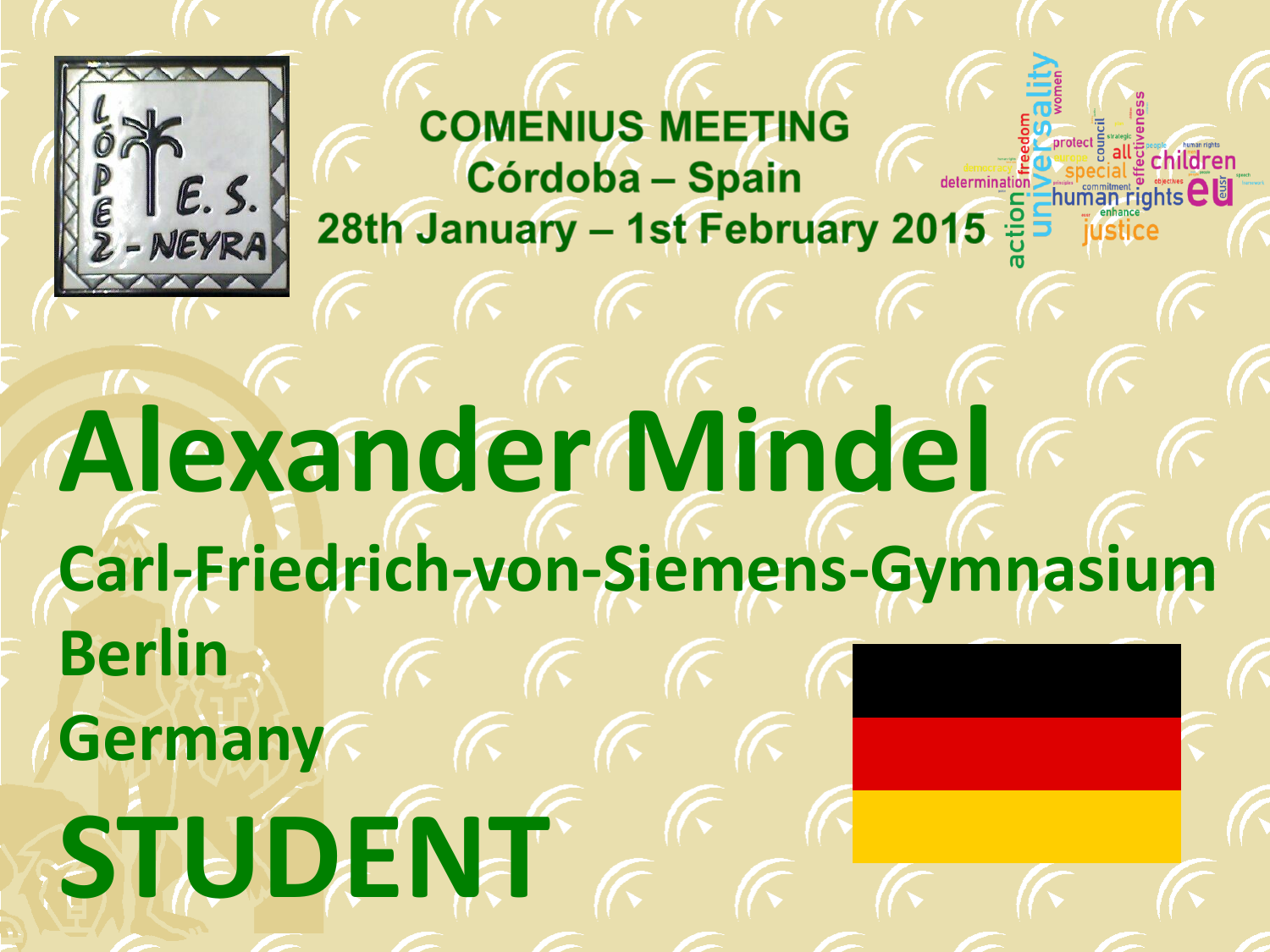

#### $\kappa$   $\kappa$   $\kappa$ **Aziz Erol**  $\kappa$   $\kappa$   $\kappa$ **Carl-Friedrich-von-Siemens-Gymnasium Berlin Germany**  $\sqrt{6}$ **STUDENT**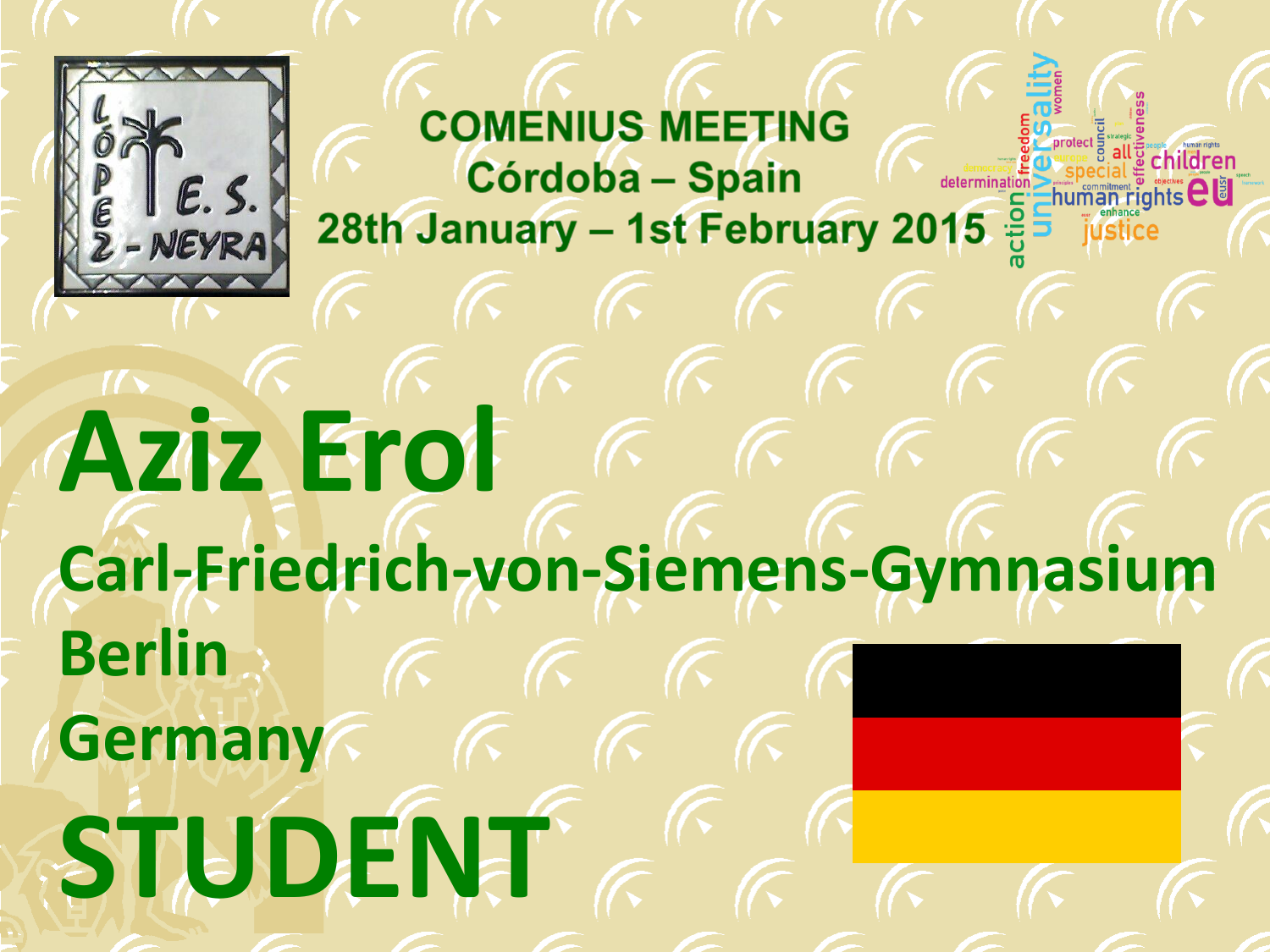

## **JULIA THORNTON St. James School Exeter United Kingdom TEACHER**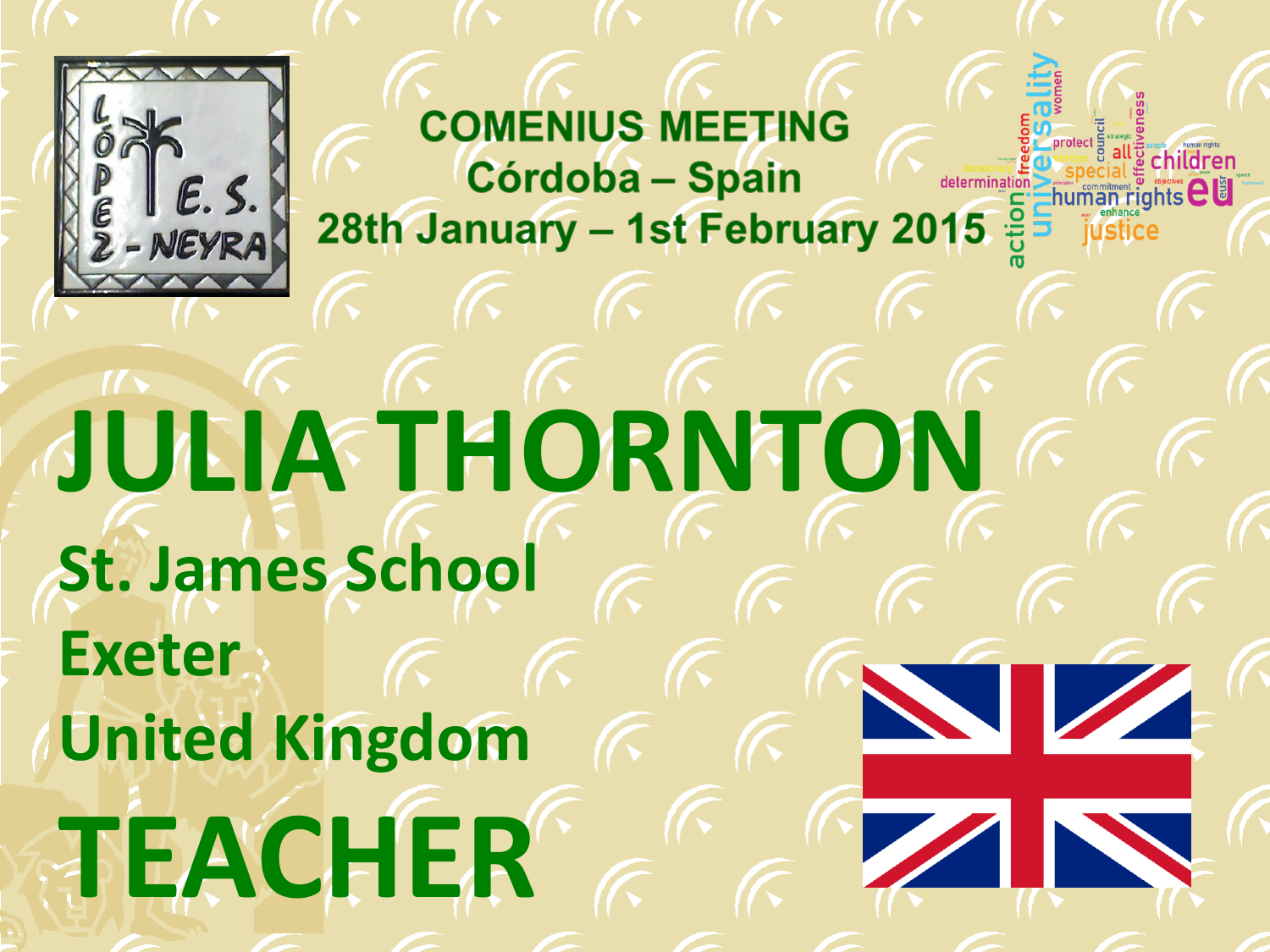

## **HELEN STEPHENSON St. James School Exeter United Kingdom TEACHER**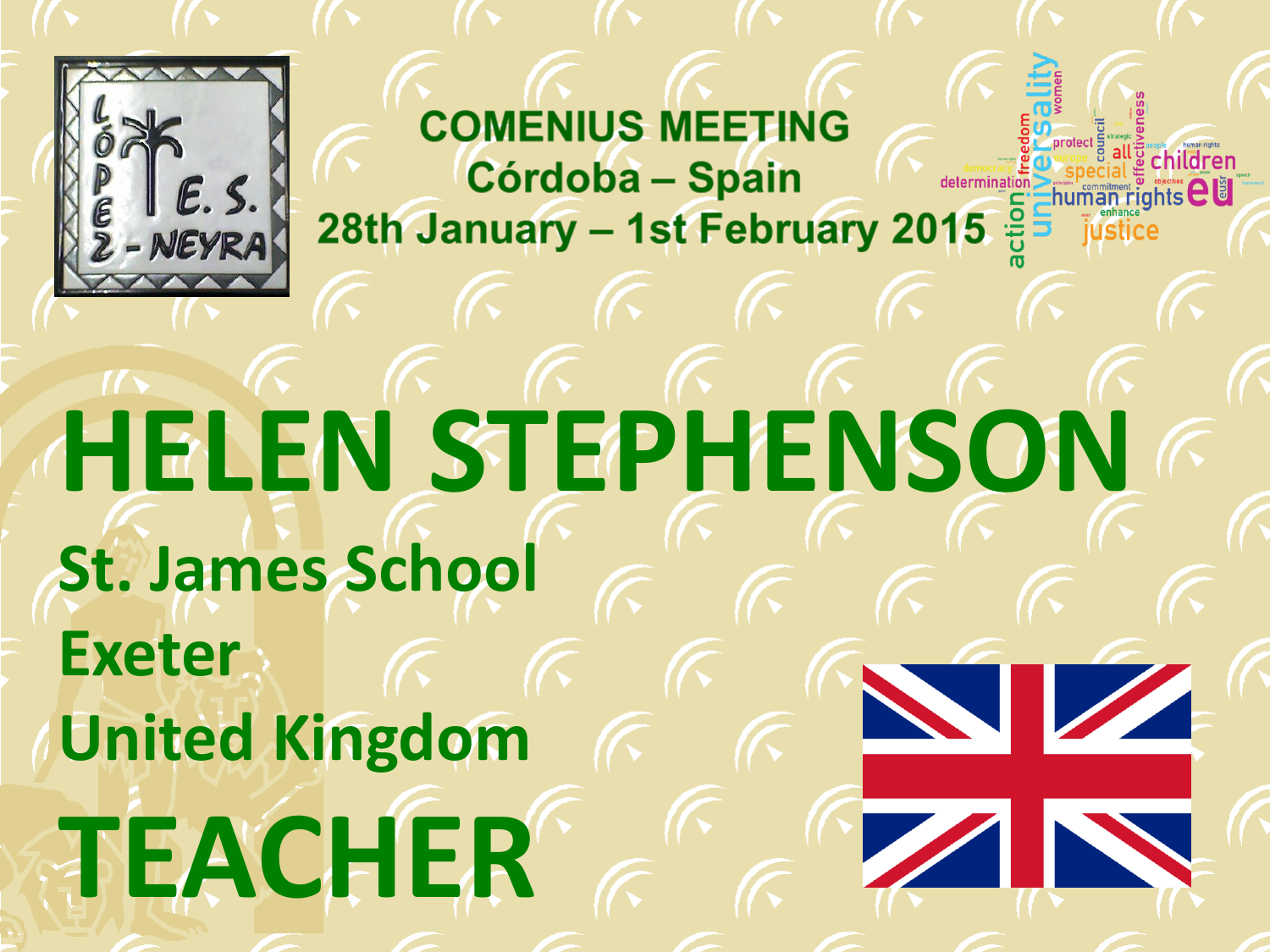

### **Declan Sawyer St. James School Exeter United Kingdom STUDENT**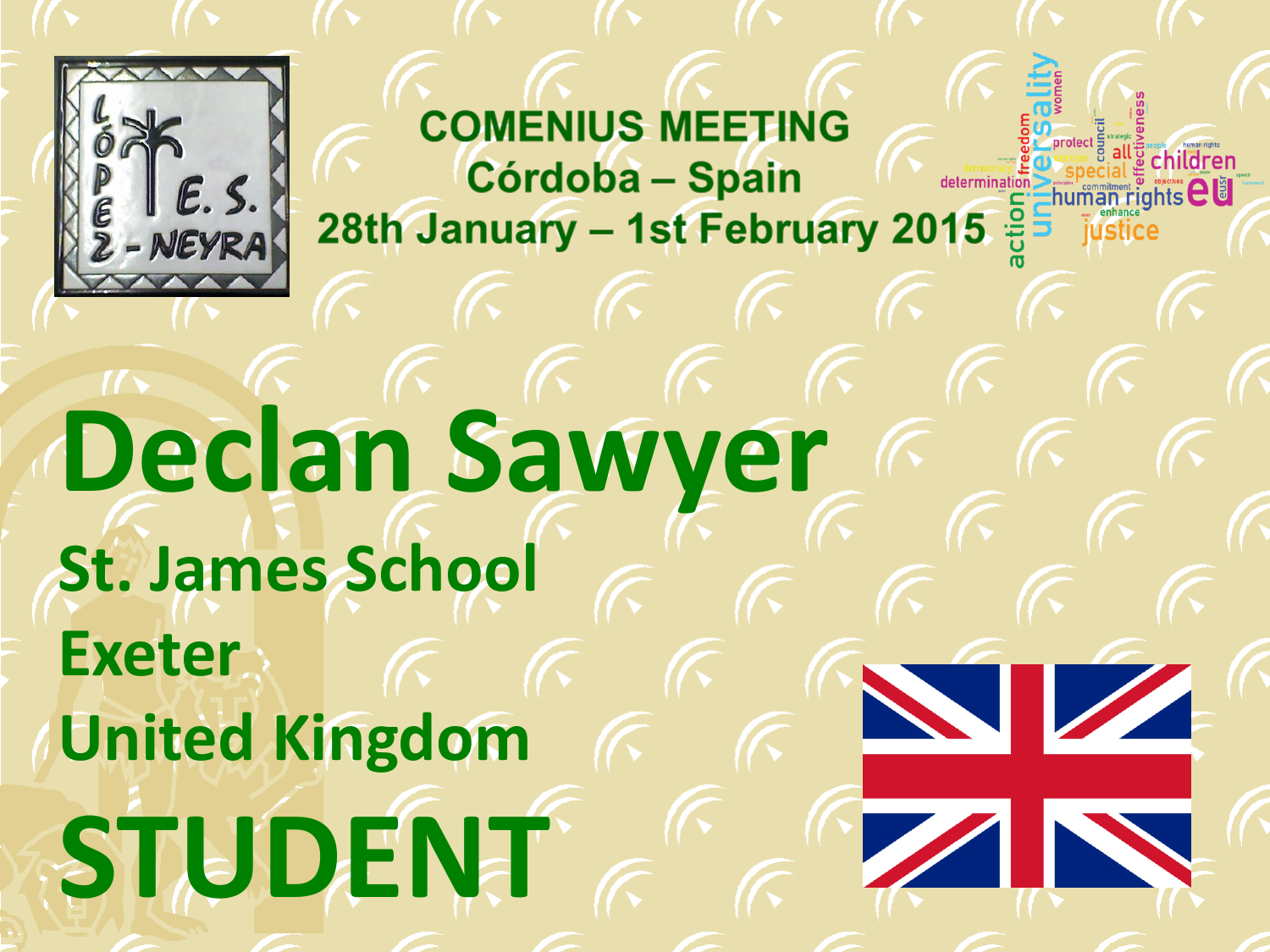

## **Miles Clayton-Foster St. James School Exeter United Kingdom STUDENT**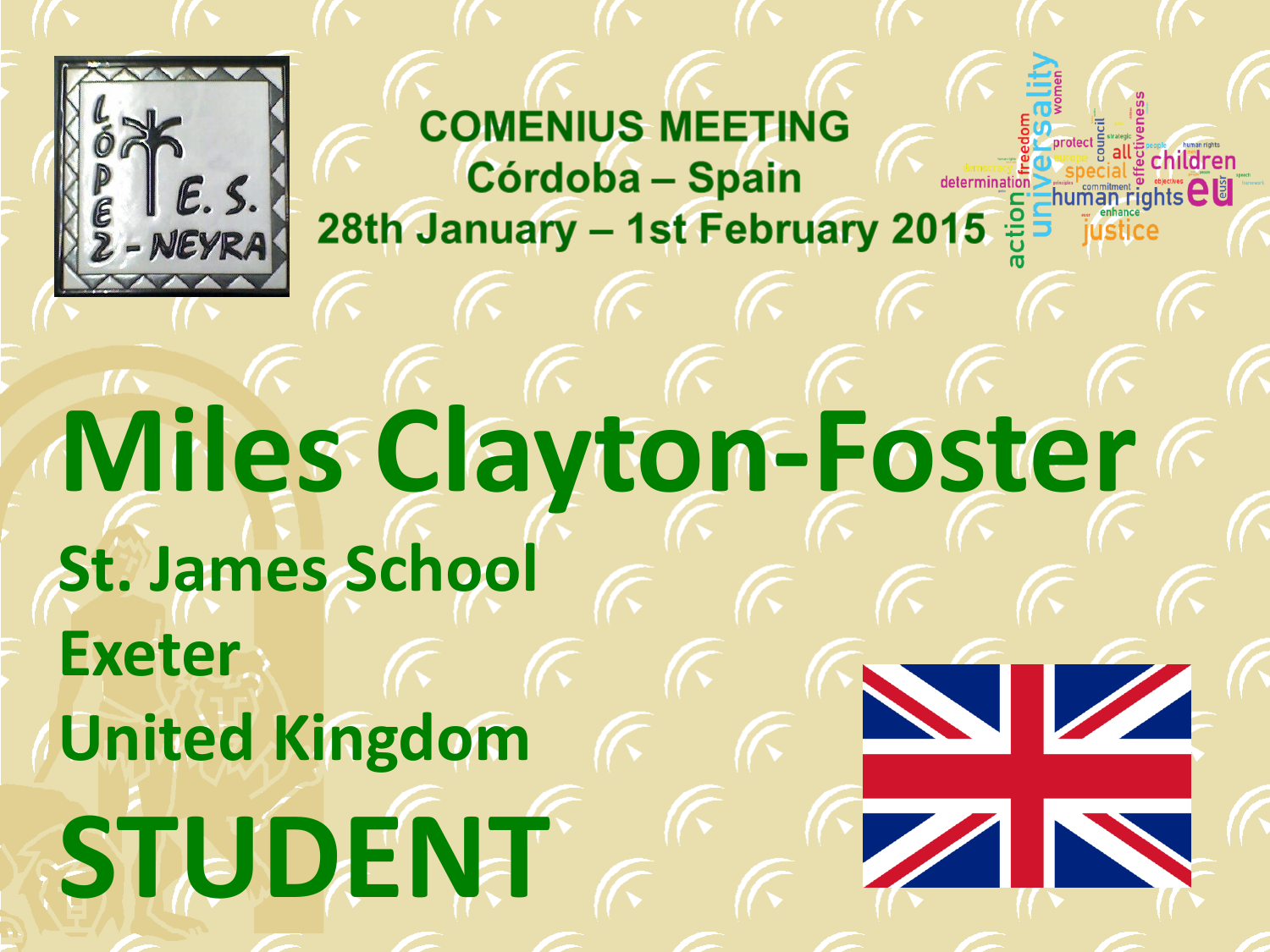

## **Gabby Dawson St. James School Exeter United Kingdom STUDENT**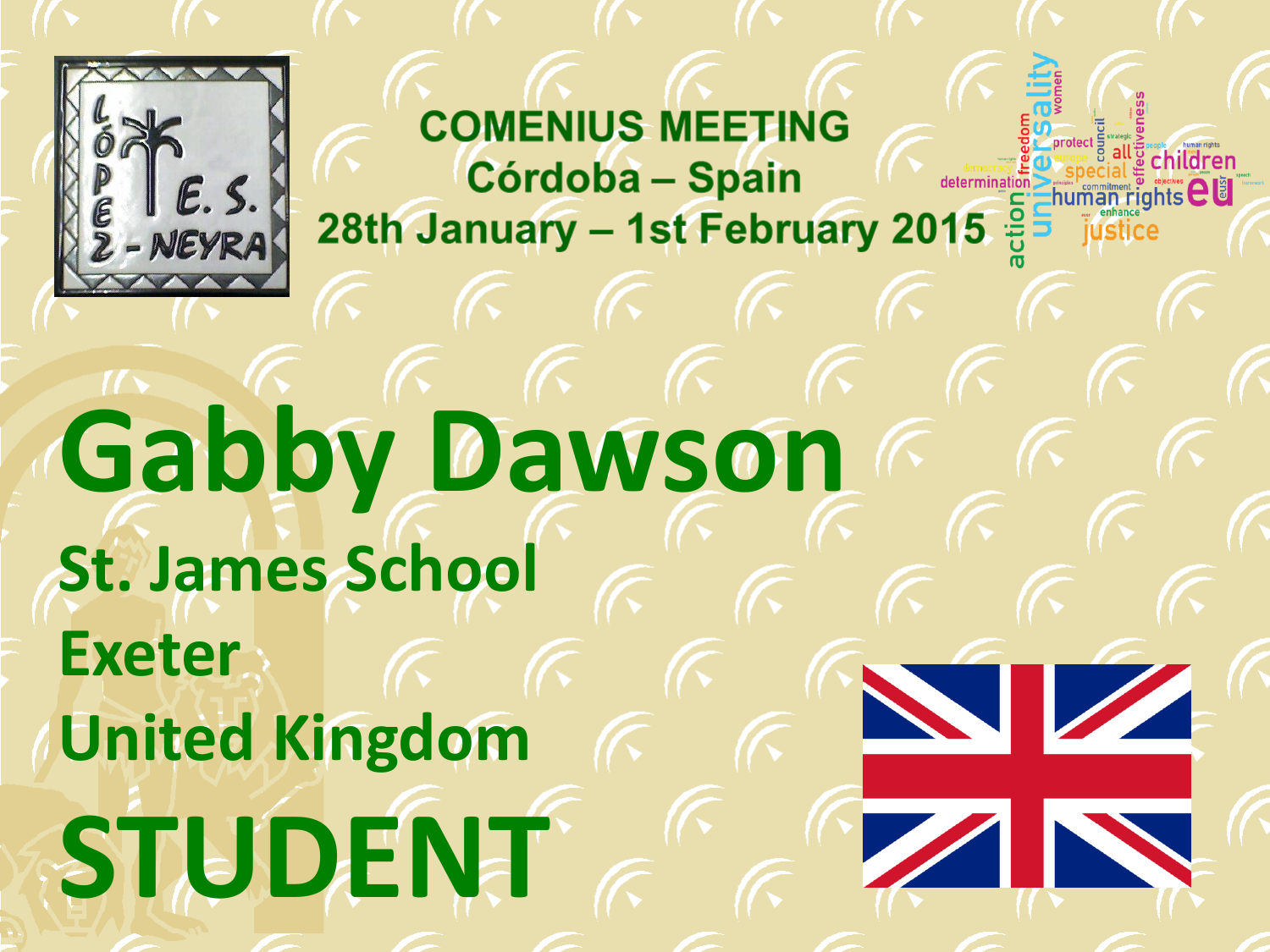

### **Megan Dickinson St. James School Exeter United Kingdom STUDENT**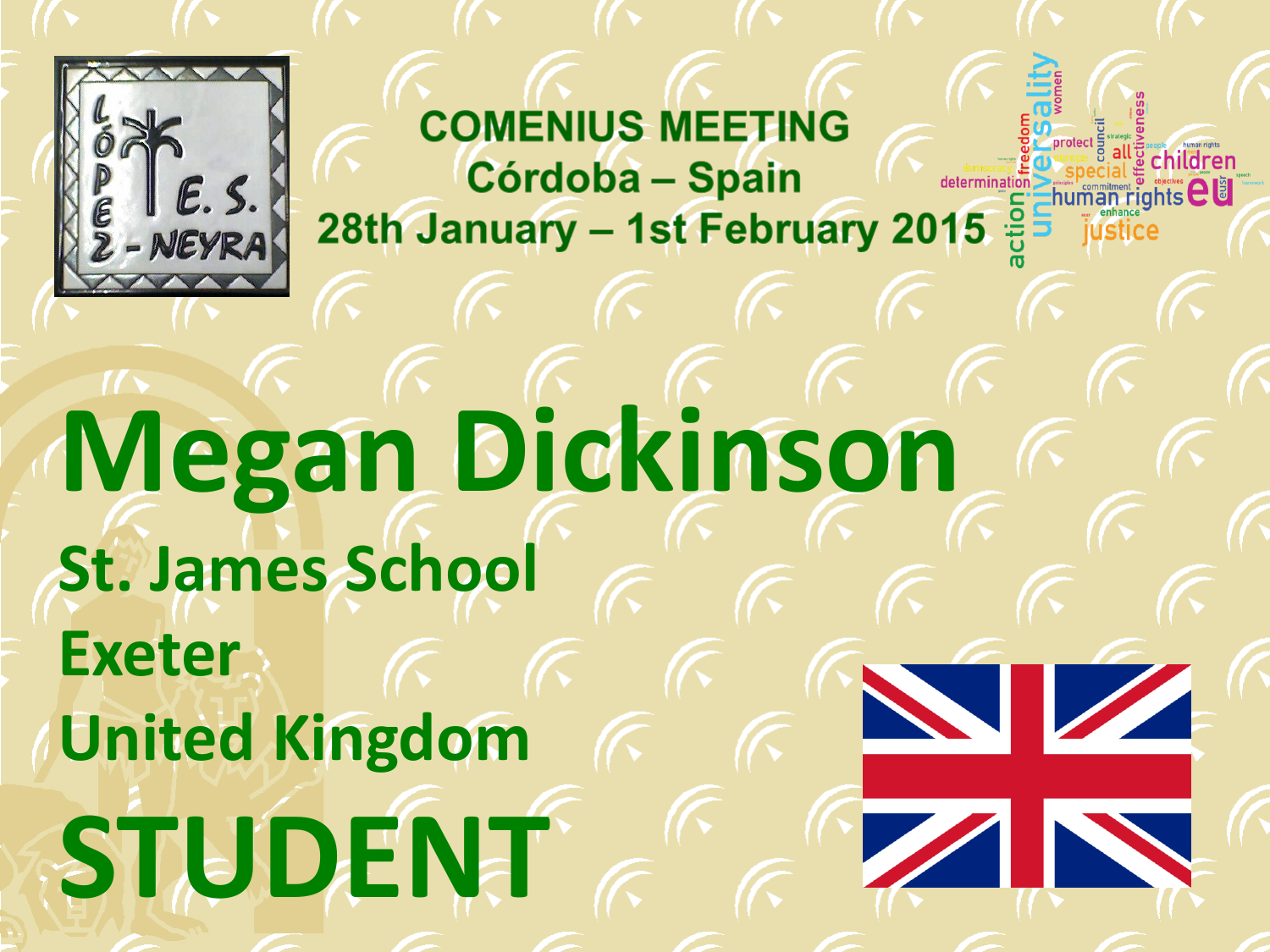

**Zeneb Razzouk St. James School Exeter United Kingdom STUDENT**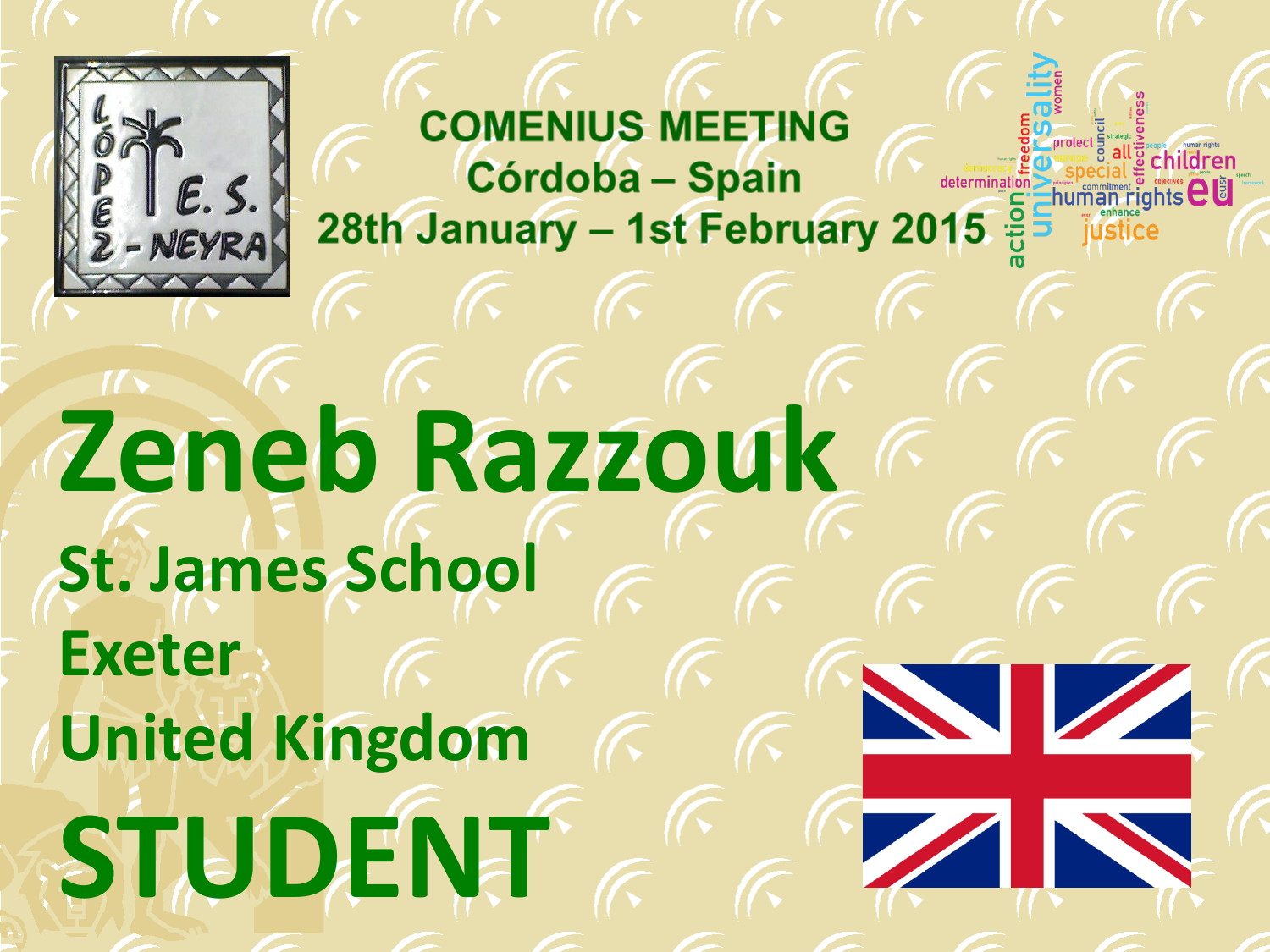

**Daisy Rorke St. James School Exeter United Kingdom STUDENT**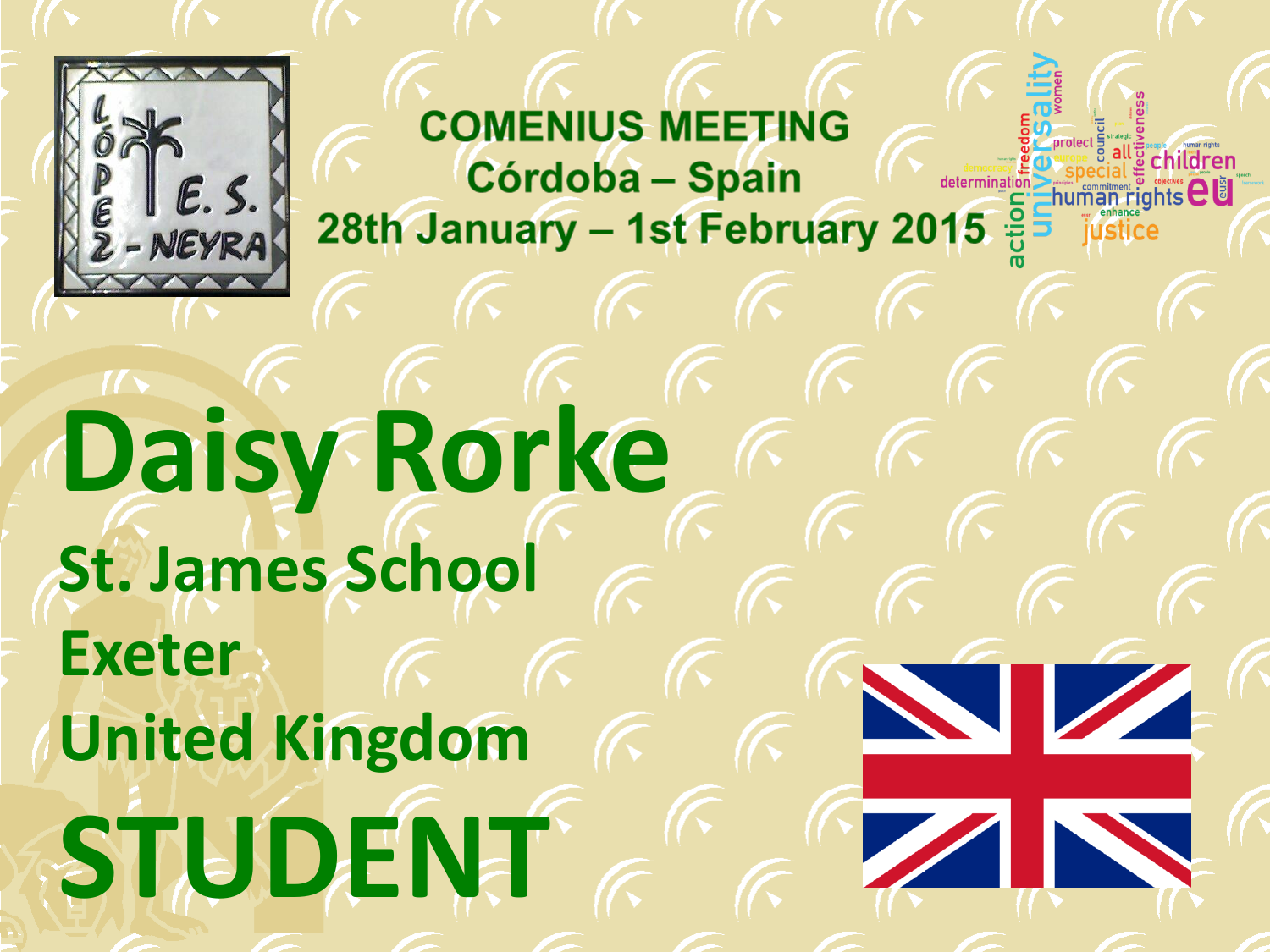

## **Becky Pidsley St. James School Exeter United Kingdom STUDENT**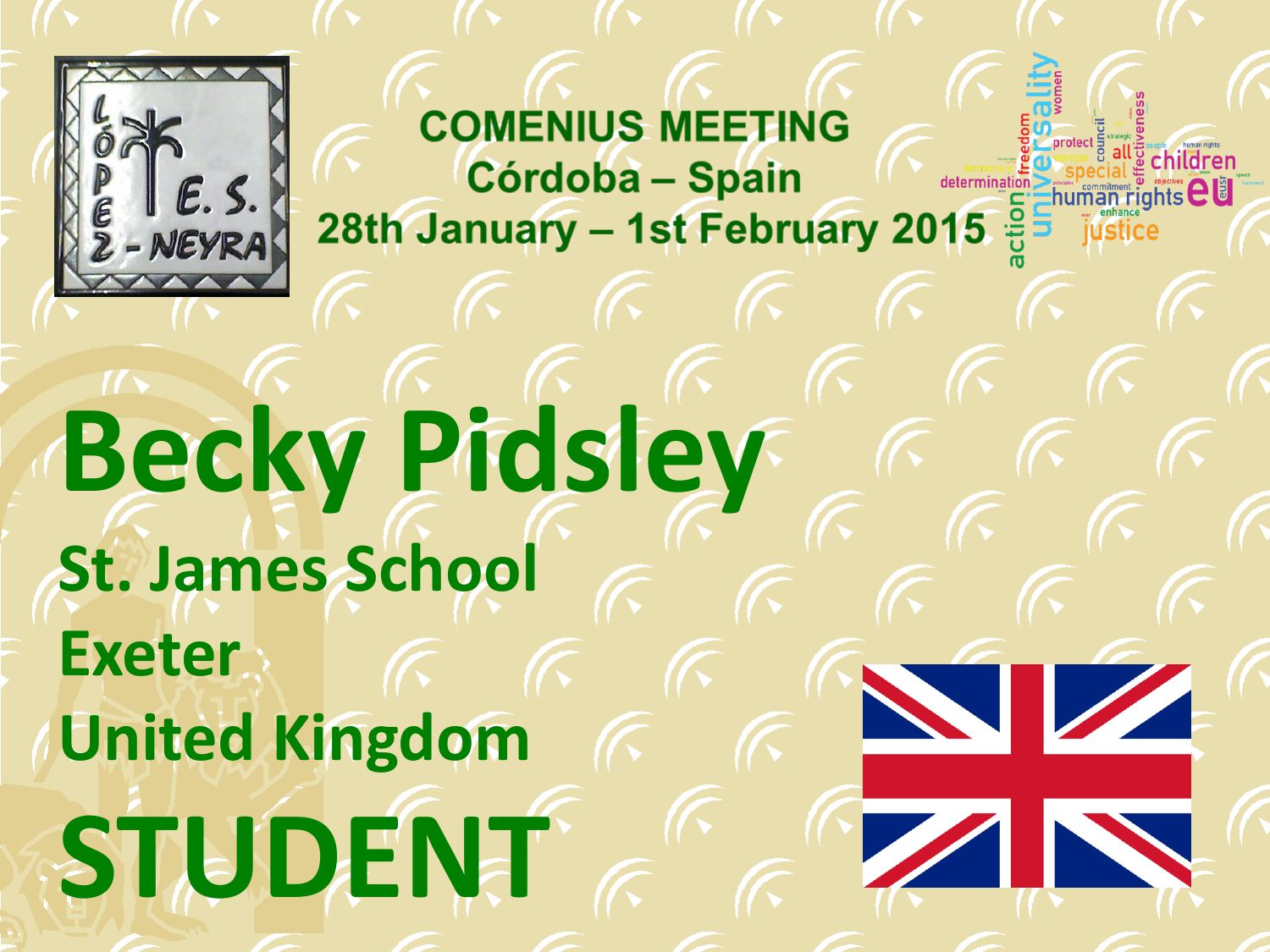

**Laura Bornemann-Santamaria St. James School Exeter United Kingdom STUDENT**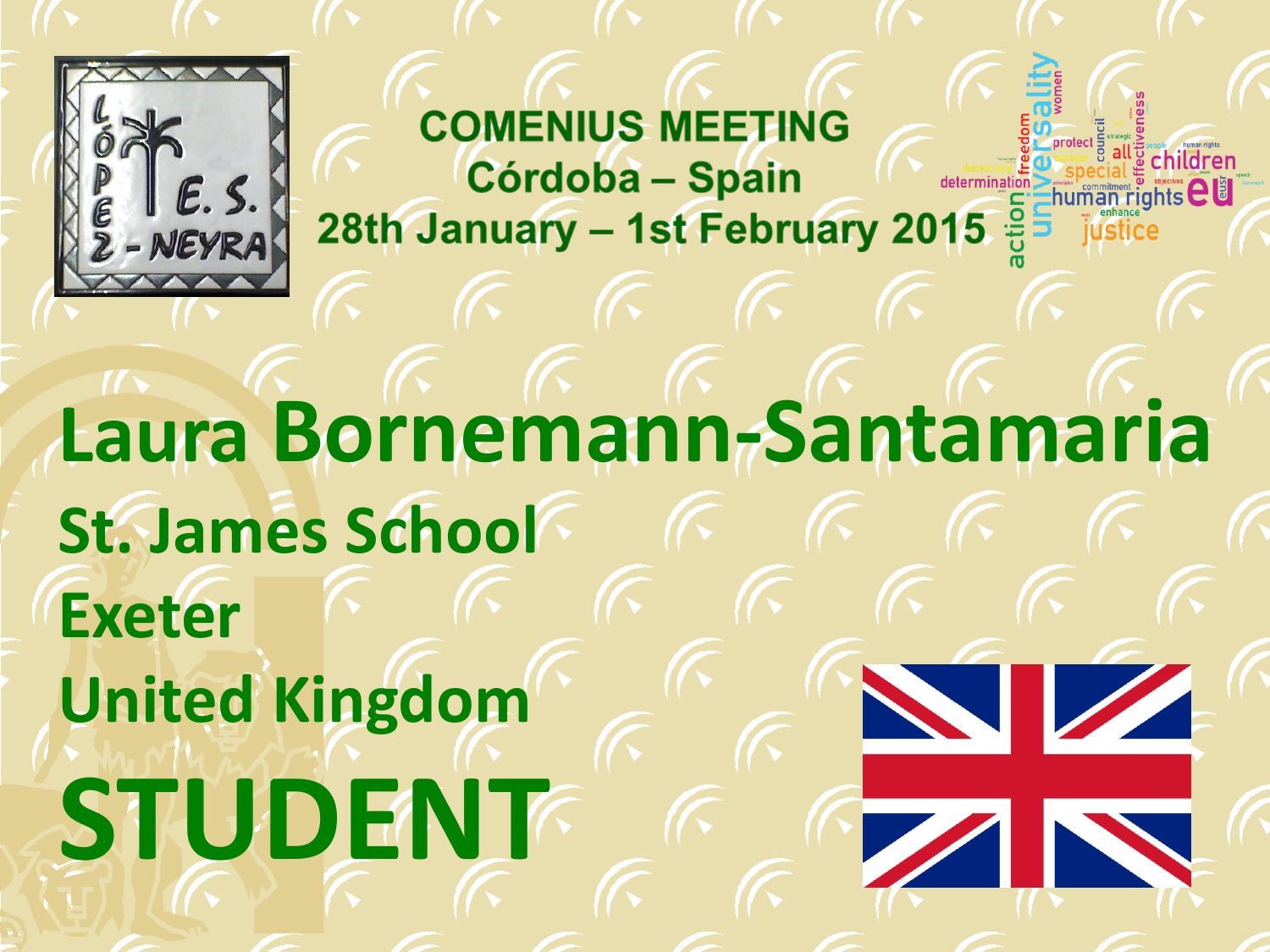

## **MAGDOLNA PERJES Tamási Áron Gimnásium Budapest Hungary TEACHER**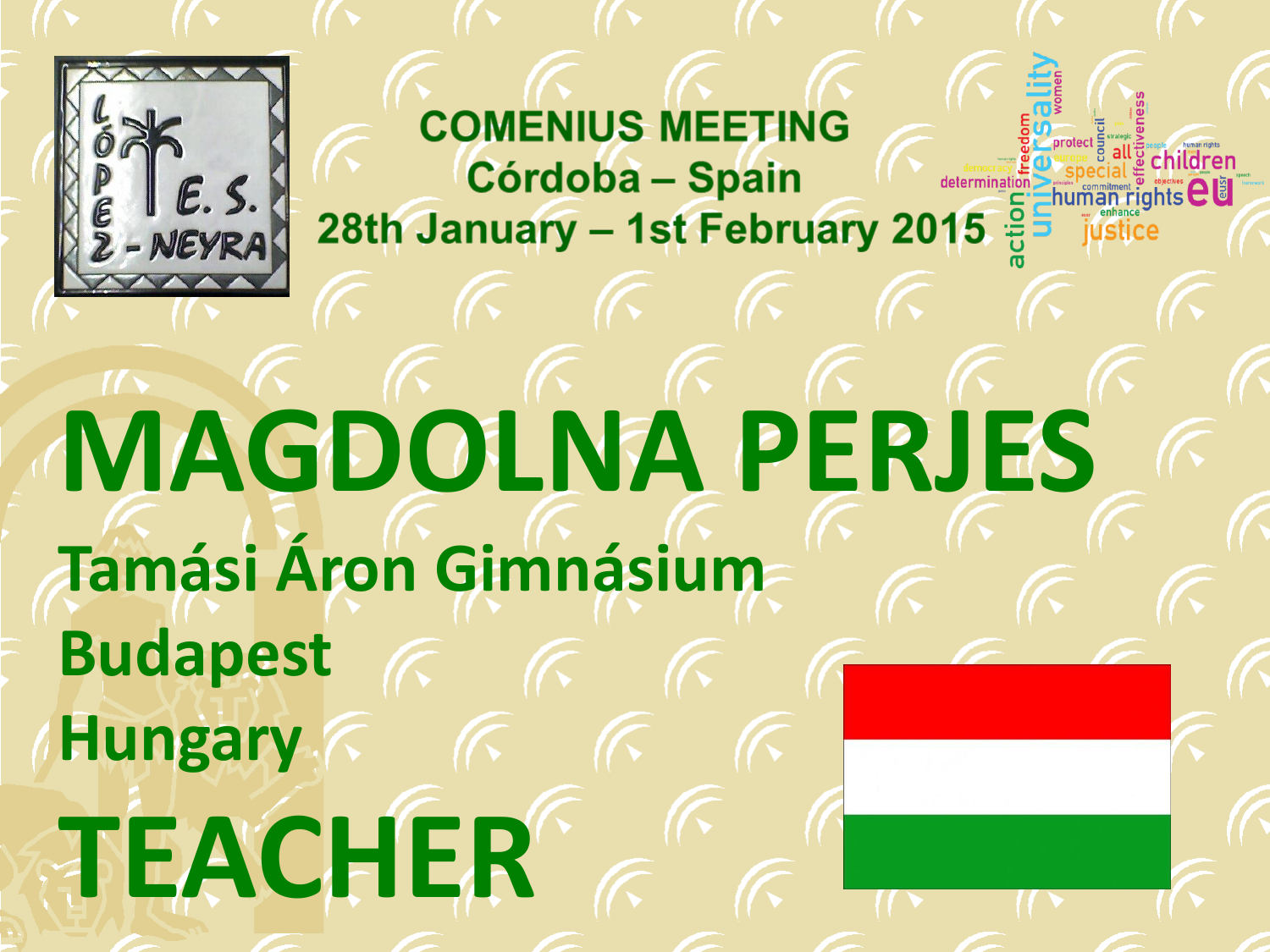

## **MIKLOS VASDINNYEY Tamási Áron Gimnásium Budapest Hungary TEACHER**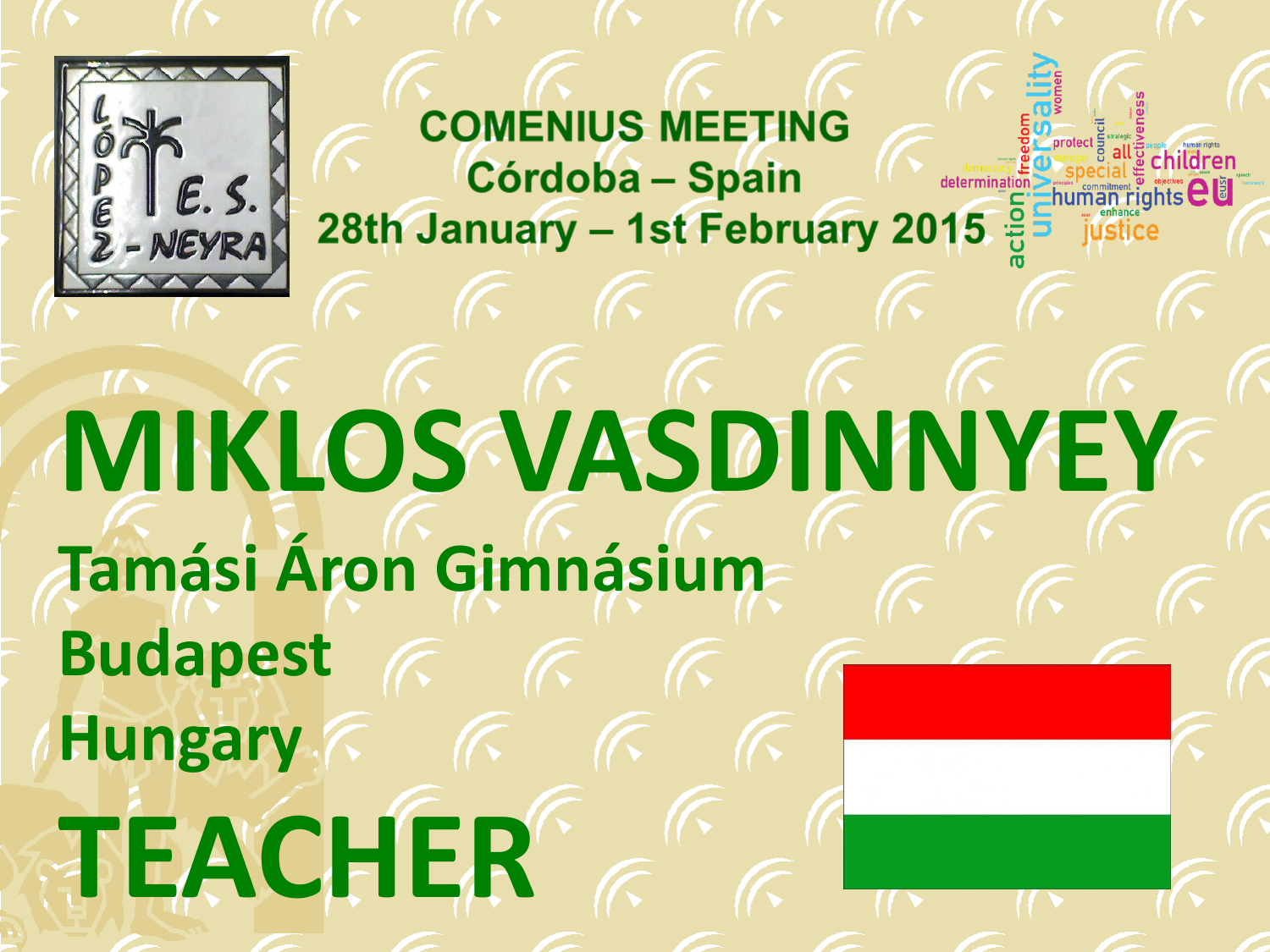

# **PETER ORBAN Tamási Áron Gimnásium Budapest Hungary TEACHER**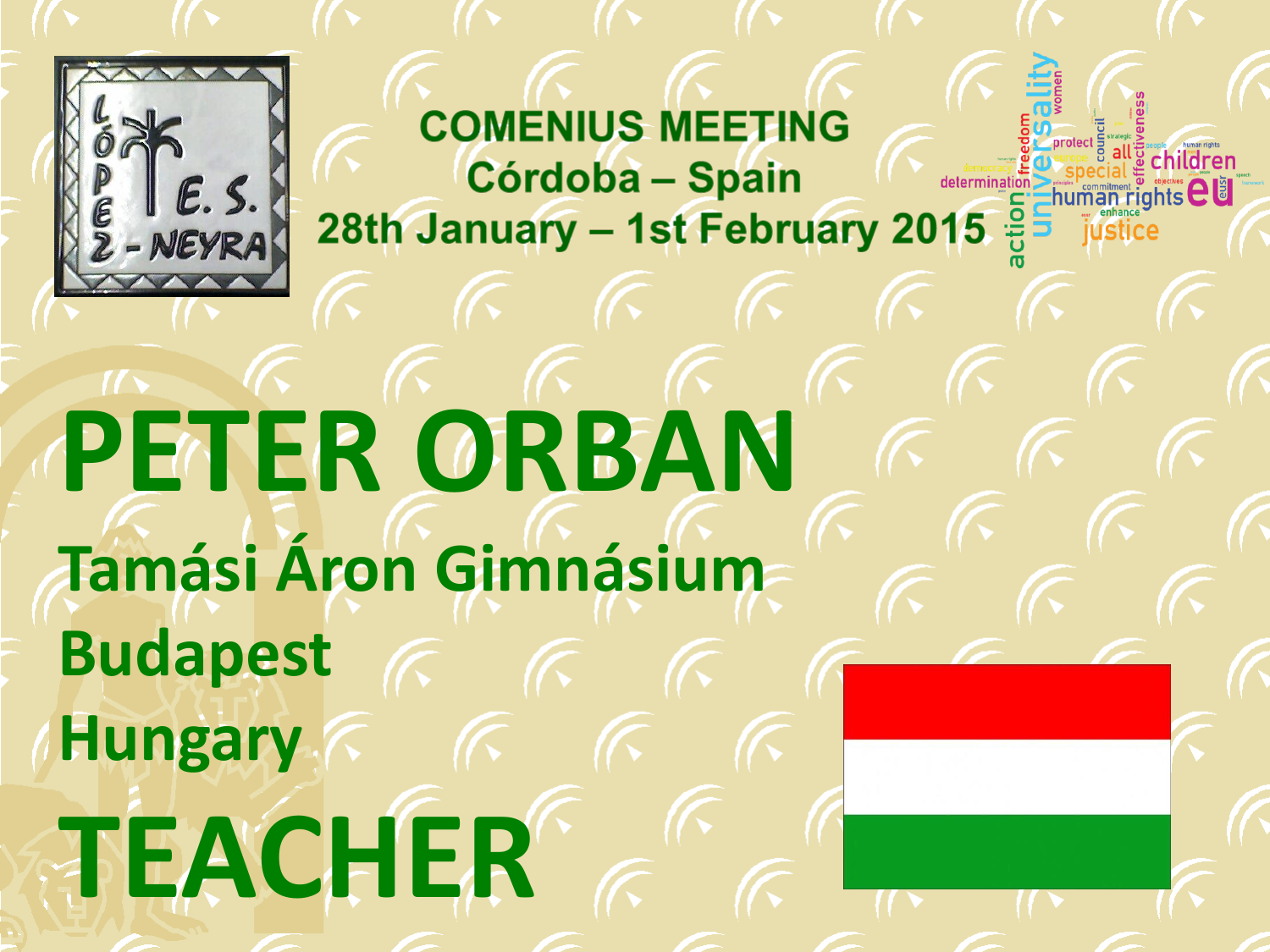

## **Richárd Kéri Tamási Áron Gimnásium Budapest Hungary STUDENT**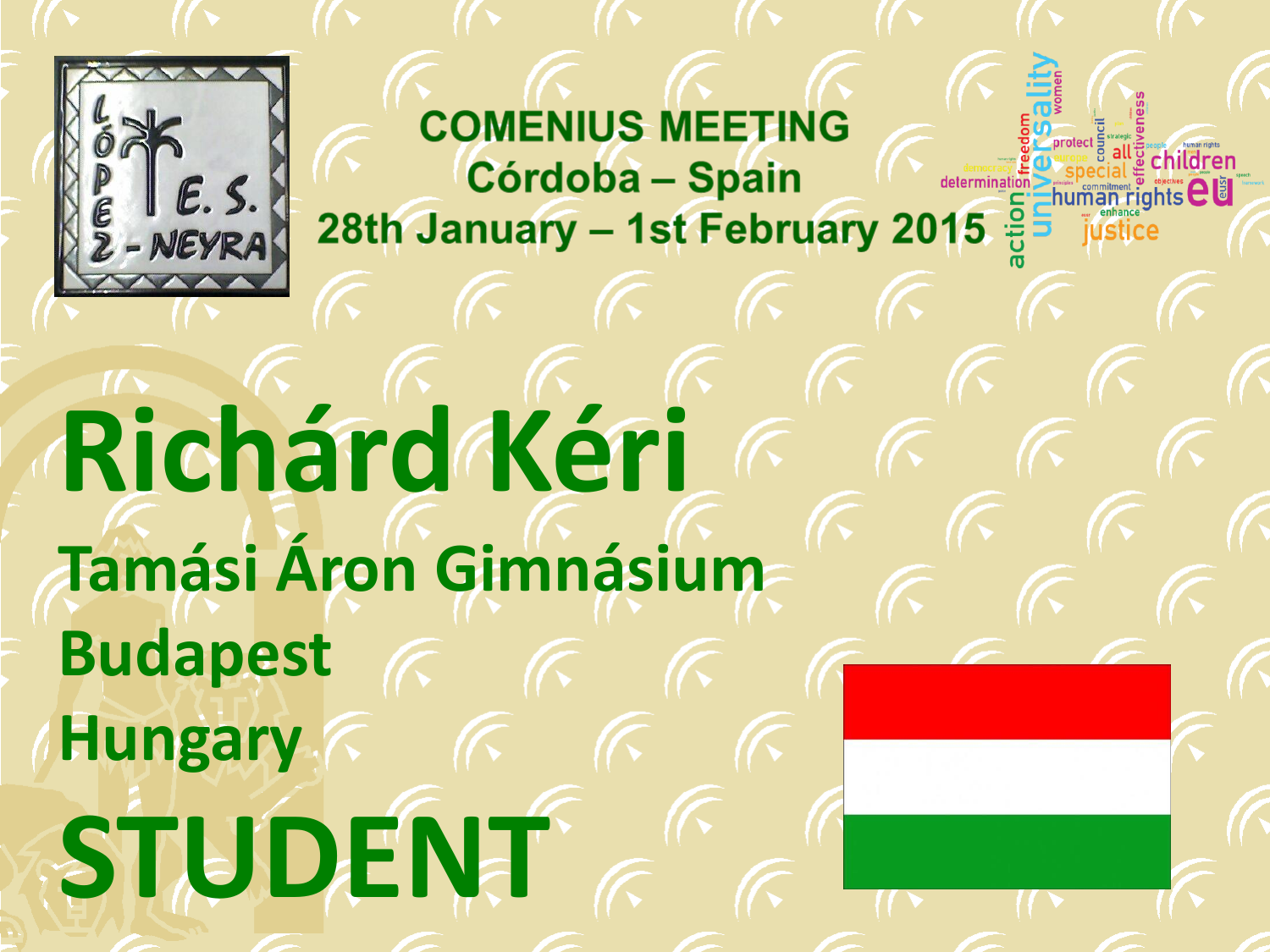

# **Róbert Ozorai Tamási Áron Gimnásium Budapest Hungary STUDENT**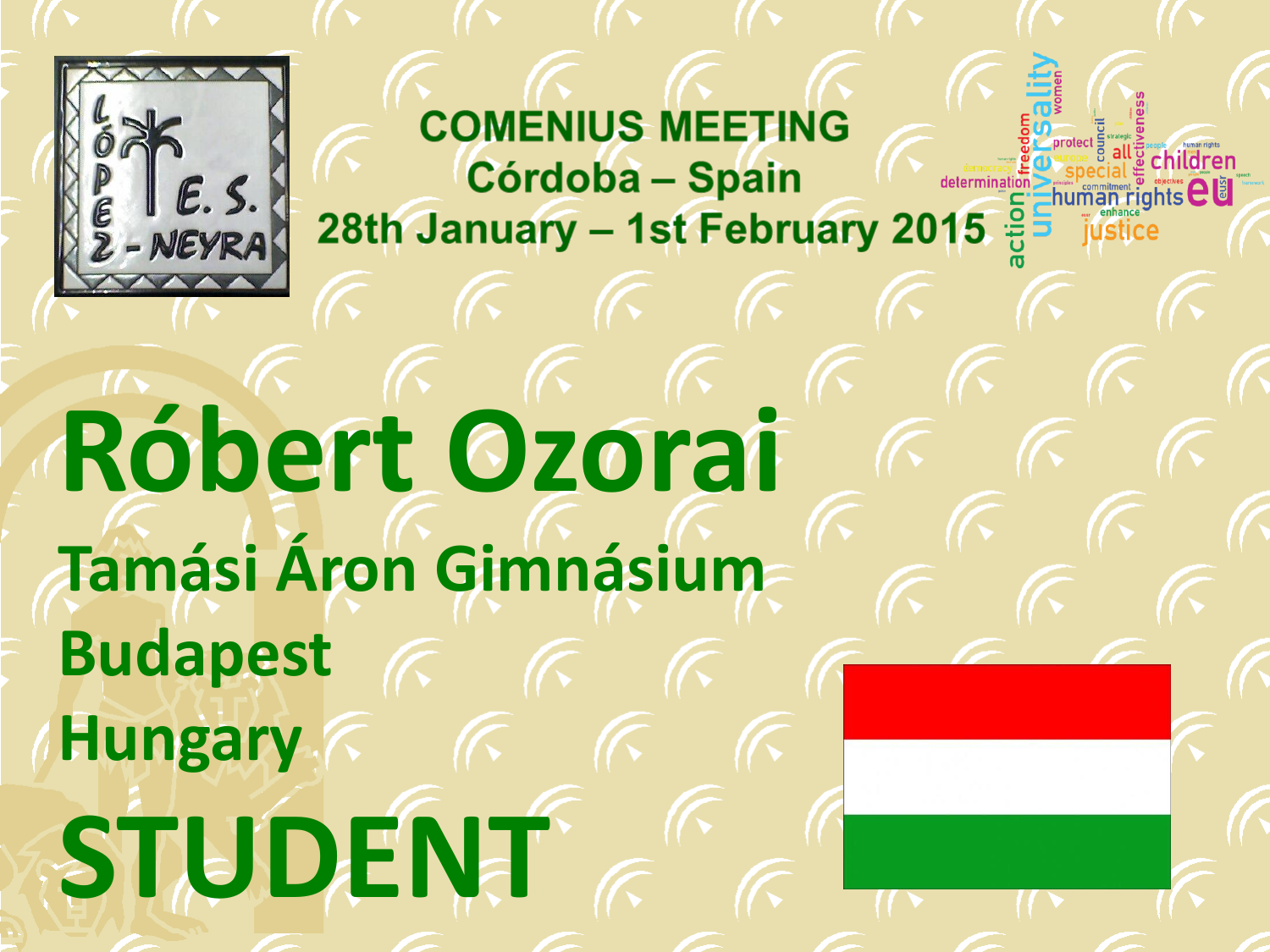

# **Márton Imre Tamási Áron Gimnásium Budapest Hungary STUDENT**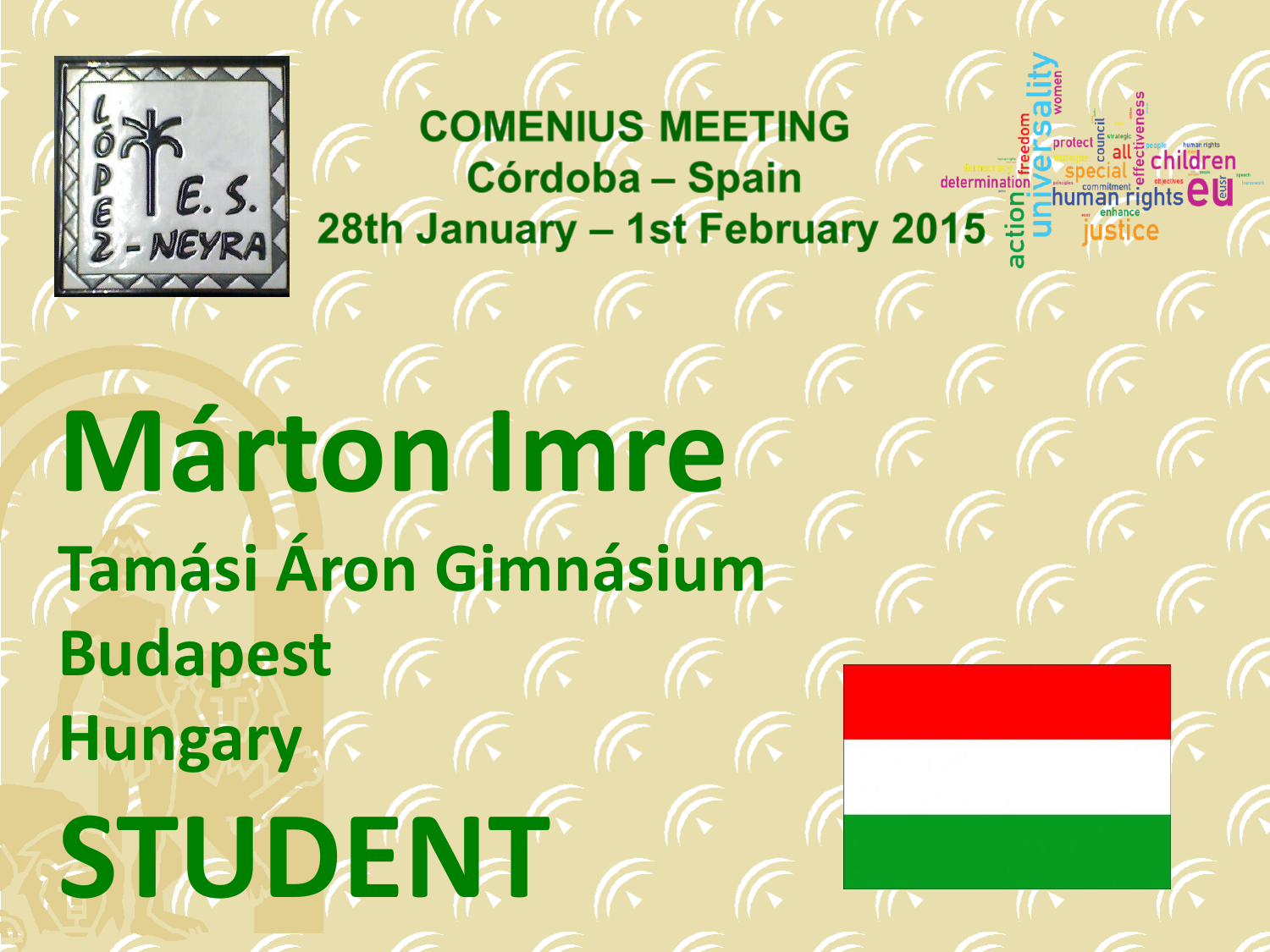

# **Zsombor Hunka Tamási Áron Gimnásium Budapest Hungary STUDENT**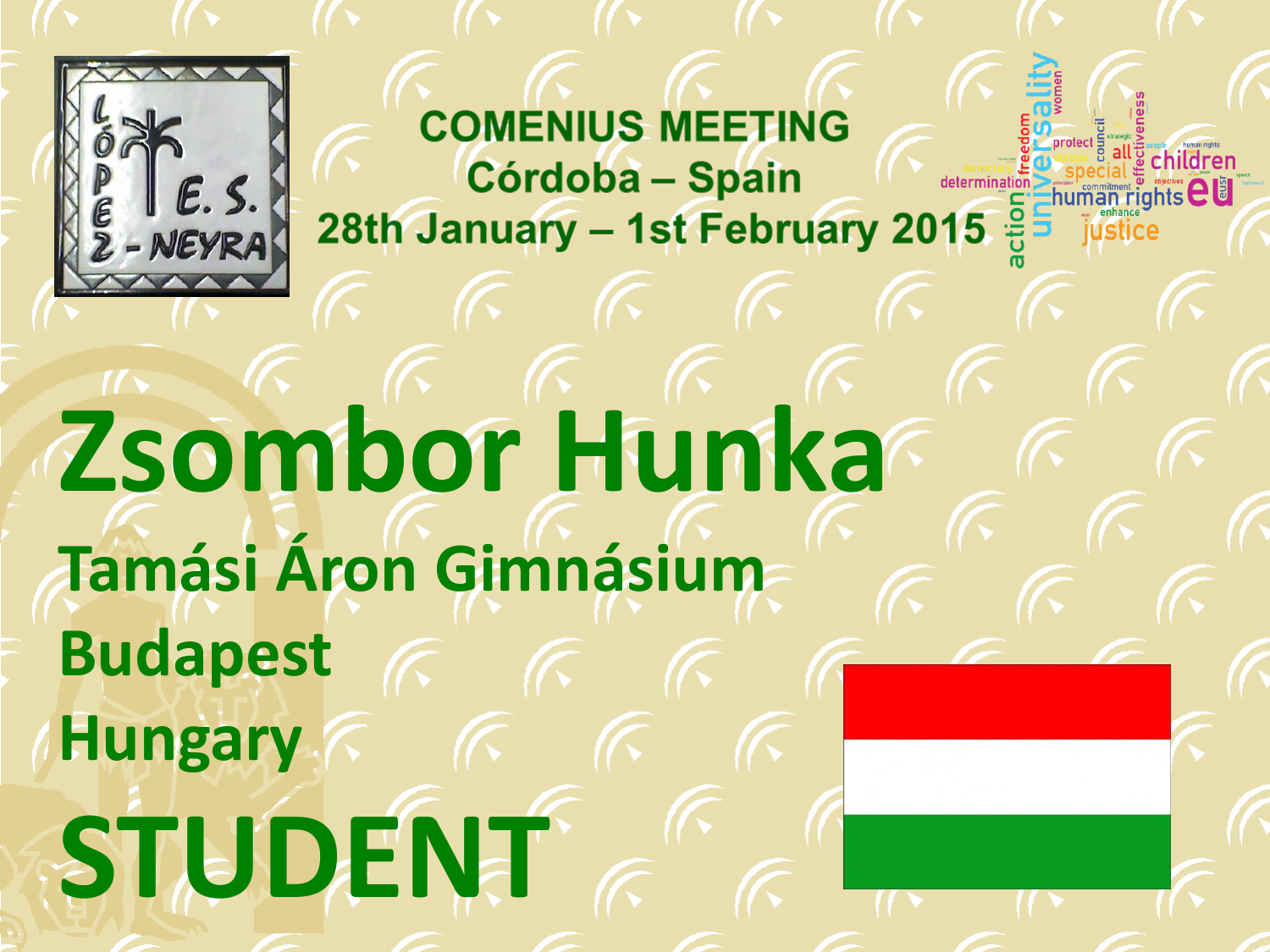

# **Anna Steckmüller Tamási Áron Gimnásium Budapest Hungary STUDENT**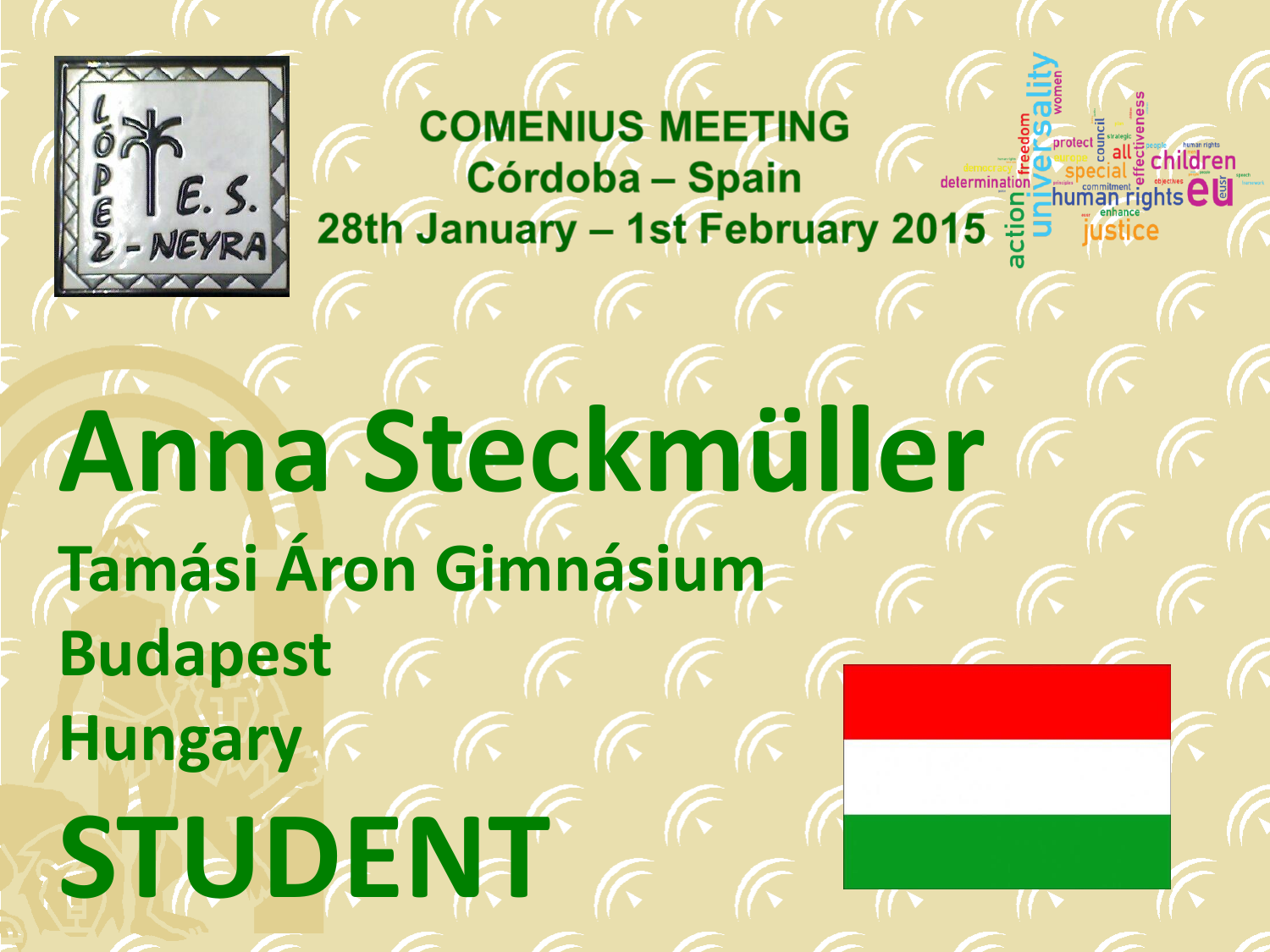

# **Lili Fehér Tamási Áron Gimnásium Budapest Hungary STUDENT**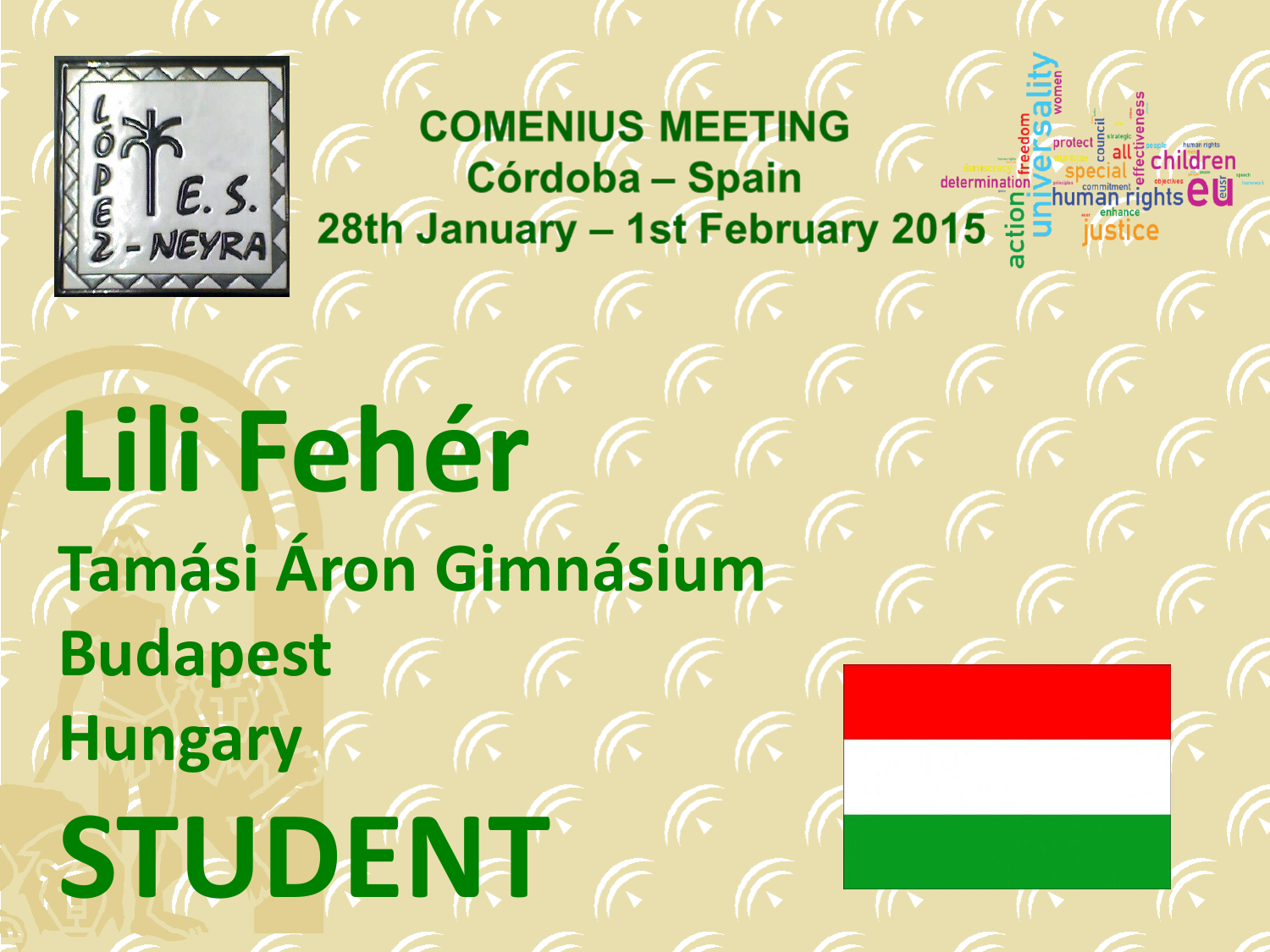

# **Zsófia Parti Tamási Áron Gimnásium Budapest Hungary STUDENT**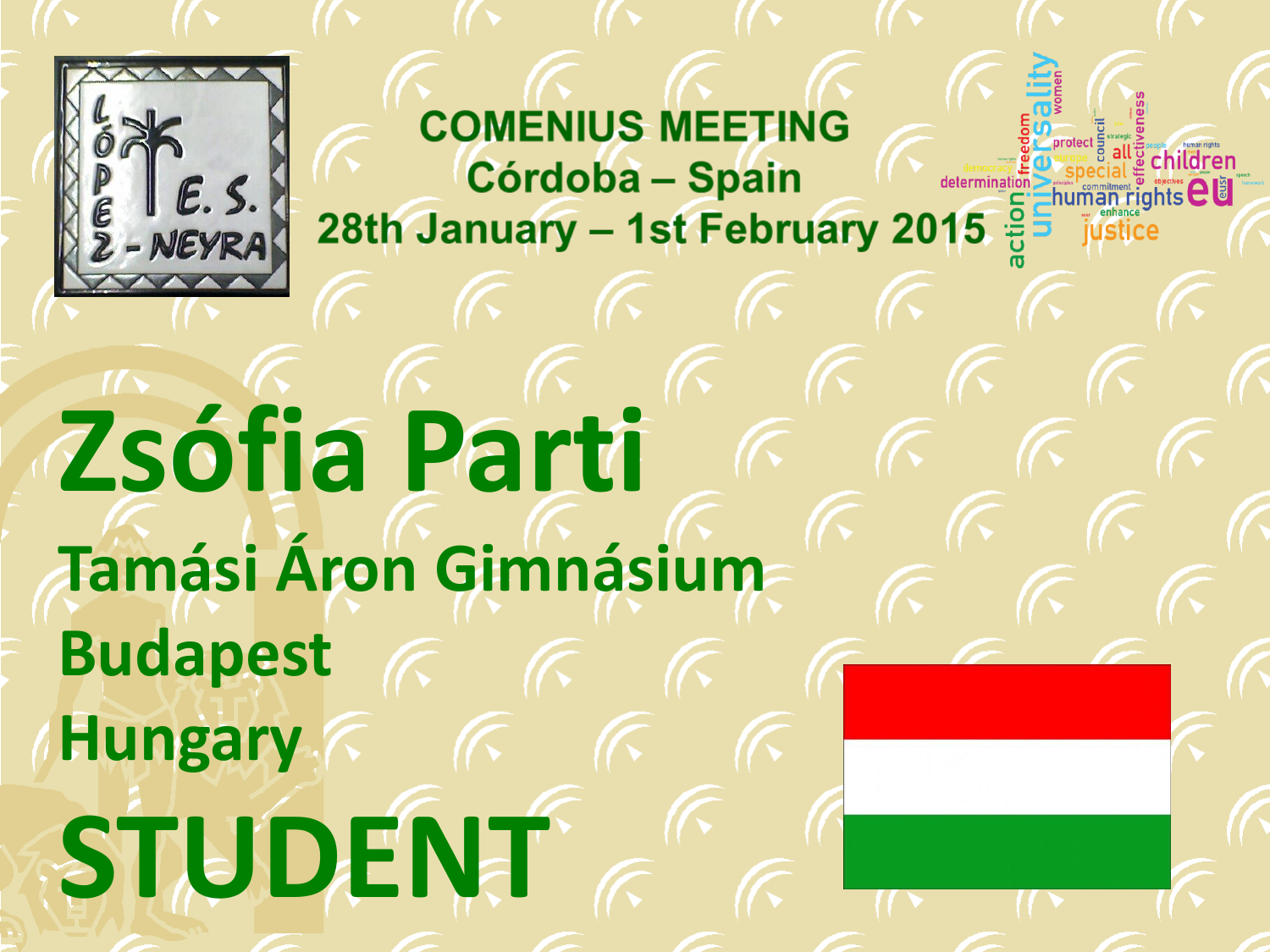

# **Klaudia Kondor Tamási Áron Gimnásium Budapest Hungary STUDENT**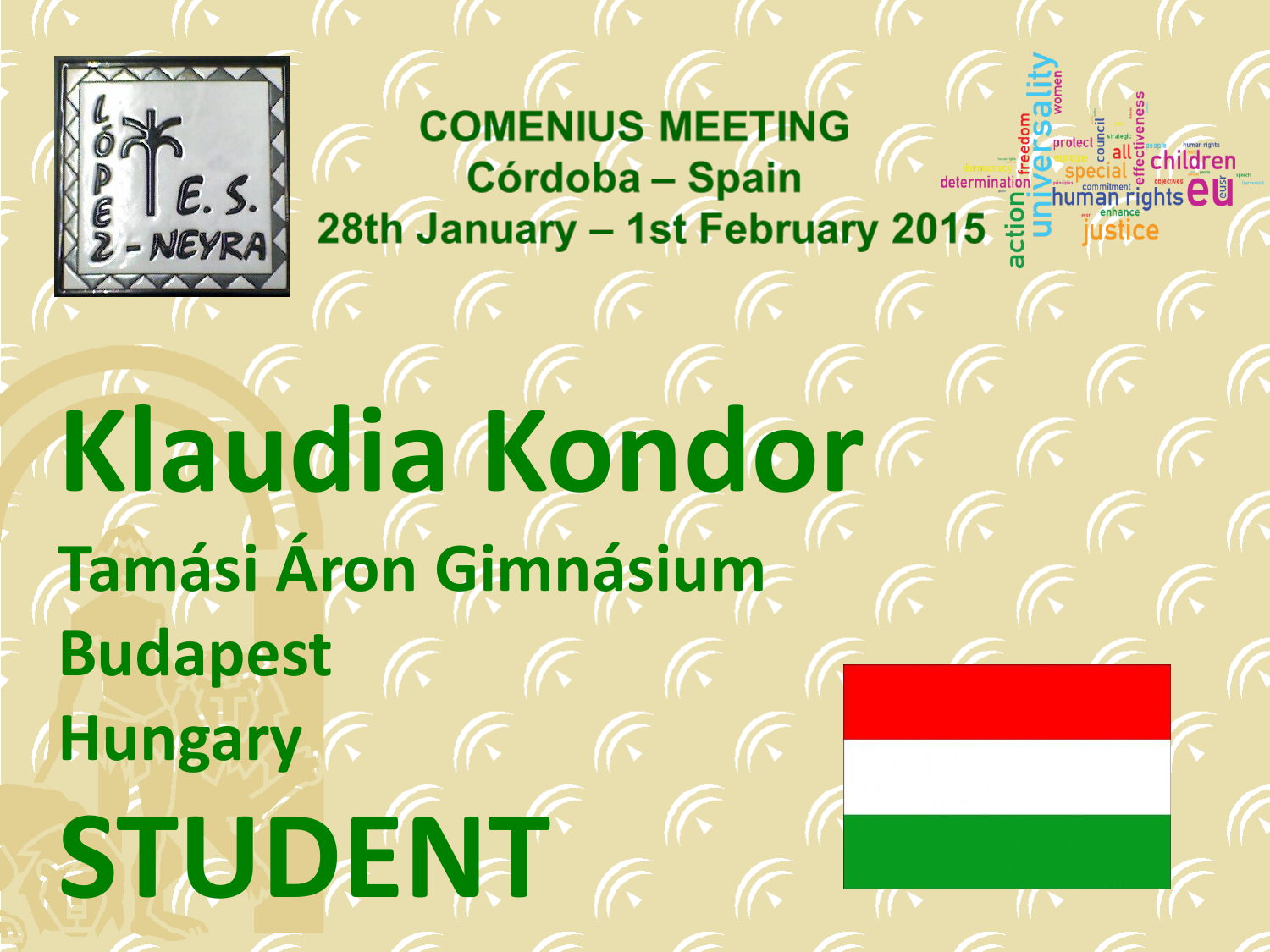

## **Csenge Diána Miklós Tamási Áron Gimnásium Budapest Hungary STUDENT**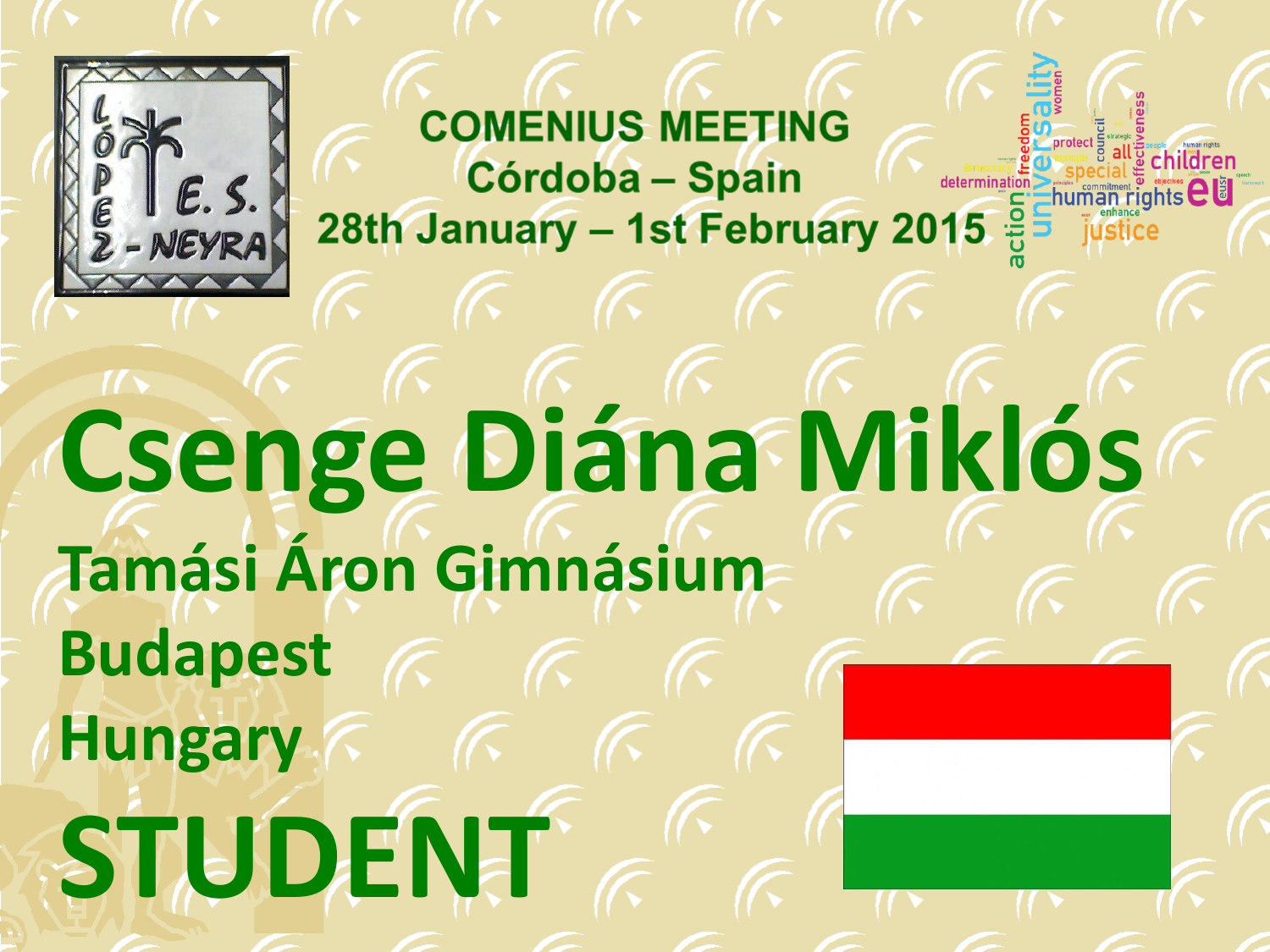

# **Lilla Obendorfer Tamási Áron Gimnásium Budapest Hungary STUDENT**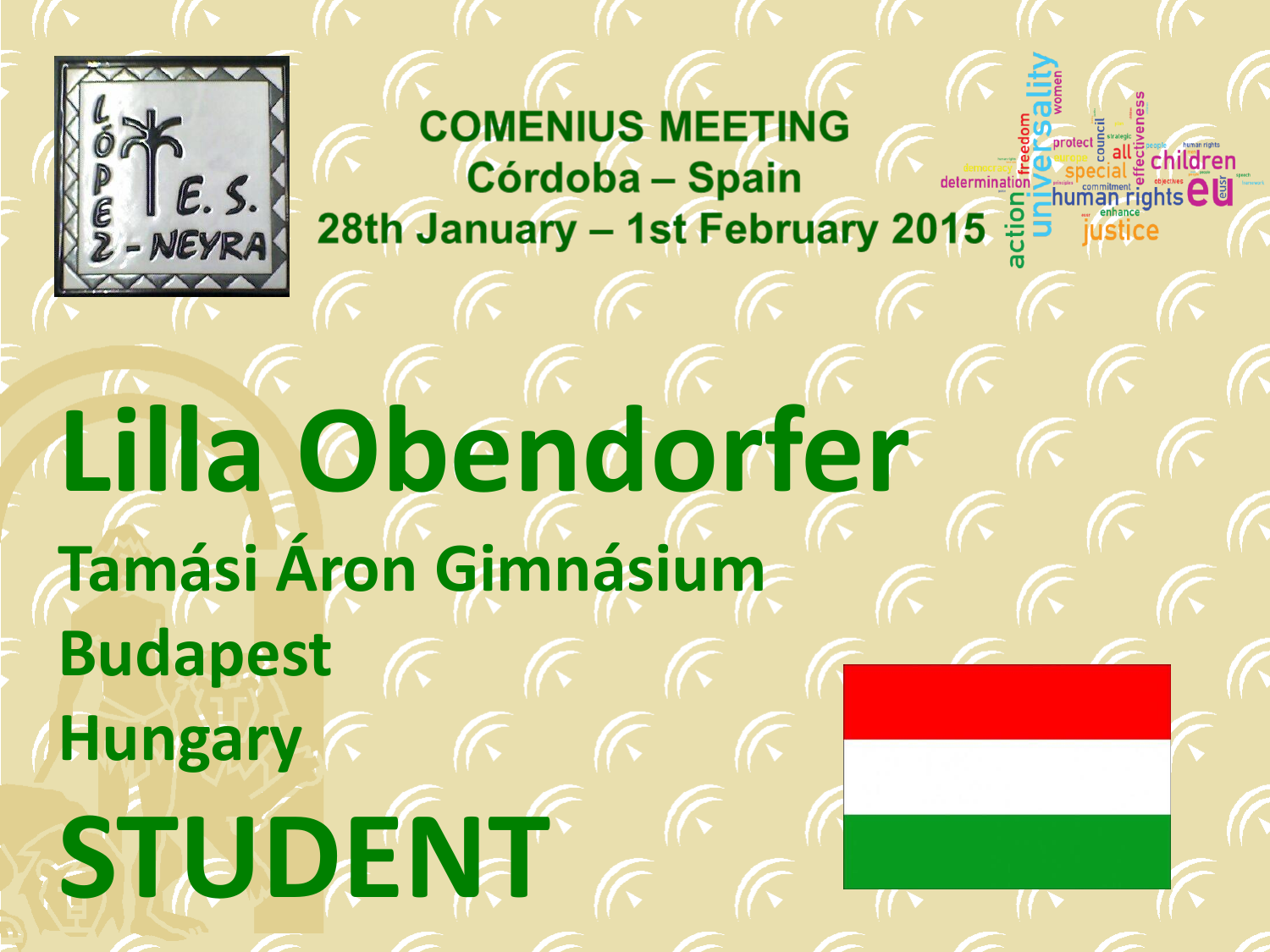

# **Felix Timár Tamási Áron Gimnásium Budapest Hungary STUDENT**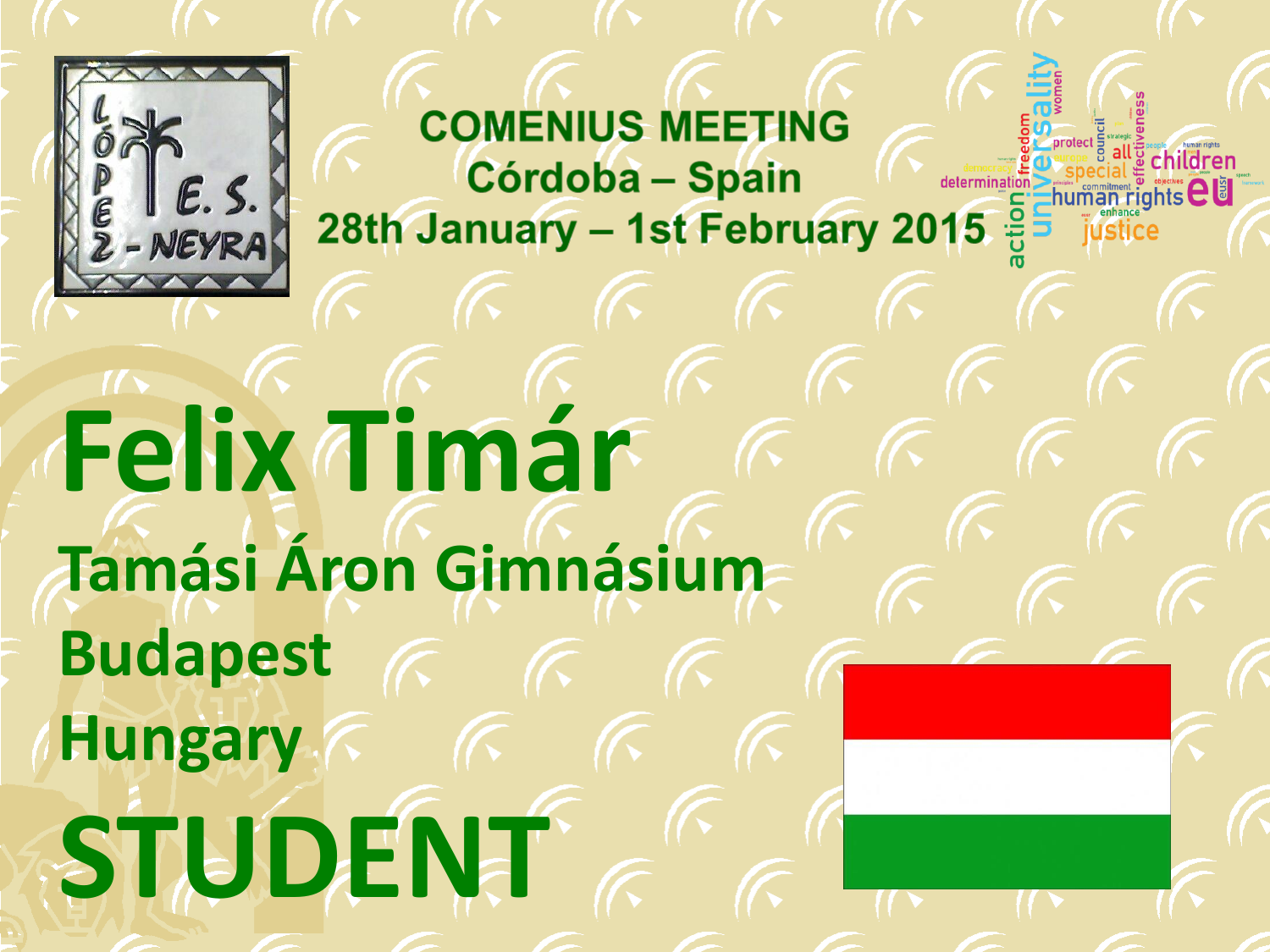

#### **Ignacio Valverde Márquez IES "López-Neyra" Córdoba Spain STUDENT**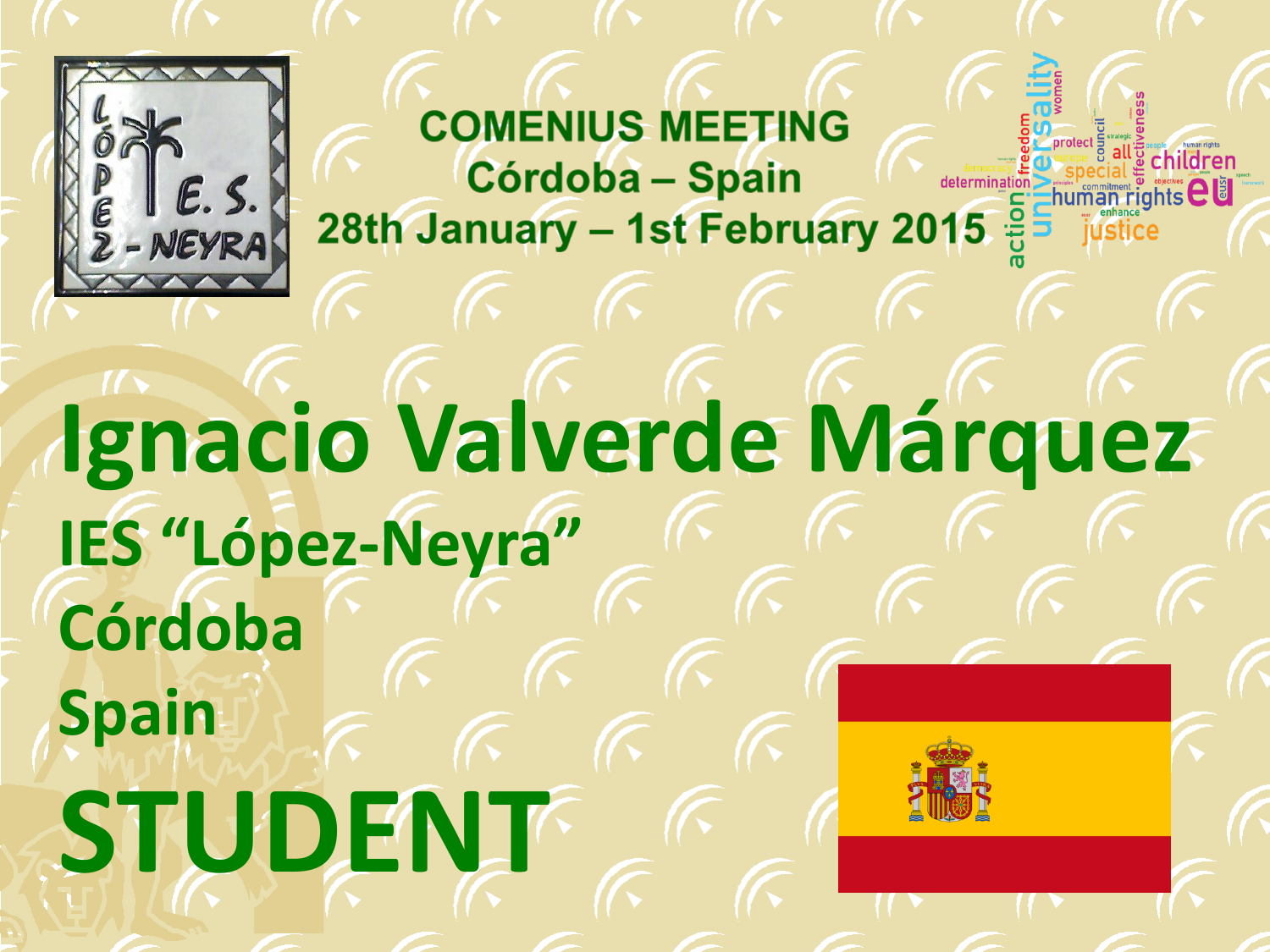

#### **José Luis Cabrera García IES "López-Neyra" Córdoba Spain STUDENT**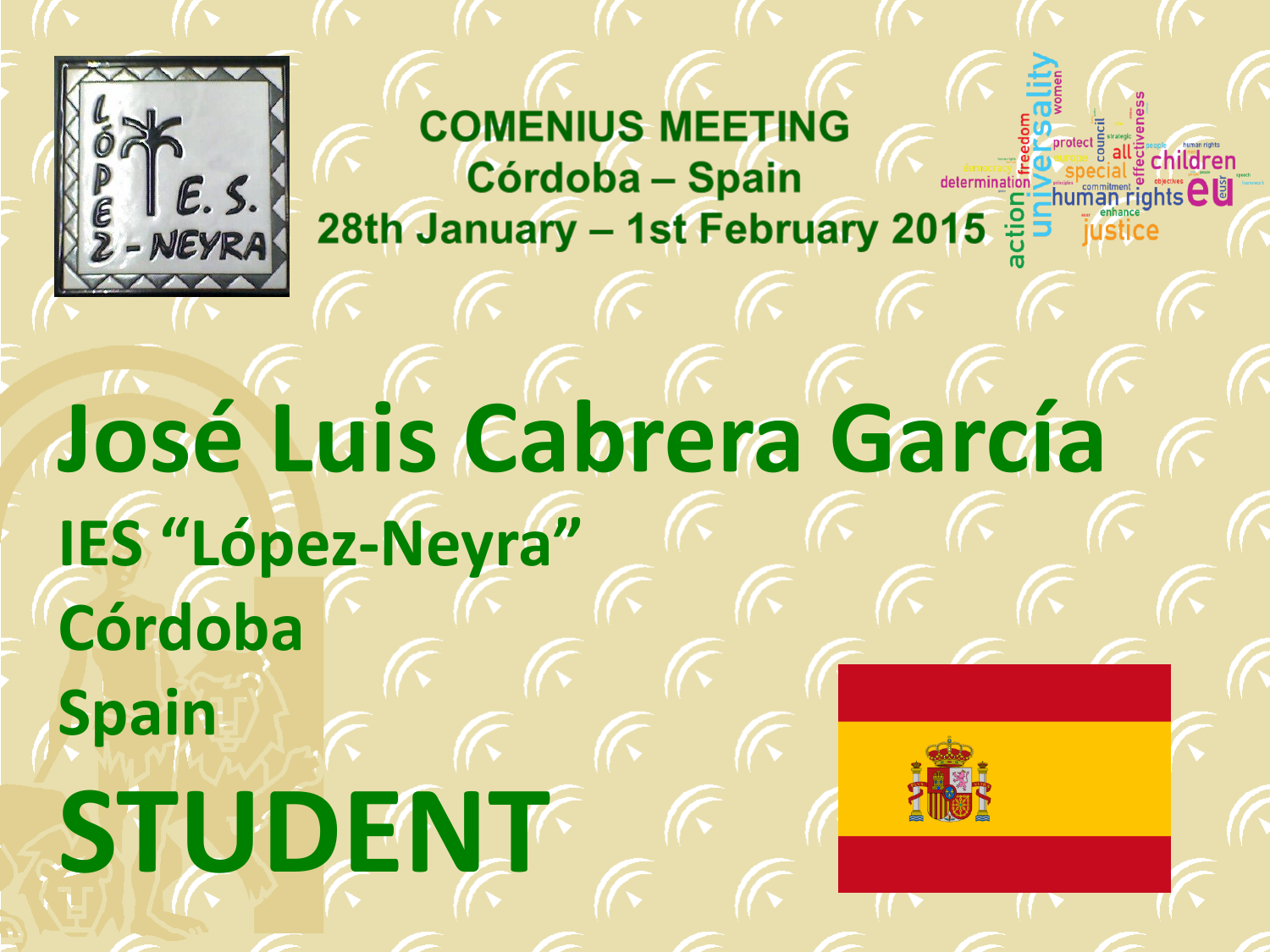

#### **Luis José Campos Broncano IES "López-Neyra" Córdoba Spain STUDENT**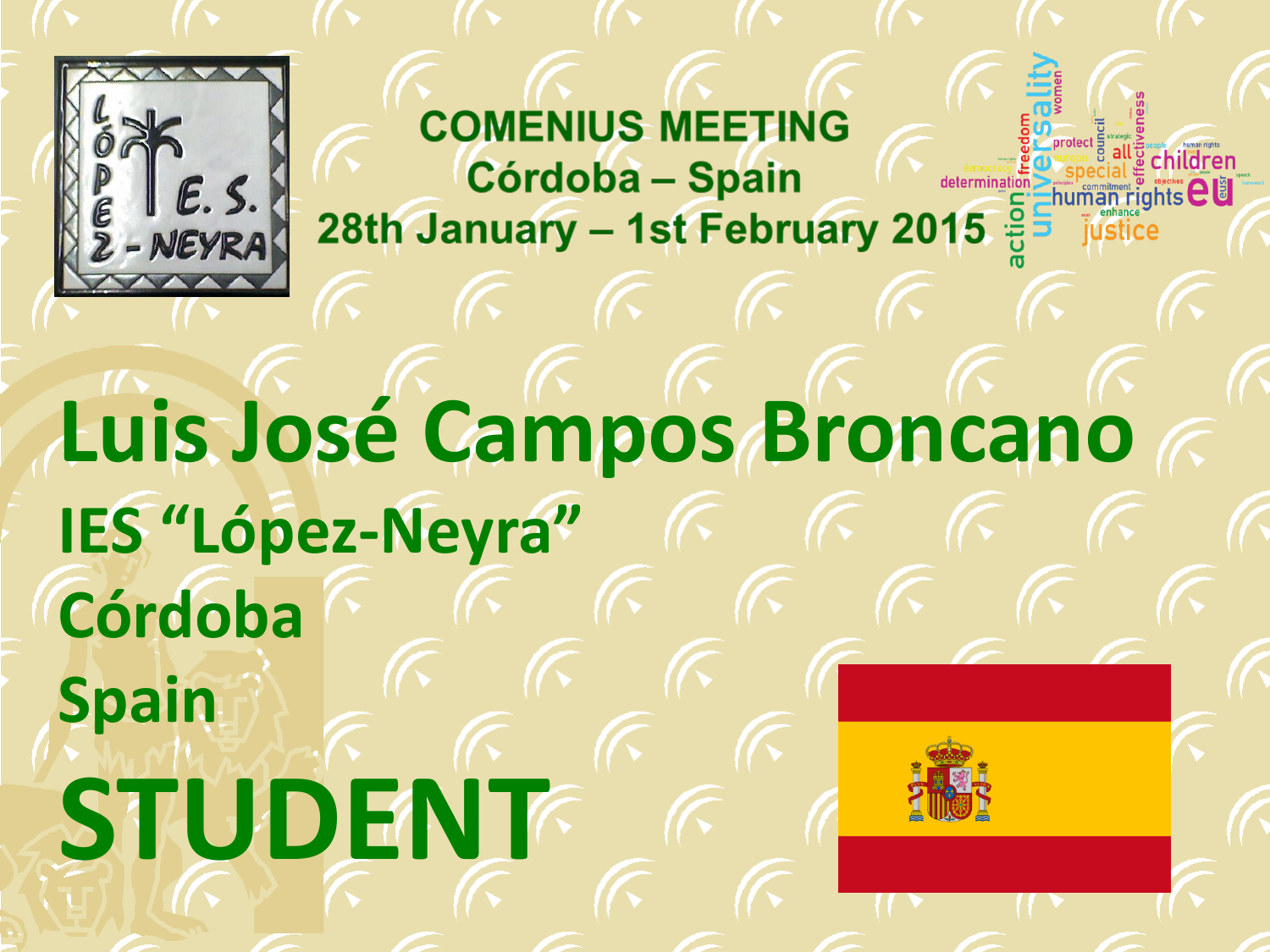

#### **Gema Lipei Arjona Delgado IES "López-Neyra" Córdoba Spain STUDENT**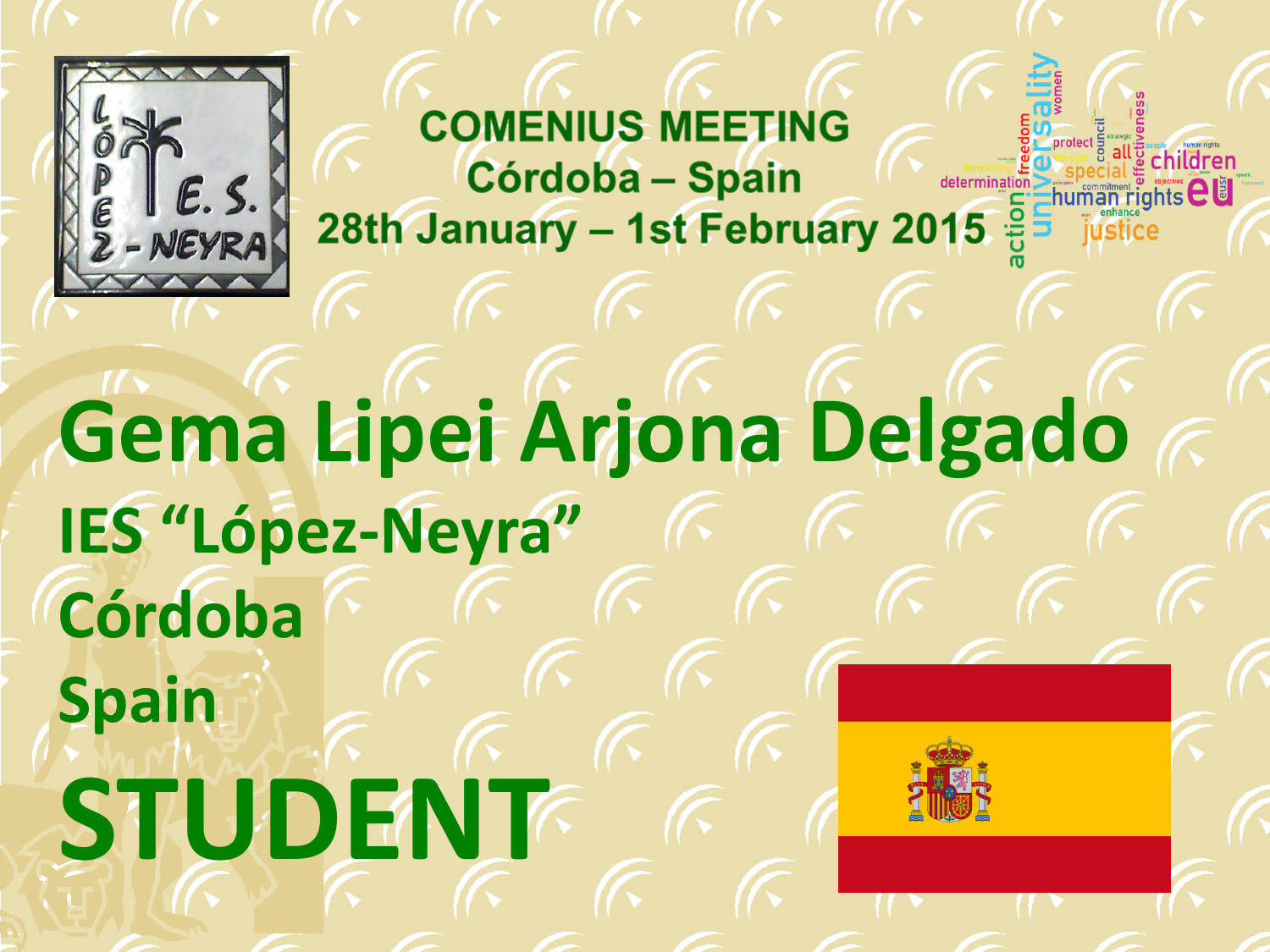

## **Inés Galán Luque IES "López-Neyra" Córdoba Spain STUDENT**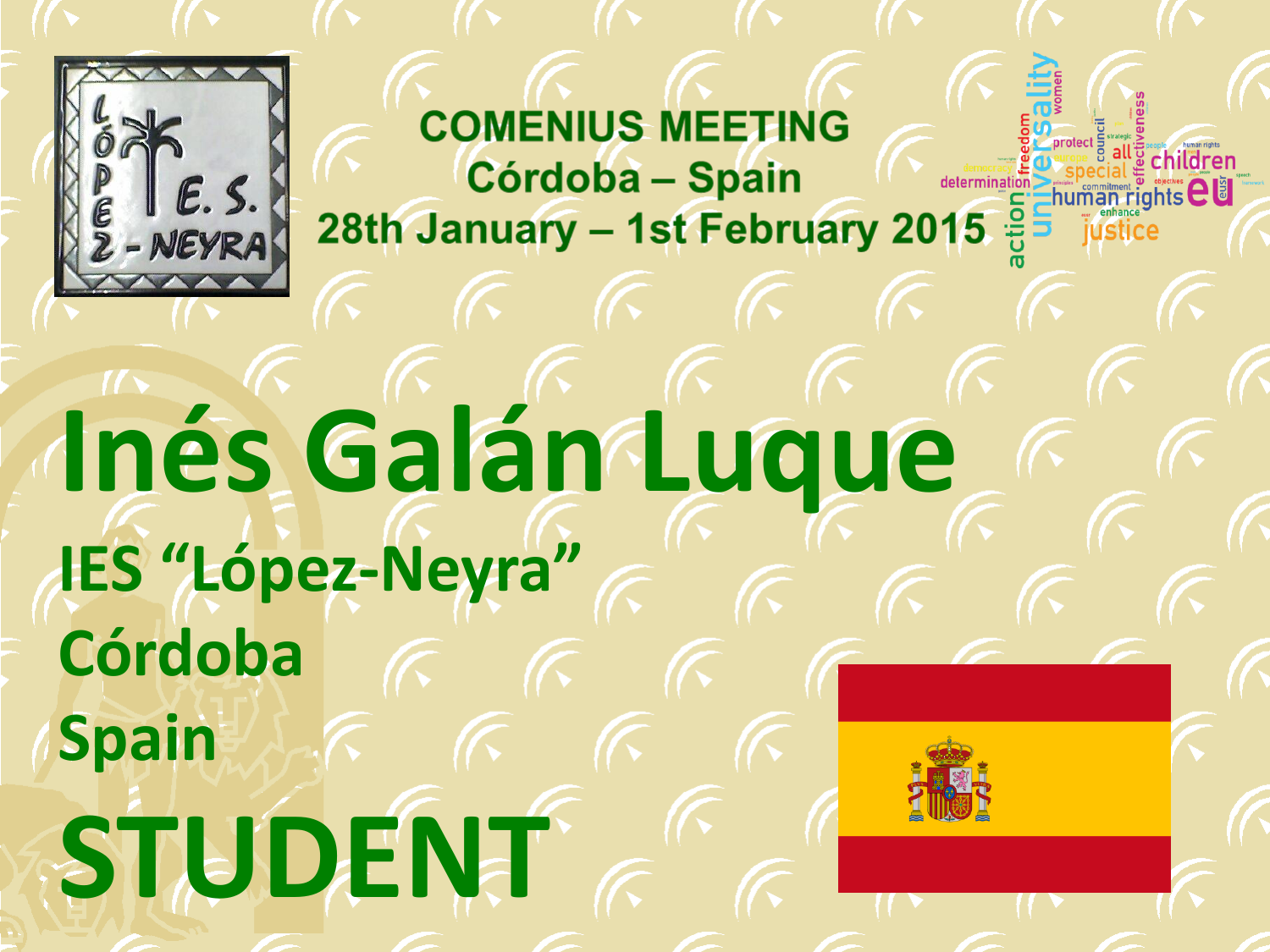

#### **Victoria Arenas Ramos IES "López-Neyra" Córdoba Spain STUDENT**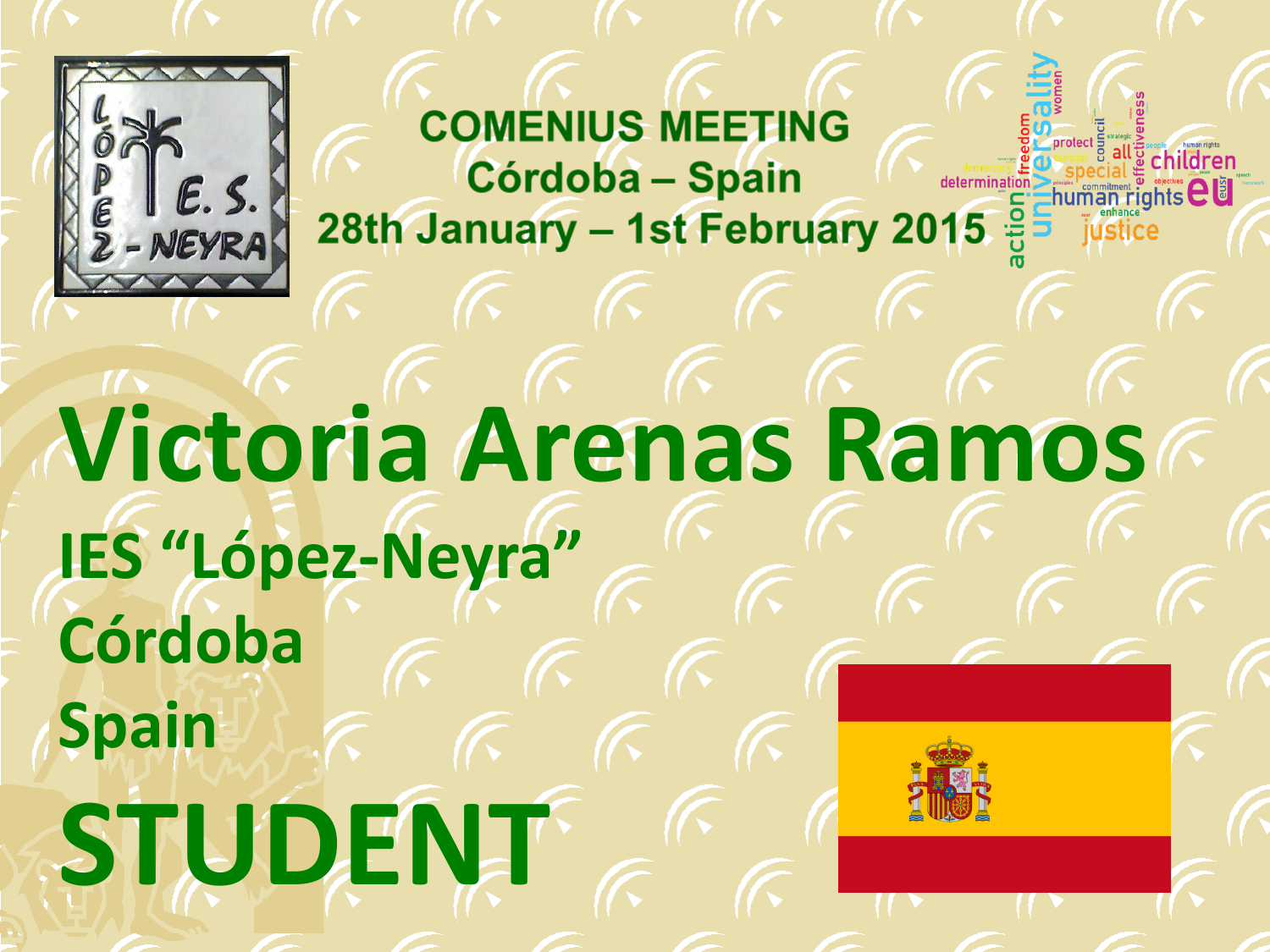

#### **Mª Carmen García Carvajal IES "López-Neyra" Córdoba Spain STUDENT**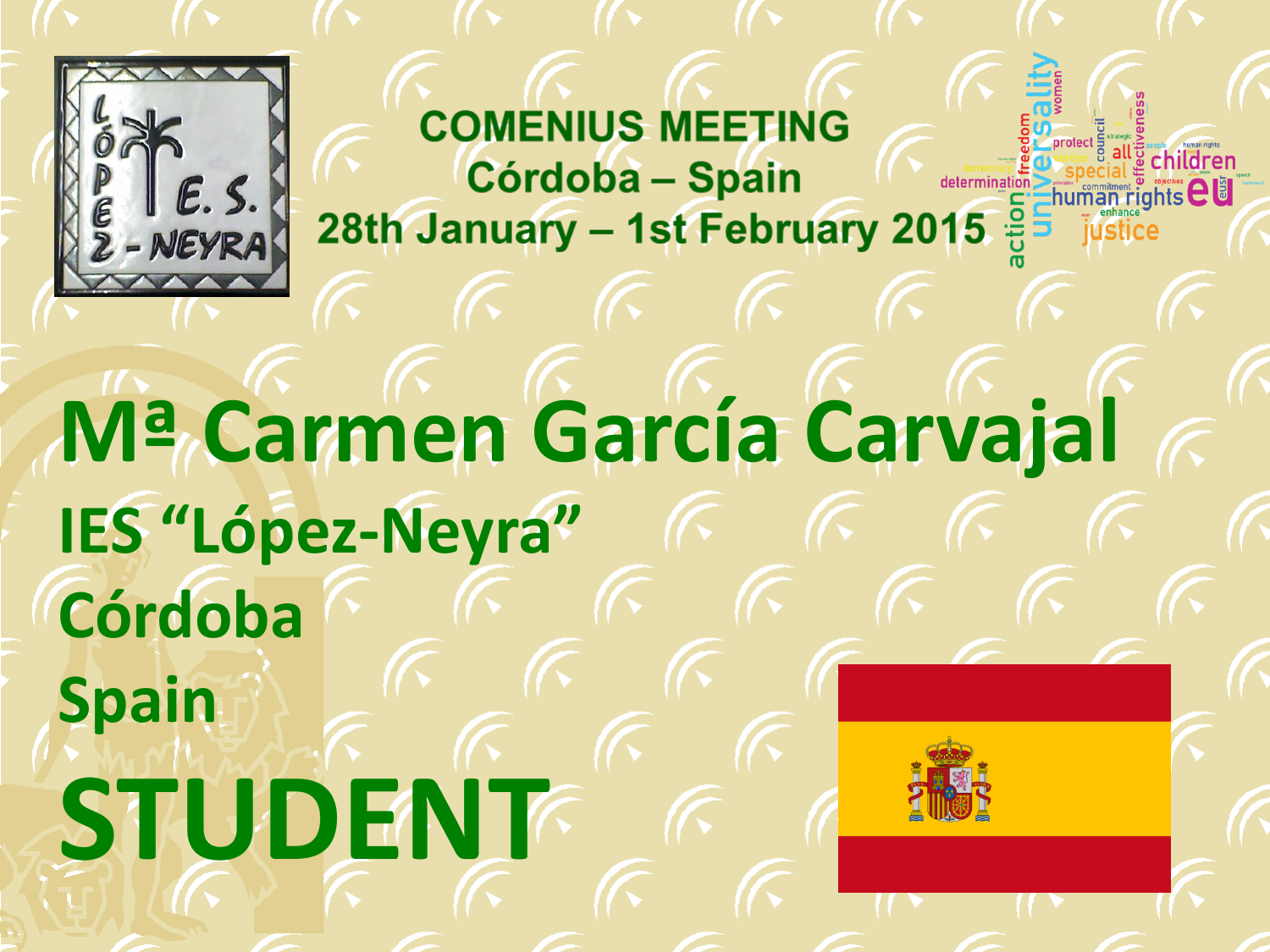

## **Verónica Castro Peña IES "López-Neyra" Córdoba Spain STUDENT**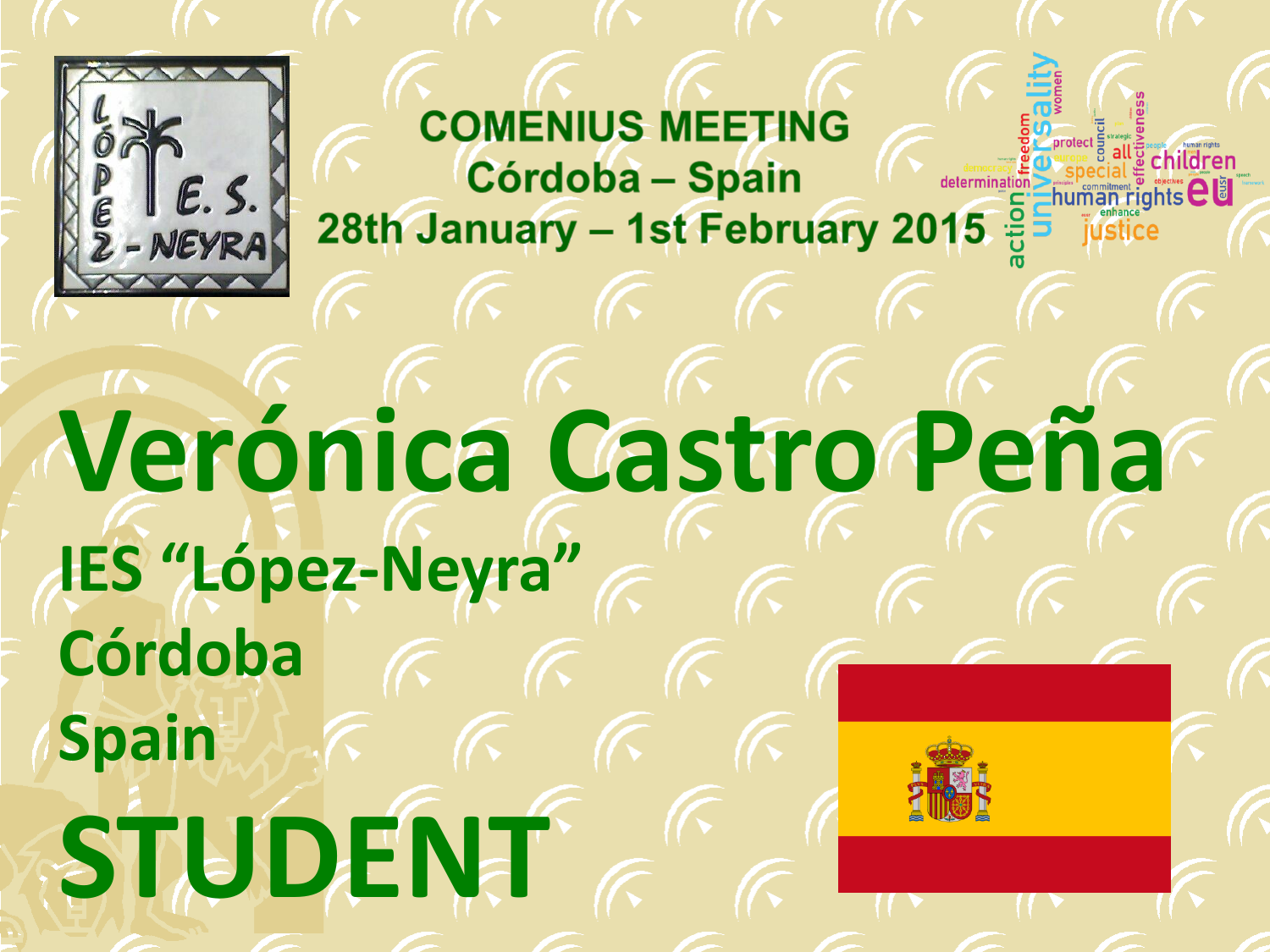

### **Beatriz Hens Pavón IES "López-Neyra" Córdoba Spain STUDENT**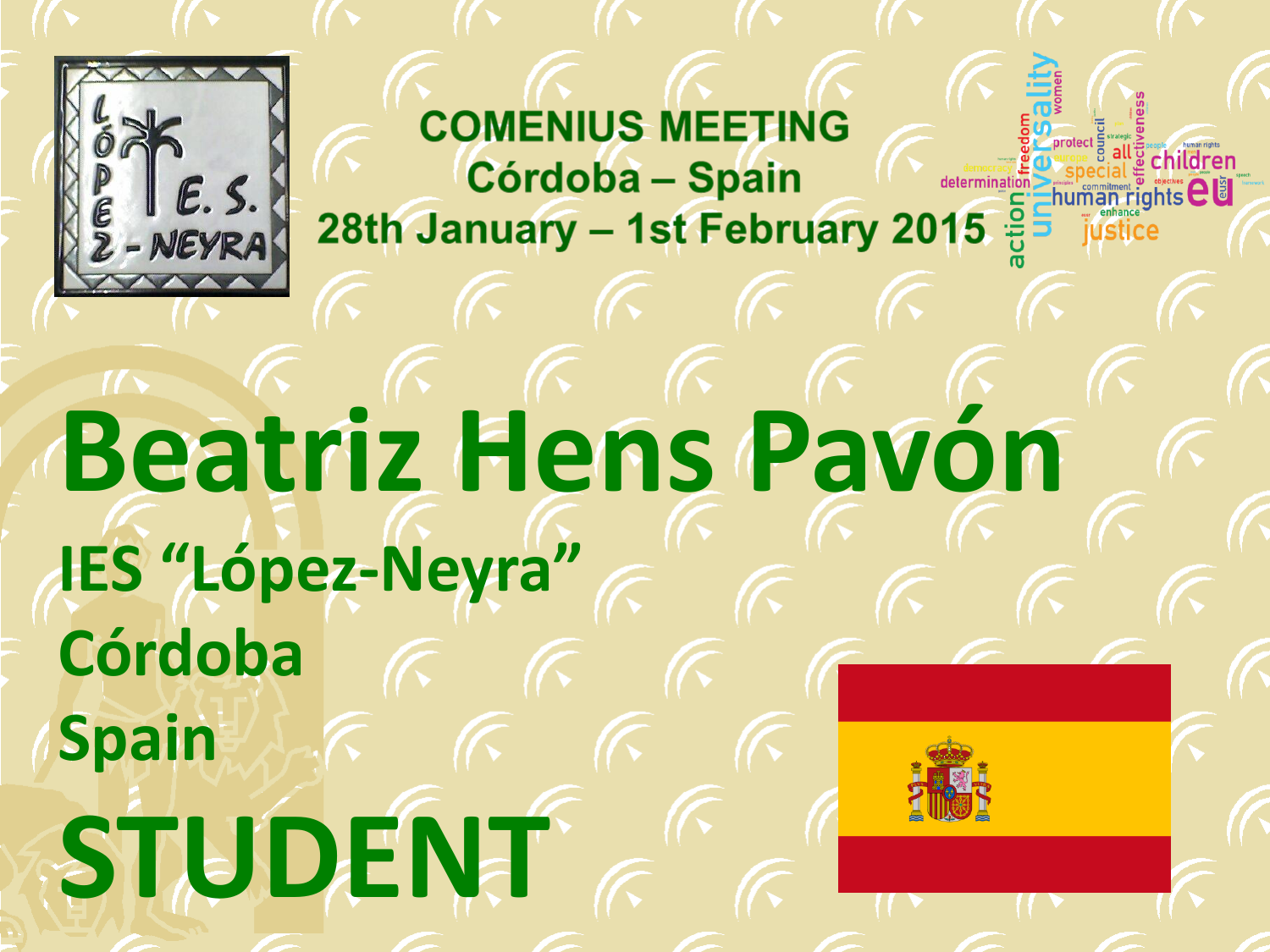

# **Isabel Juan García IES "López-Neyra" Córdoba Spain STUDENT**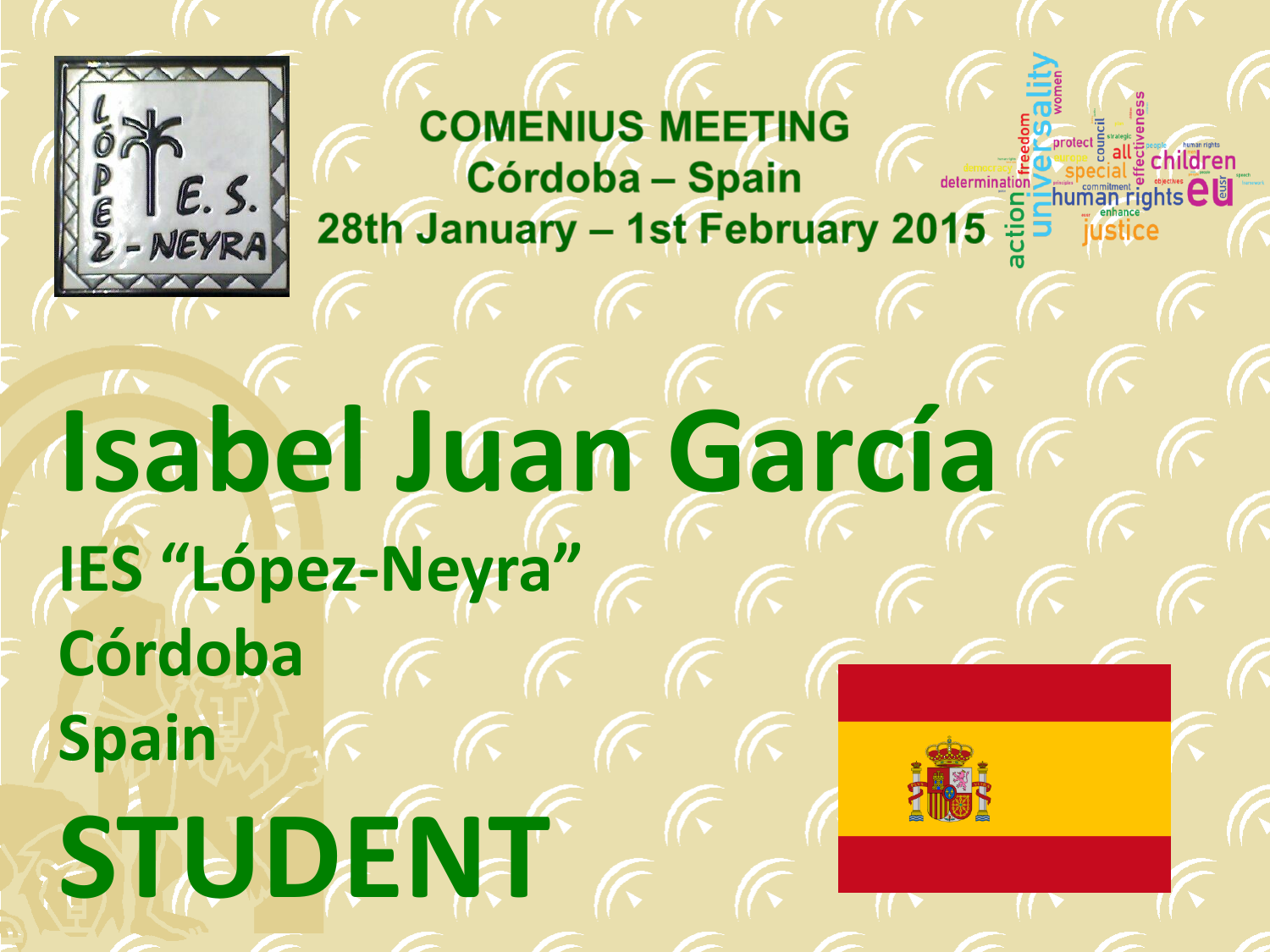

### **Pedro Oteros Raimundo IES "López-Neyra" Córdoba Spain STUDENT**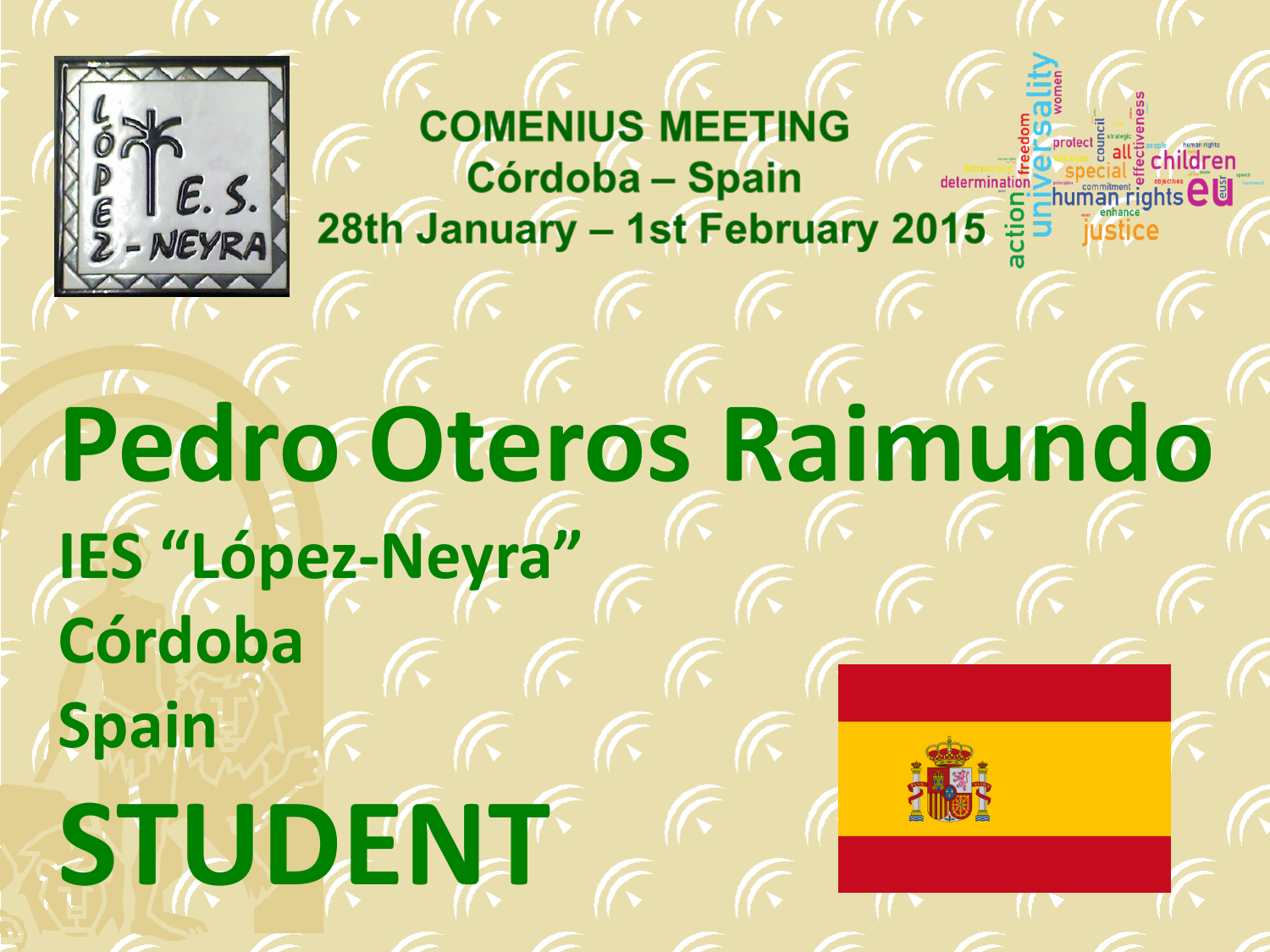

## **Javier Palos Fernández IES "López-Neyra" Córdoba Spain STUDENT**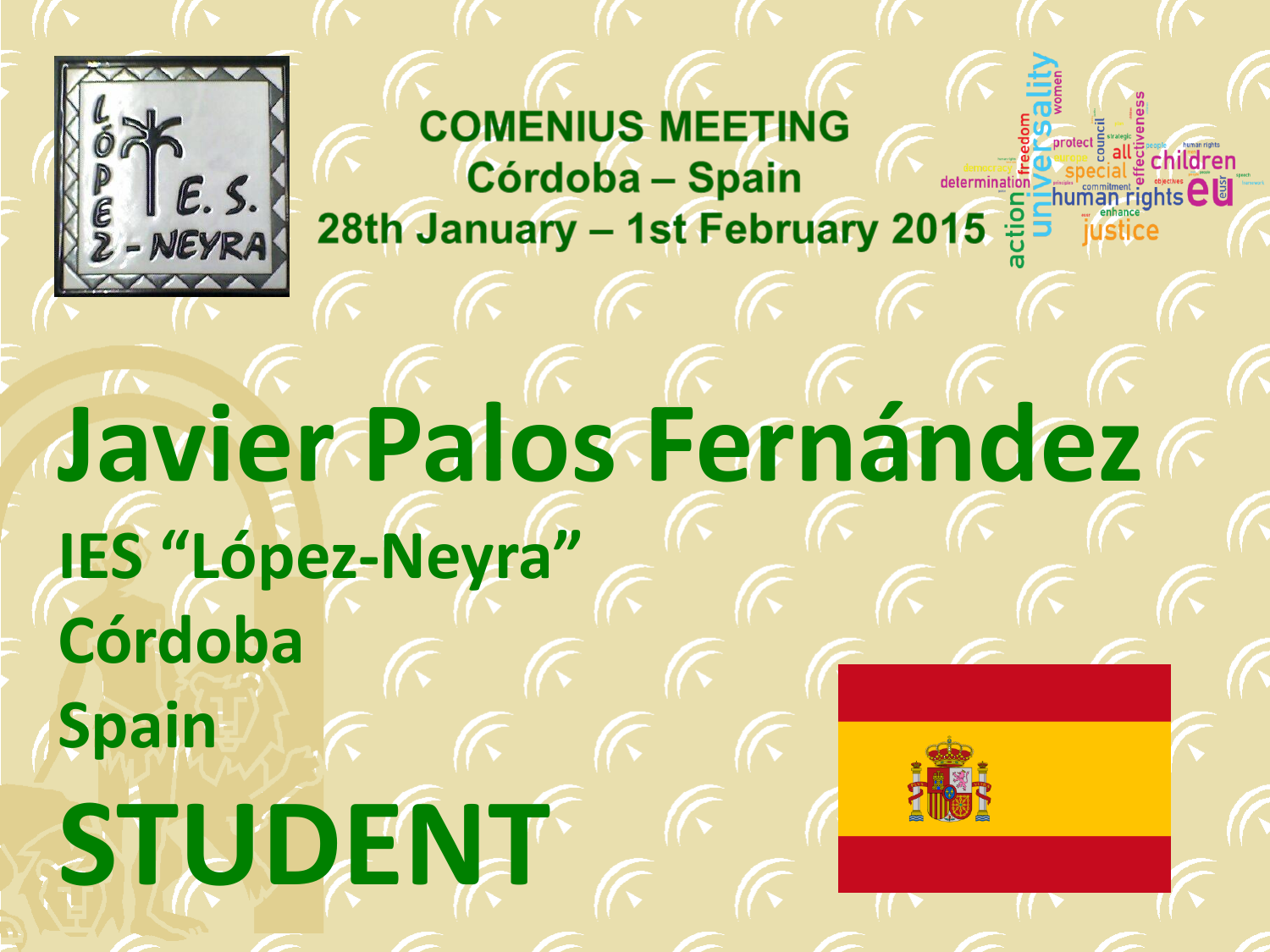

### **Adrián Pericet Caro IES "López-Neyra" Córdoba Spain STUDENT**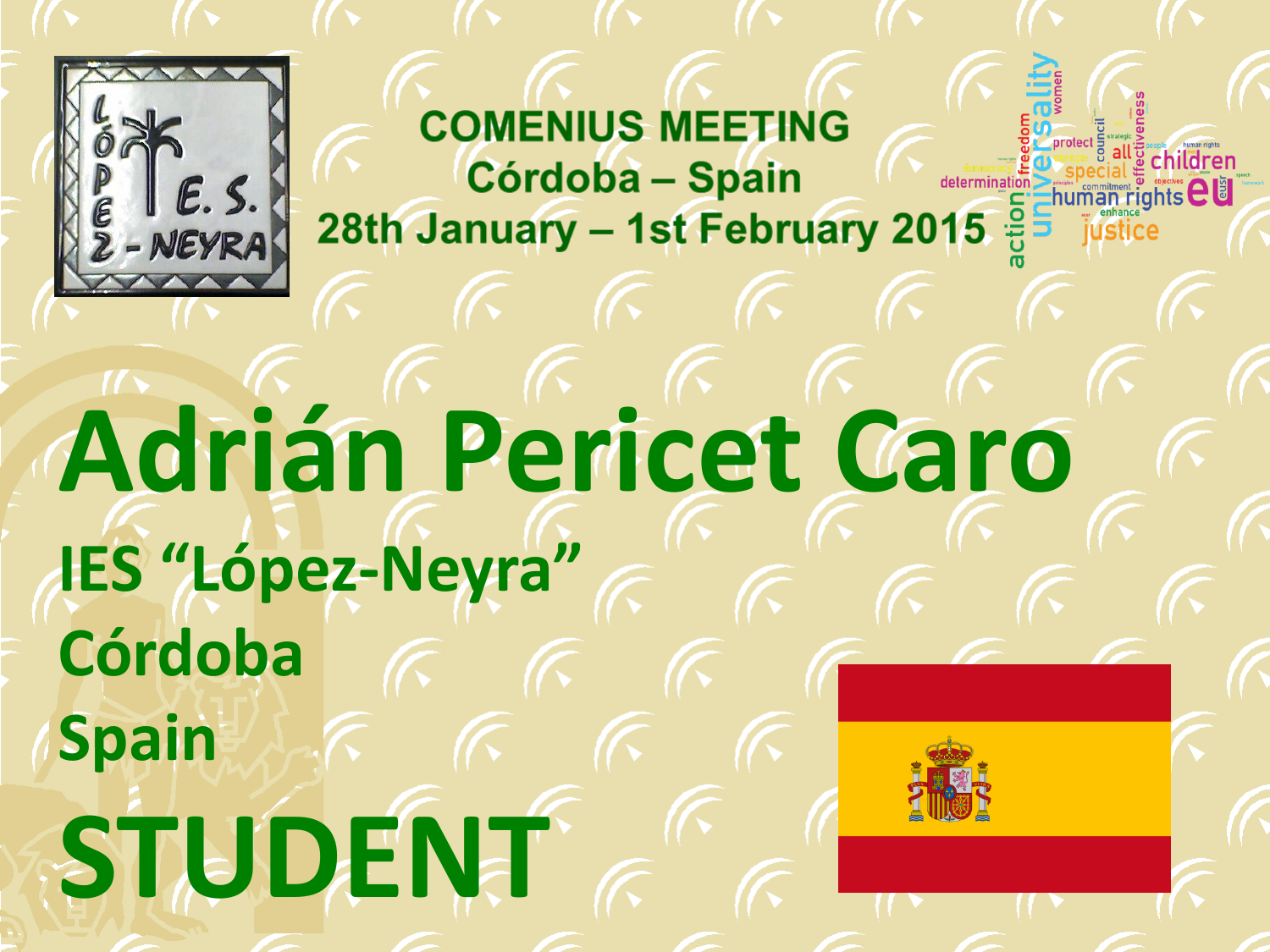

## **Angel Rey Palma IES "López-Neyra" Córdoba Spain STUDENT**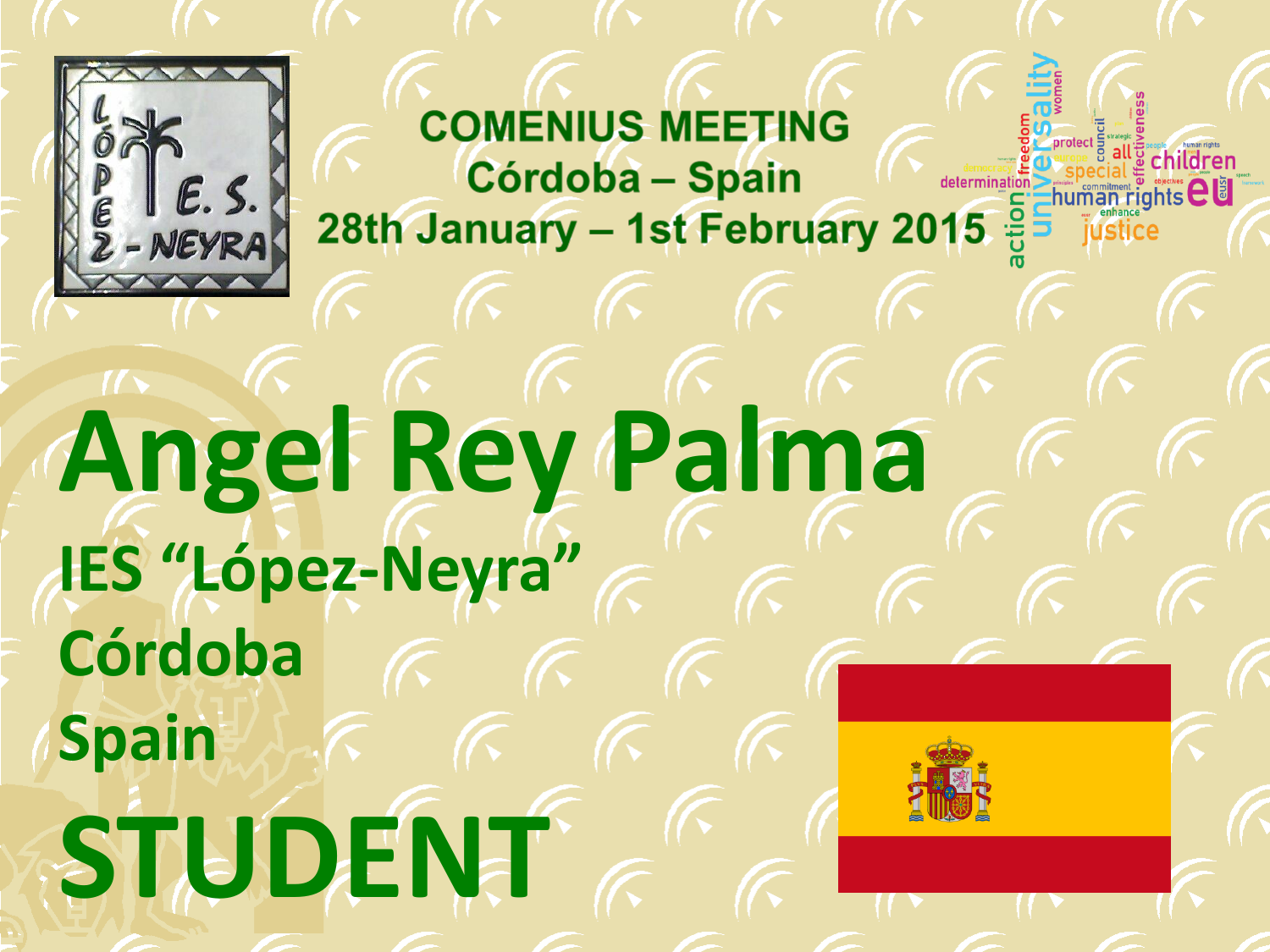

#### **María Sánchez Moreno IES "López-Neyra" Córdoba Spain STUDENT**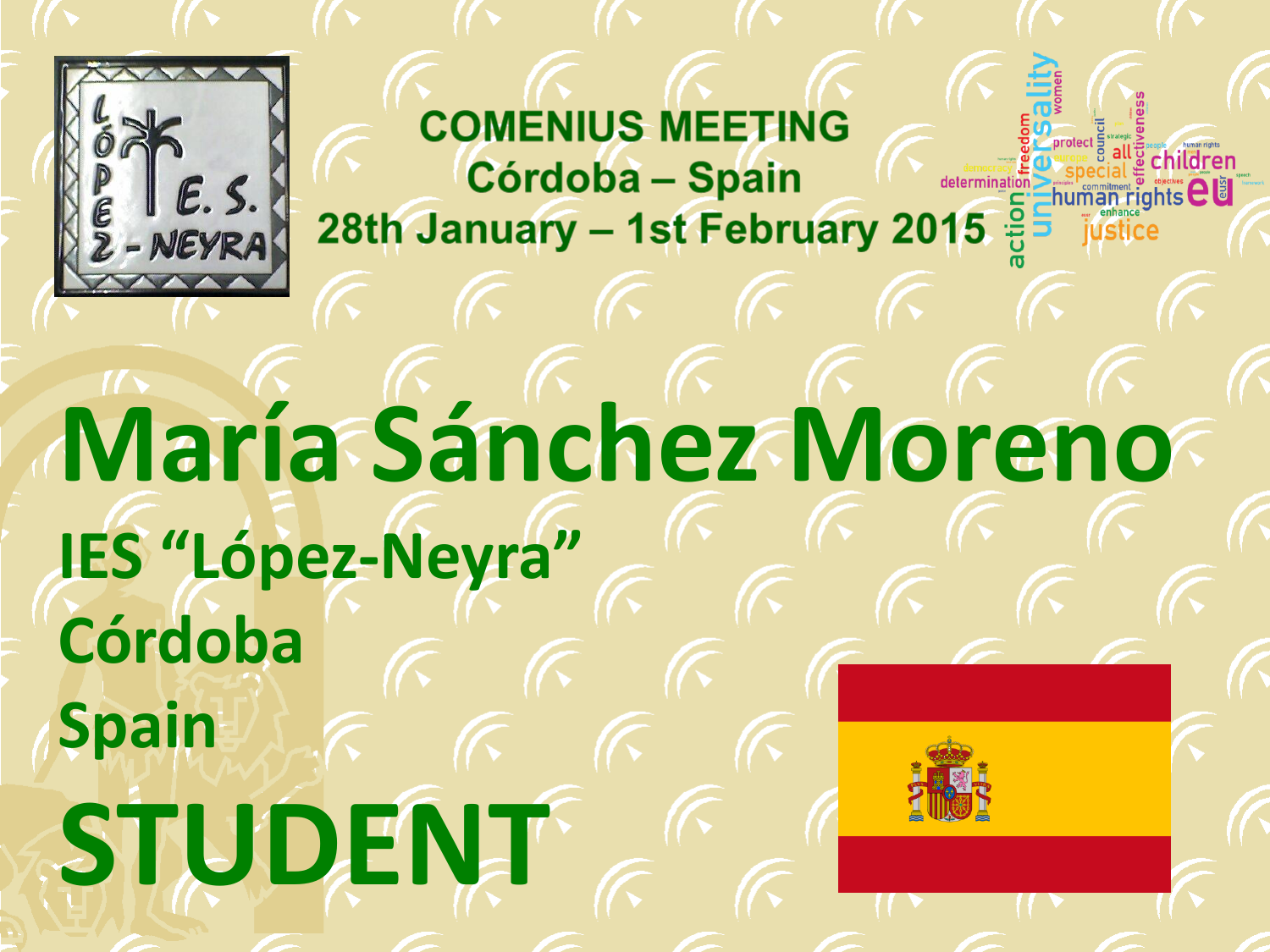

## **Eva Mª Santos Luque IES "López-Neyra" Córdoba Spain STUDENT**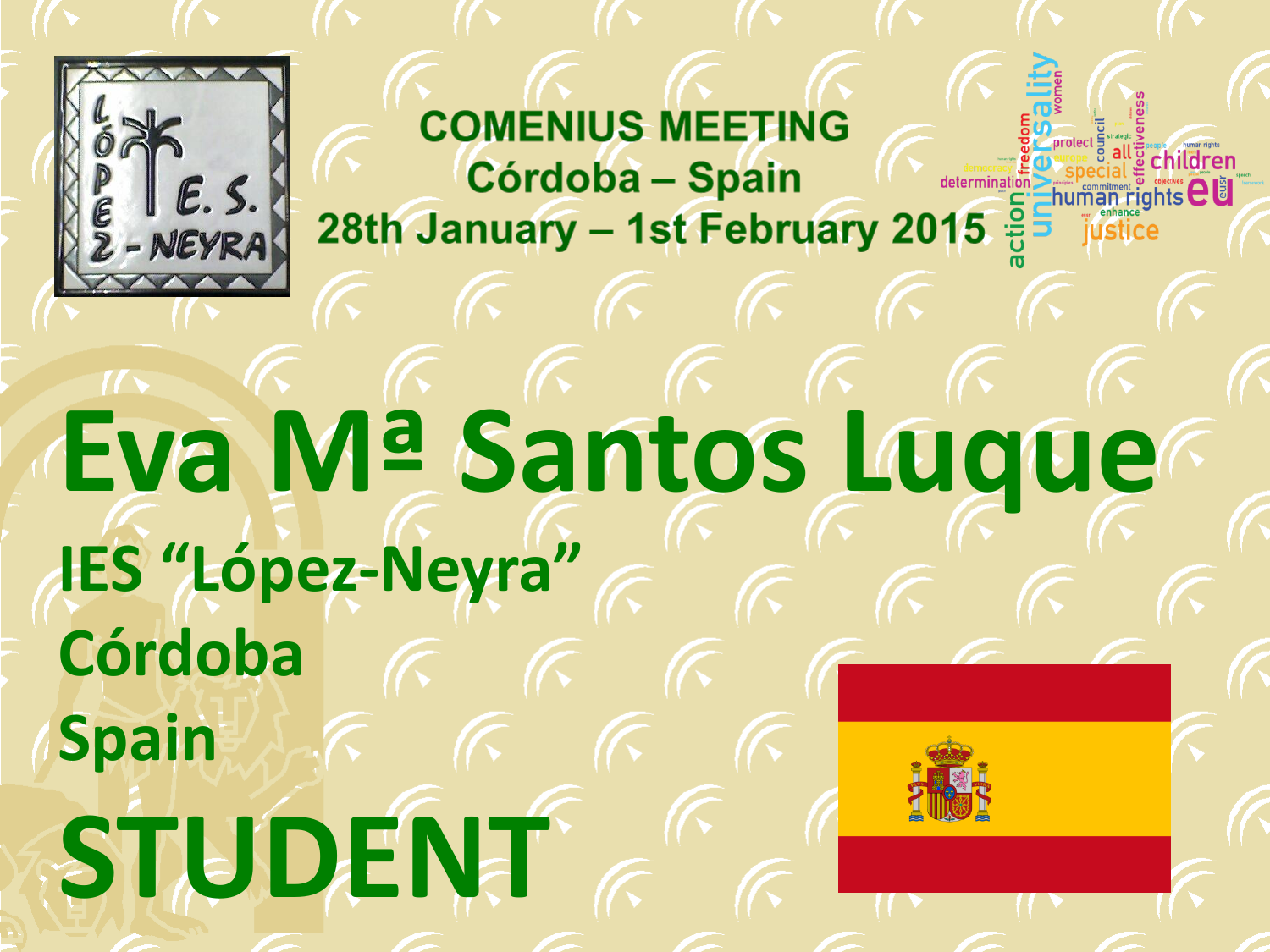

### **Marta Chofles Rivas IES "López-Neyra" Córdoba Spain STUDENT**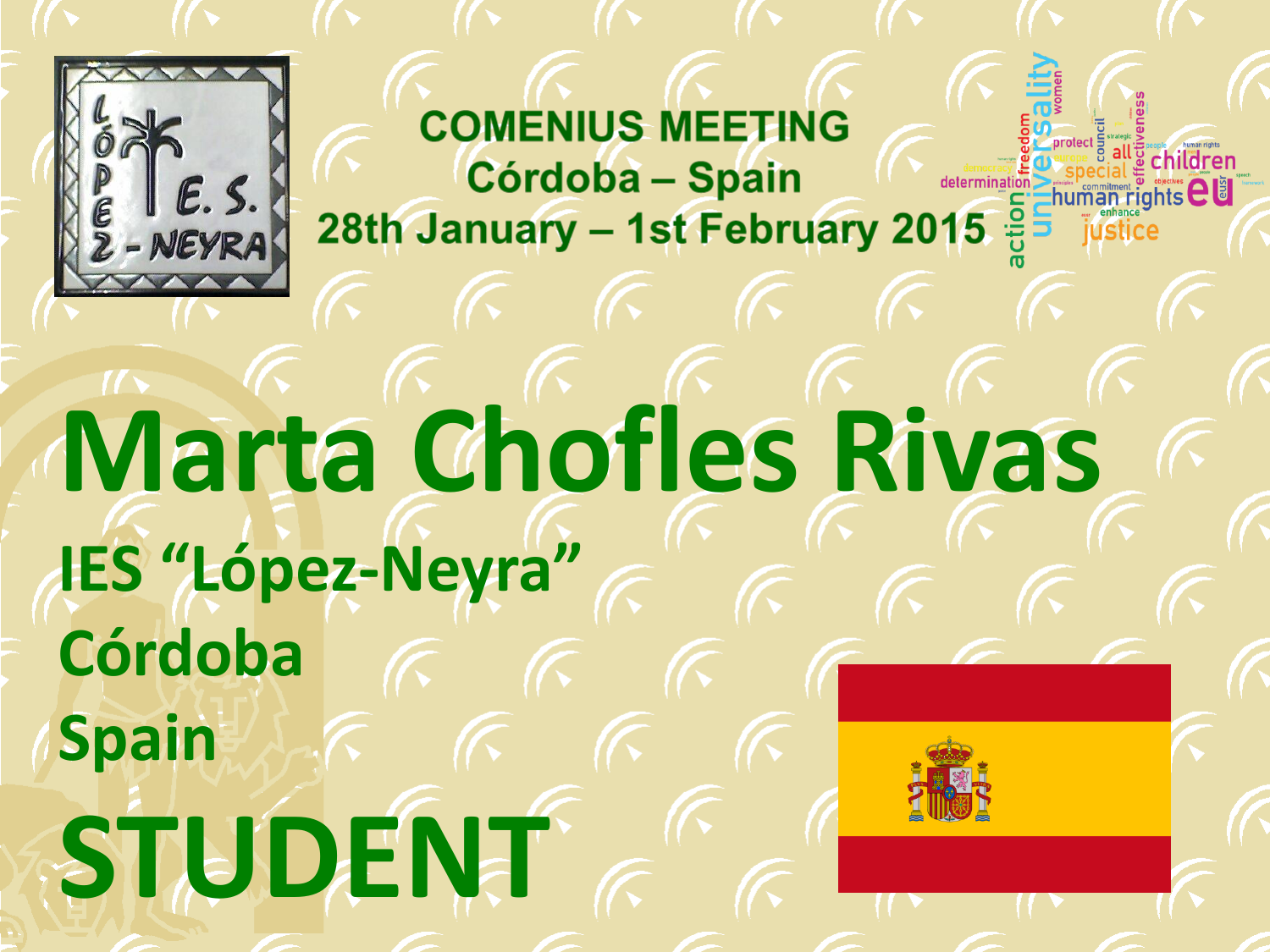

#### **Ana Expósito Pérez IES "López-Neyra" Córdoba Spain STUDENT**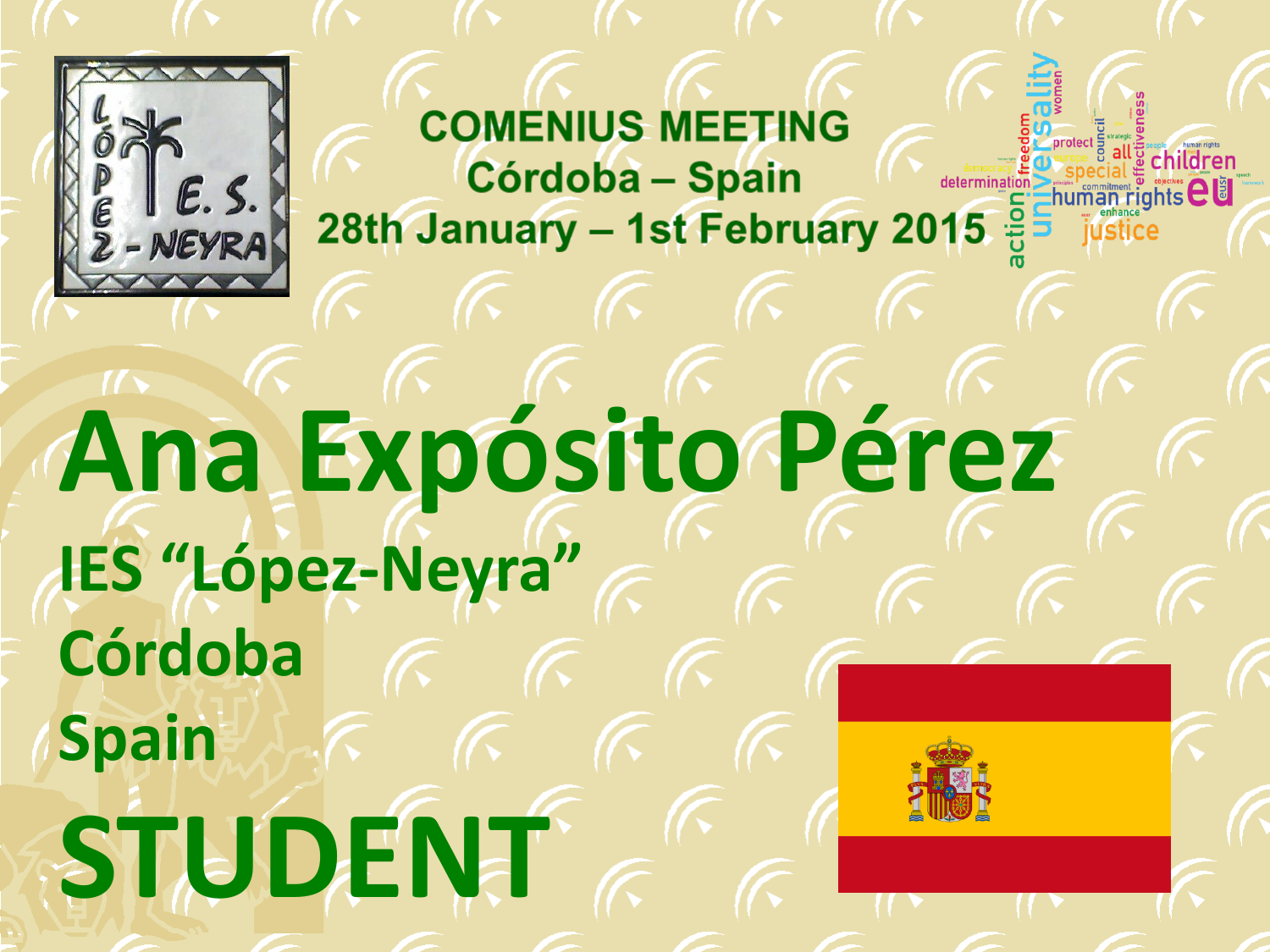

## **Ricardo León Ochoa IES "López-Neyra" Córdoba Spain STUDENT**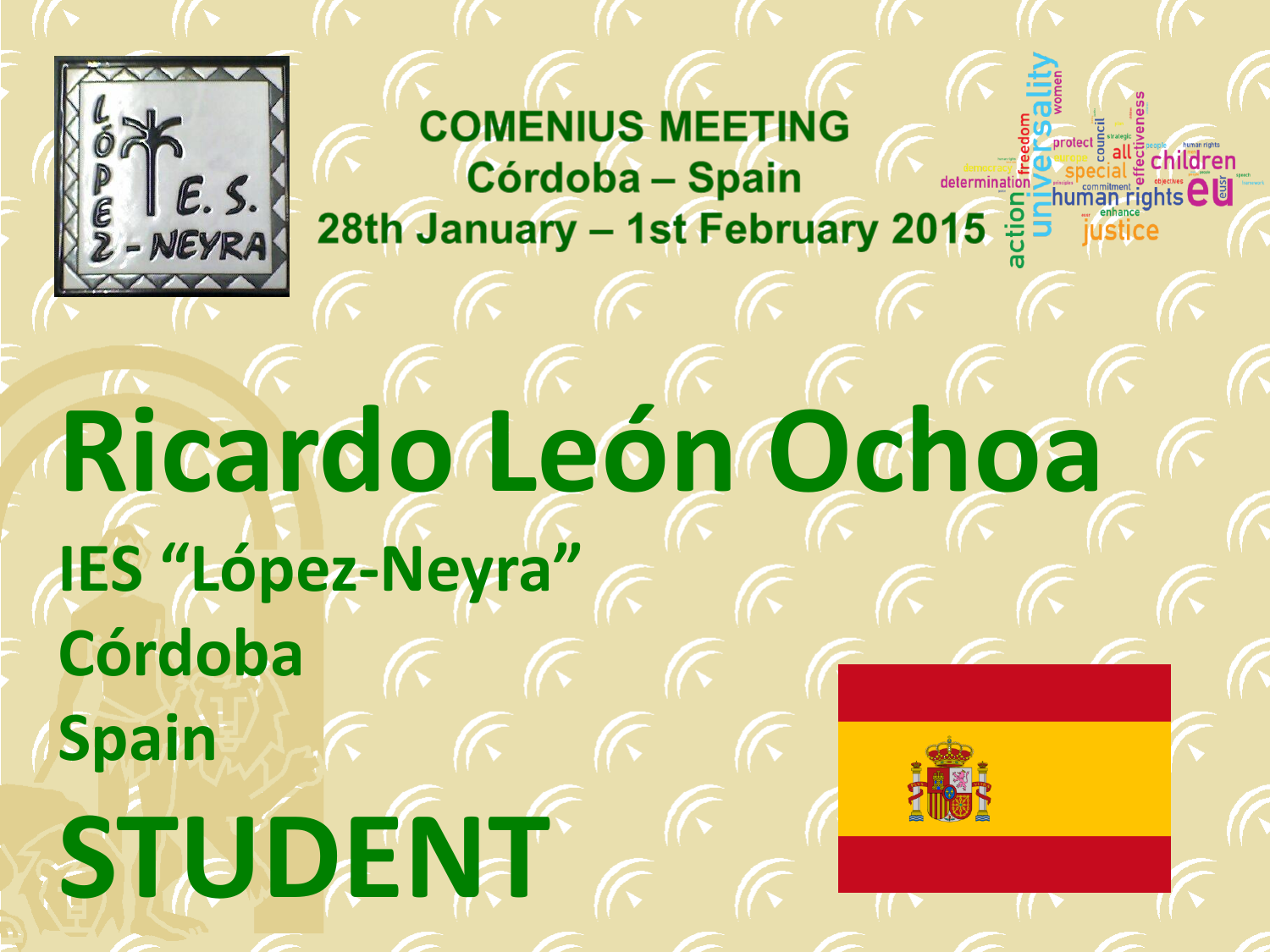

### **Gema Mª Páez Castillo IES "López-Neyra" Córdoba Spain STUDENT**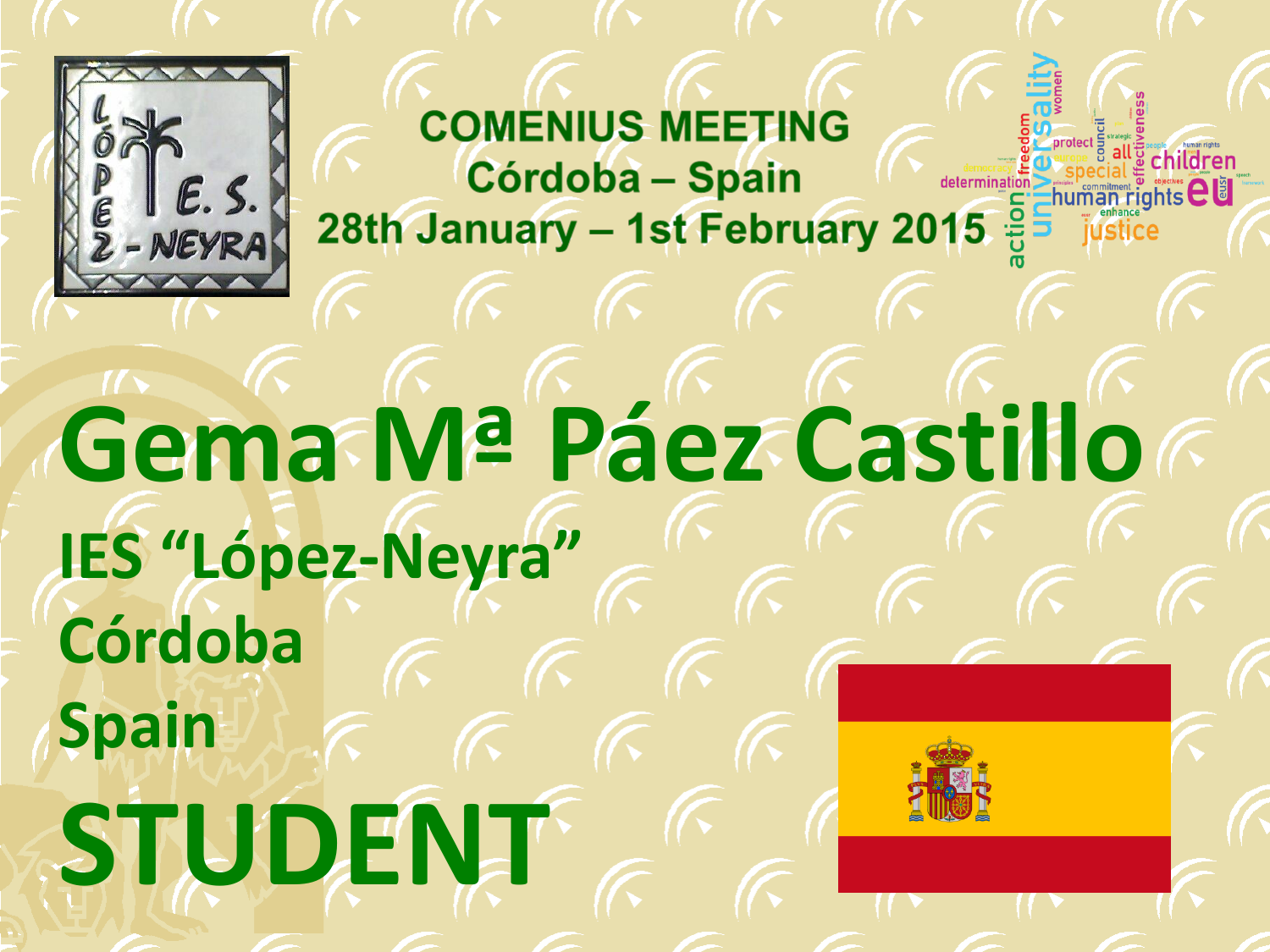

#### **Aurora Palacios García IES "López-Neyra" Córdoba Spain STUDENT**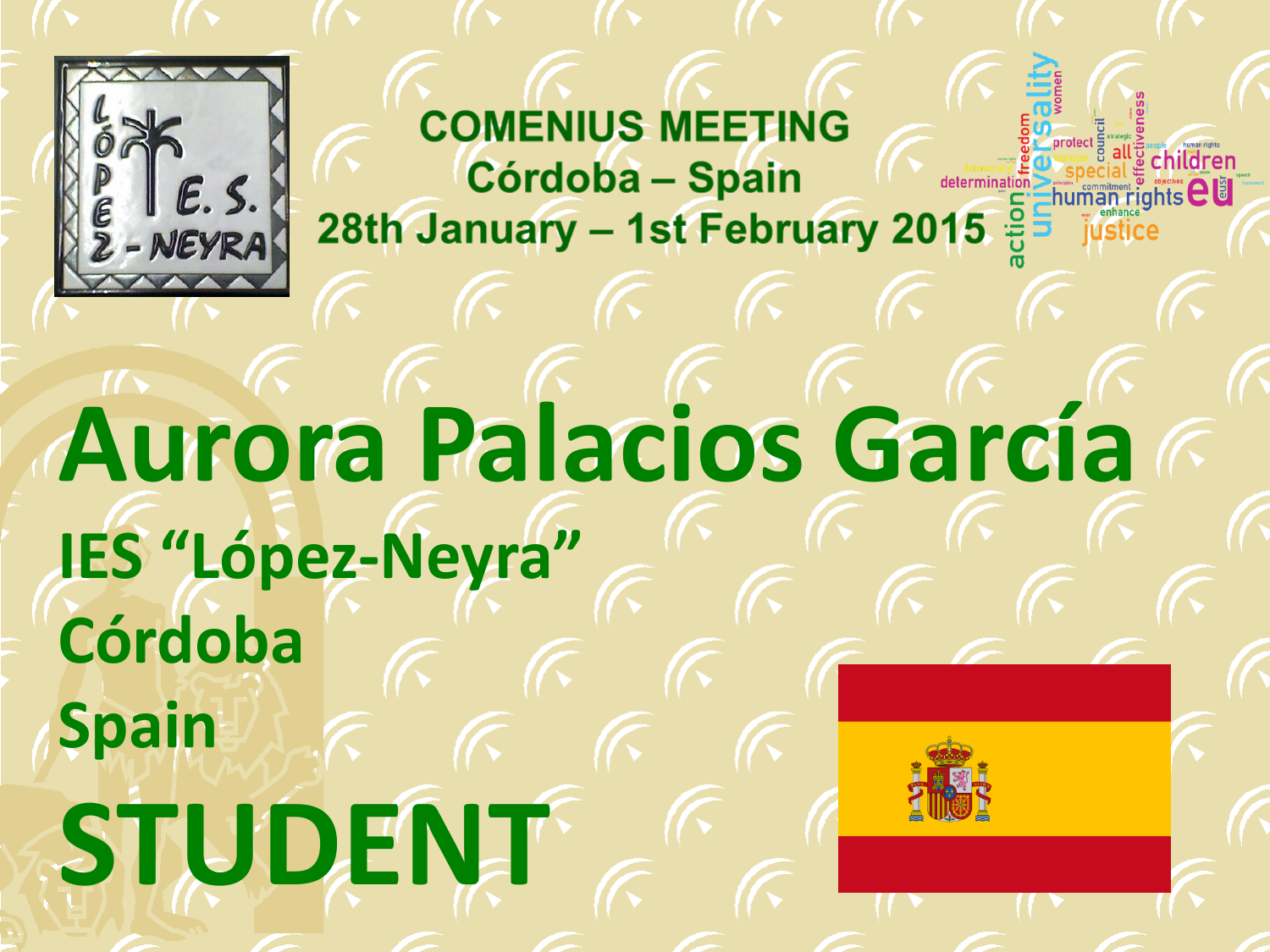

## **Lucía Parra Martos IES "López-Neyra" Córdoba Spain STUDENT**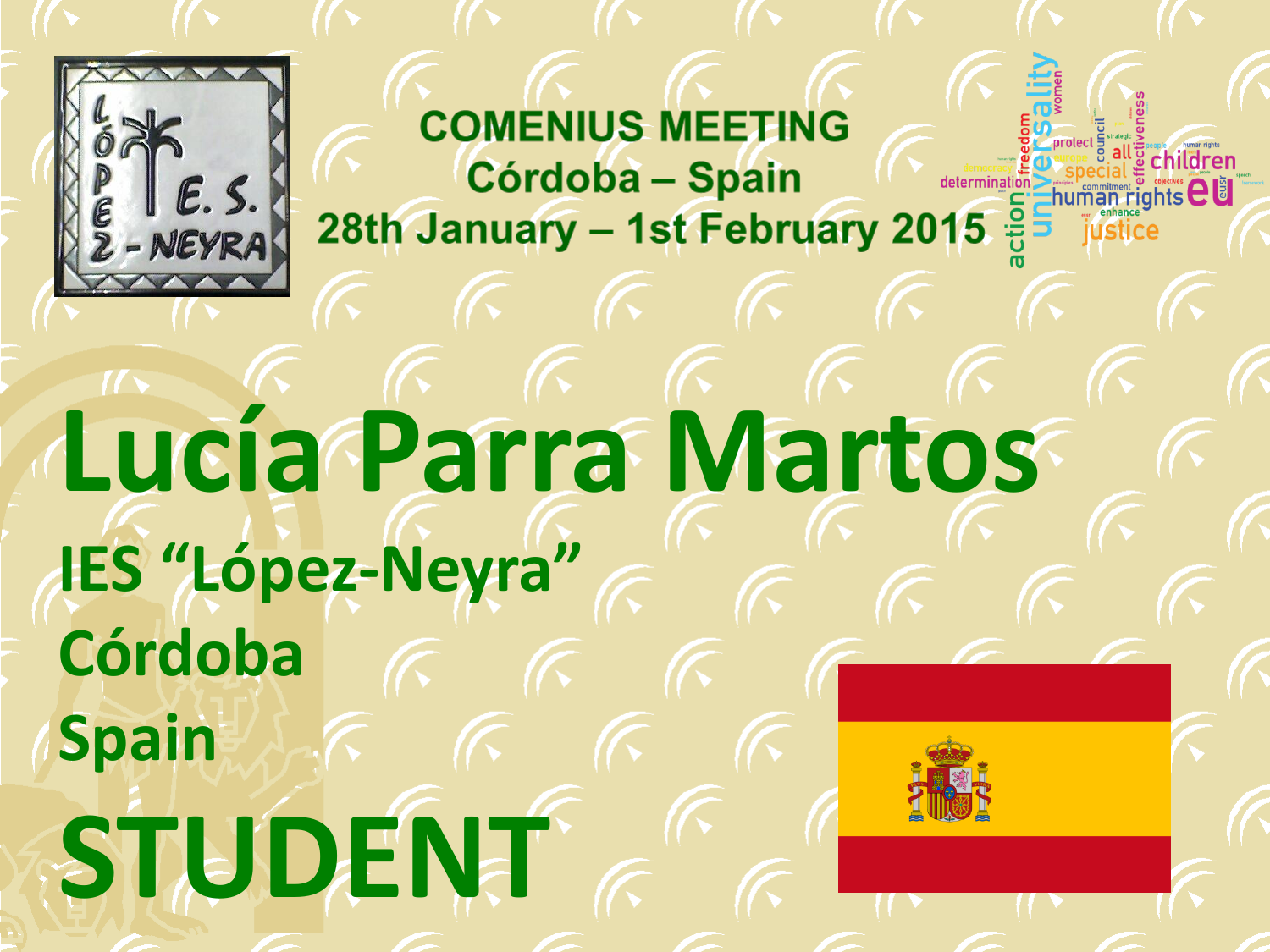

## **Carlos Ramos Puntas IES "López-Neyra" Córdoba Spain STUDENT**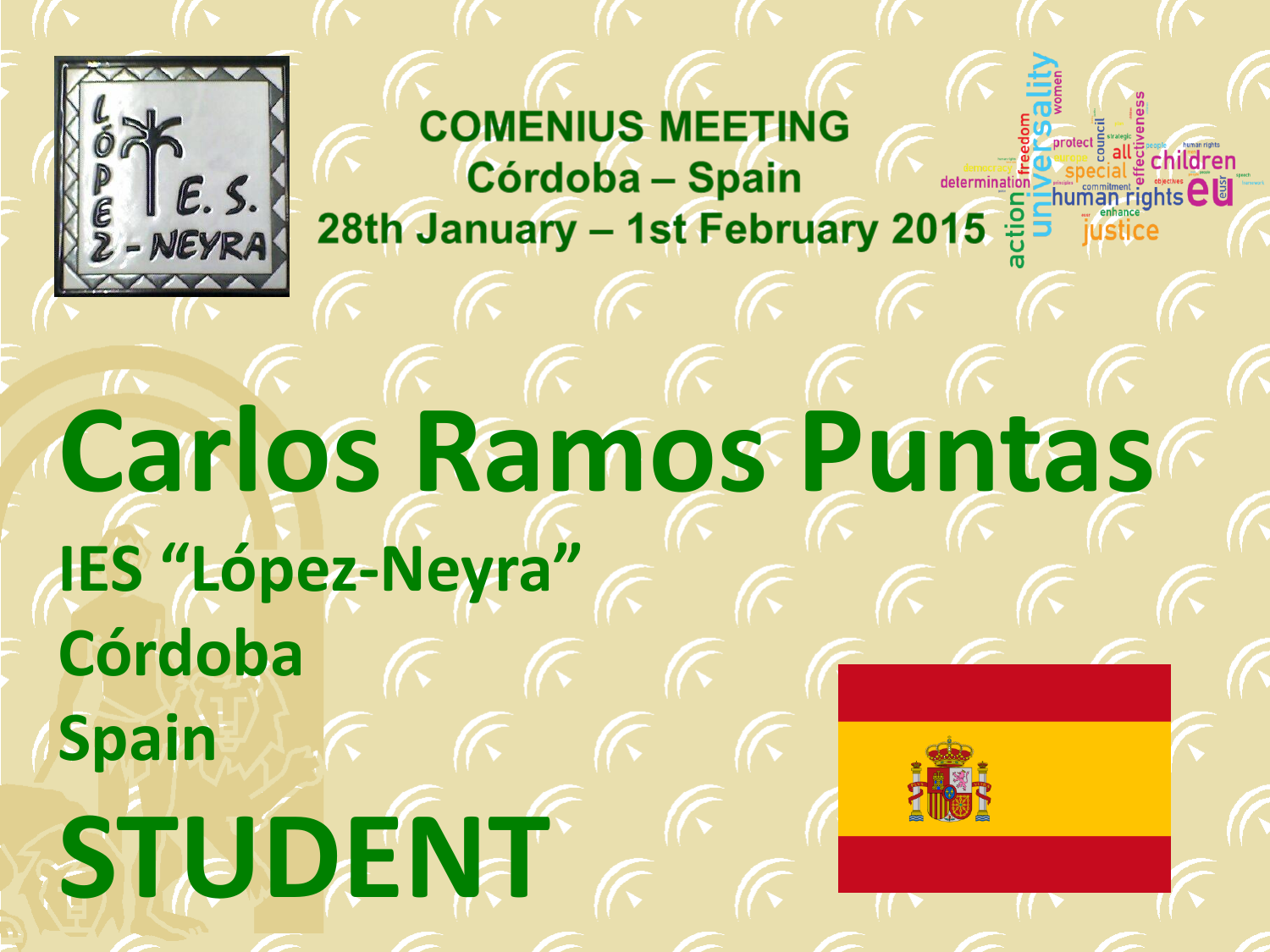

### **Adrián Sánchez Moreno IES "López-Neyra" Córdoba Spain STUDENT**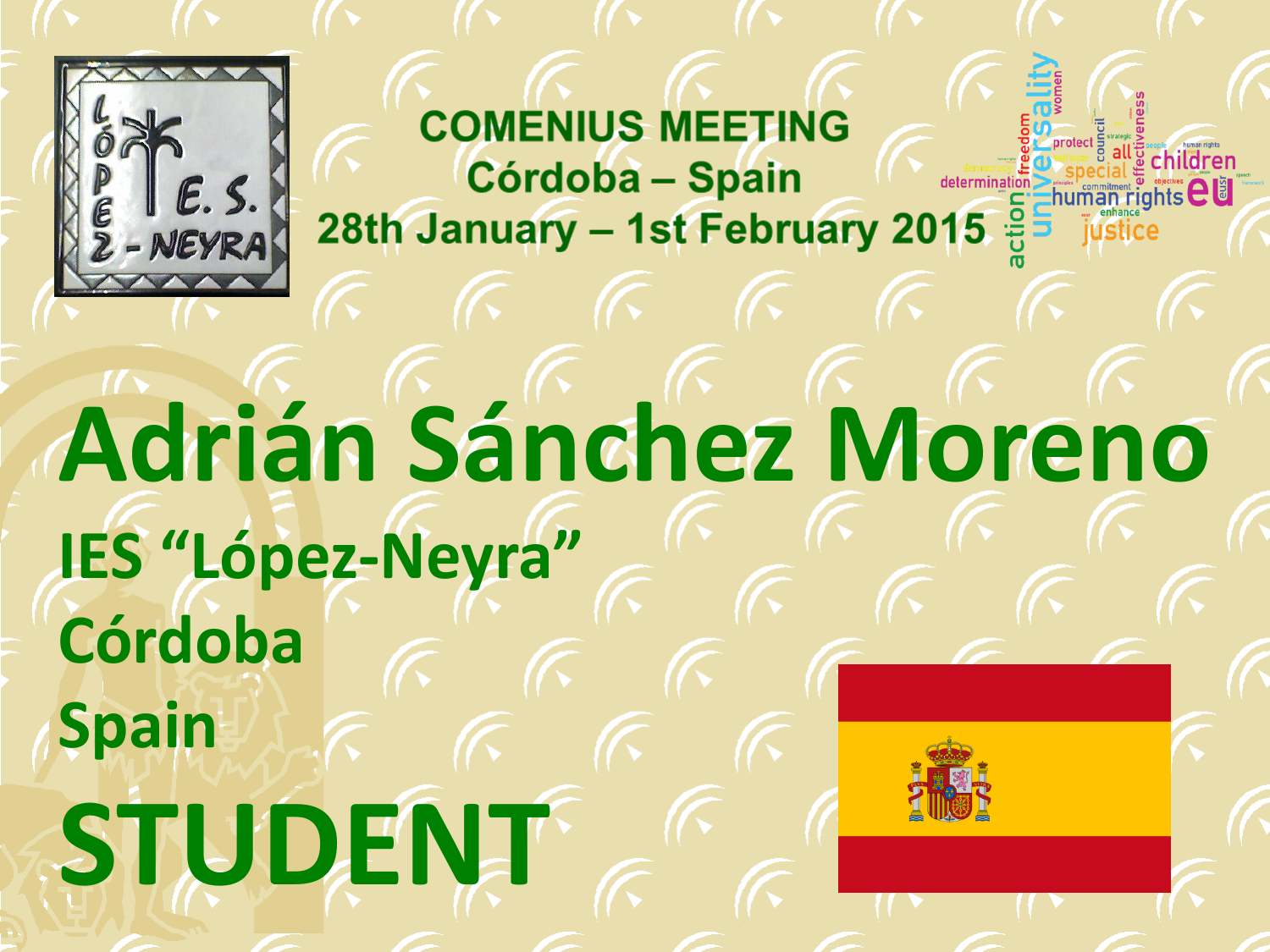

## **Lucía Bonilla Cañero IES "López-Neyra" Córdoba Spain STUDENT**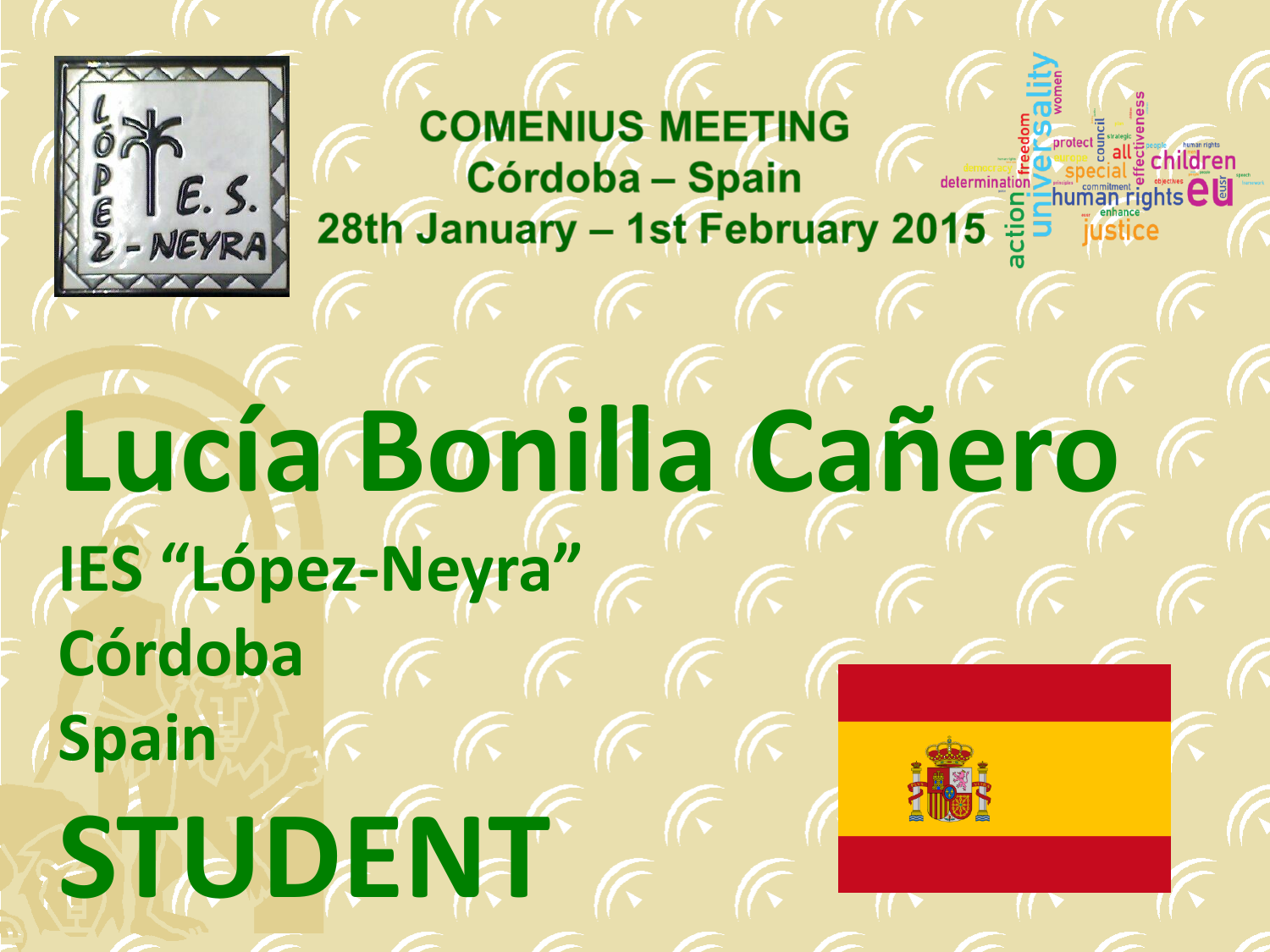

#### **Cristina De Manuel Cantos IES "López-Neyra" Córdoba Spain STUDENT**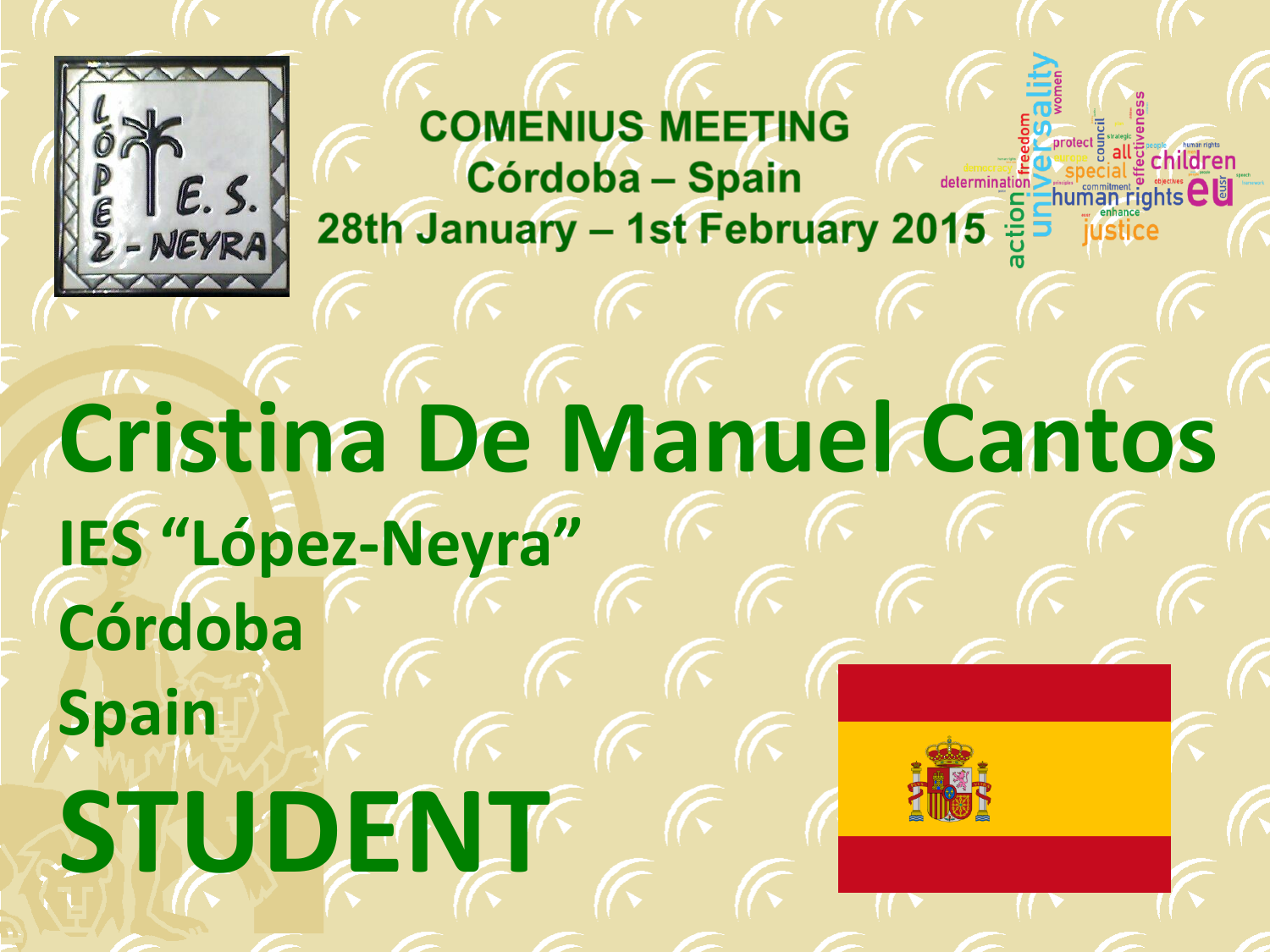

# **Jesús Dugo Arias IES "López-Neyra" Córdoba Spain STUDENT**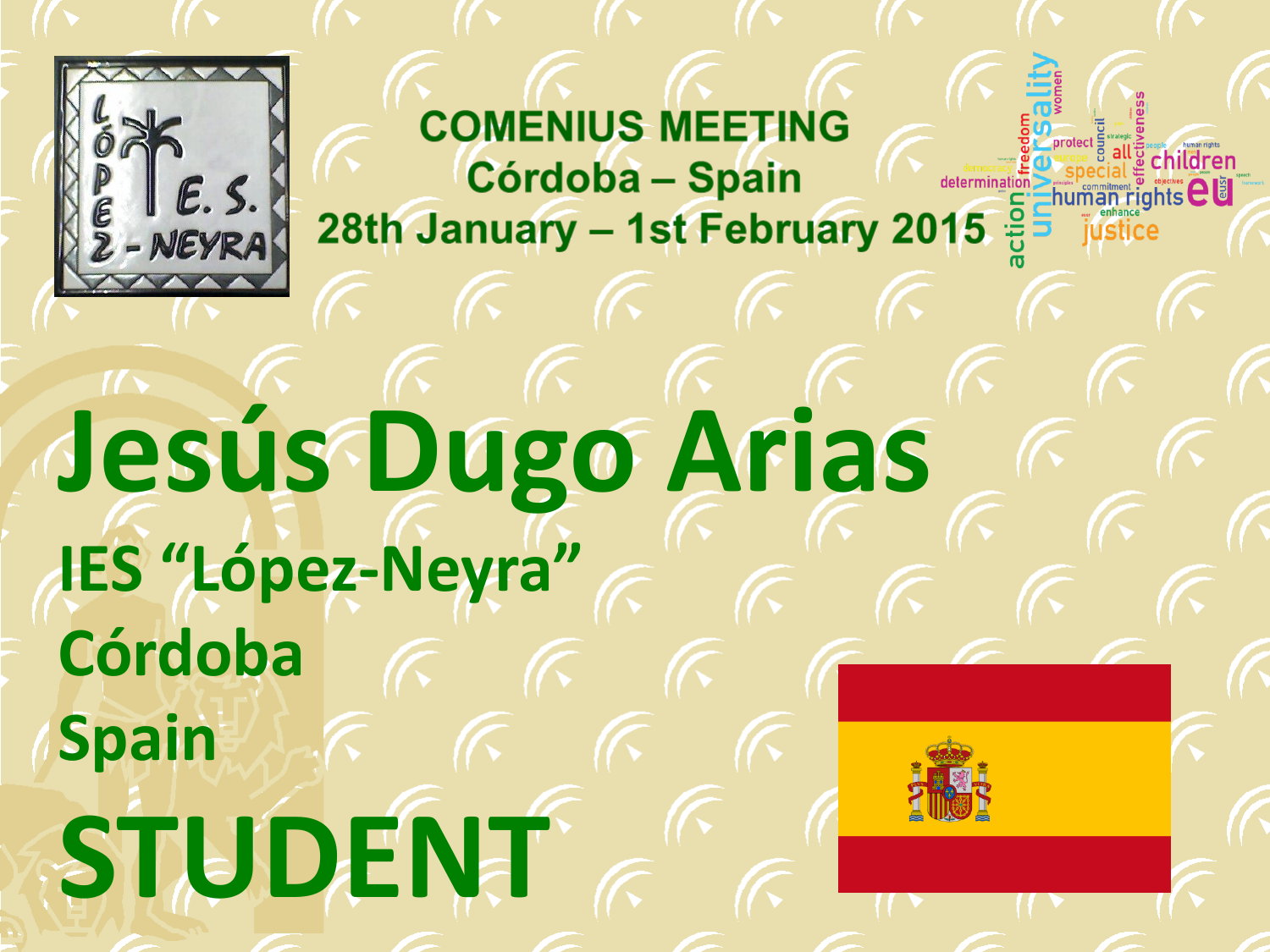

### **Enrique Huelva Jiménez IES "López-Neyra" Córdoba Spain STUDENT**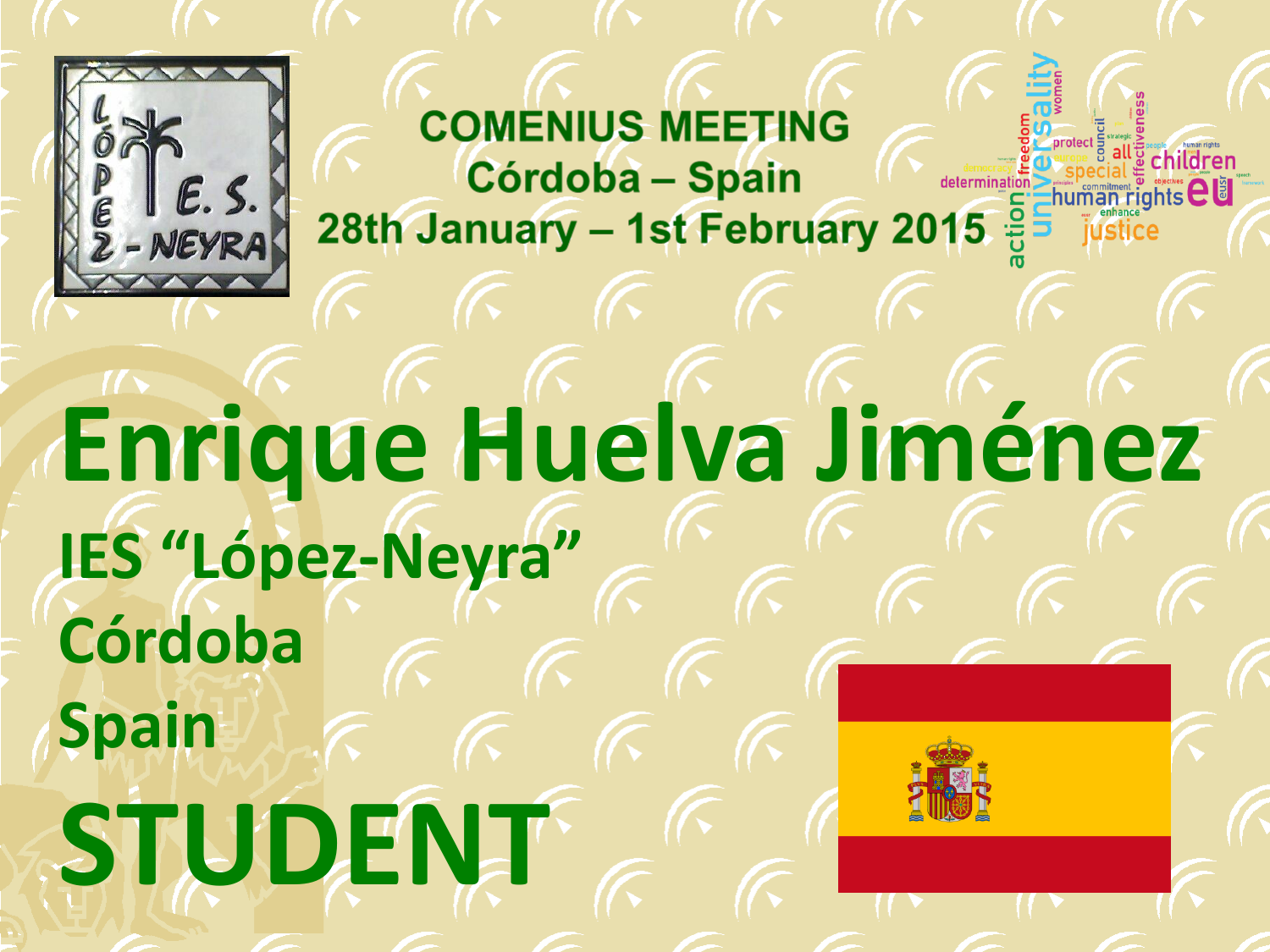

#### **Marina Pastor López-Cordón IES "López-Neyra" Córdoba Spain STUDENT**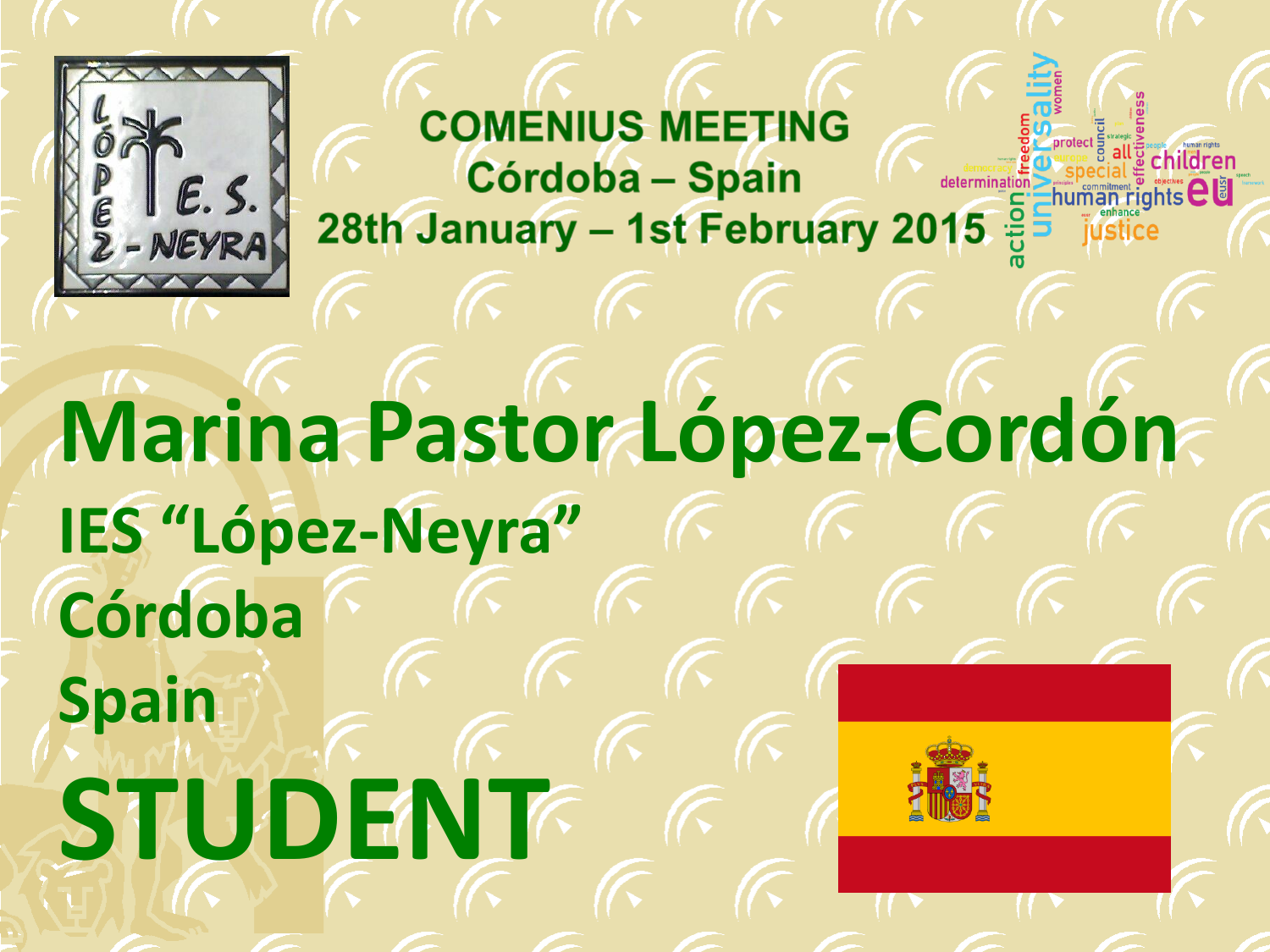

#### **Alvaro Peña Bernal IES "López-Neyra" Córdoba Spain STUDENT**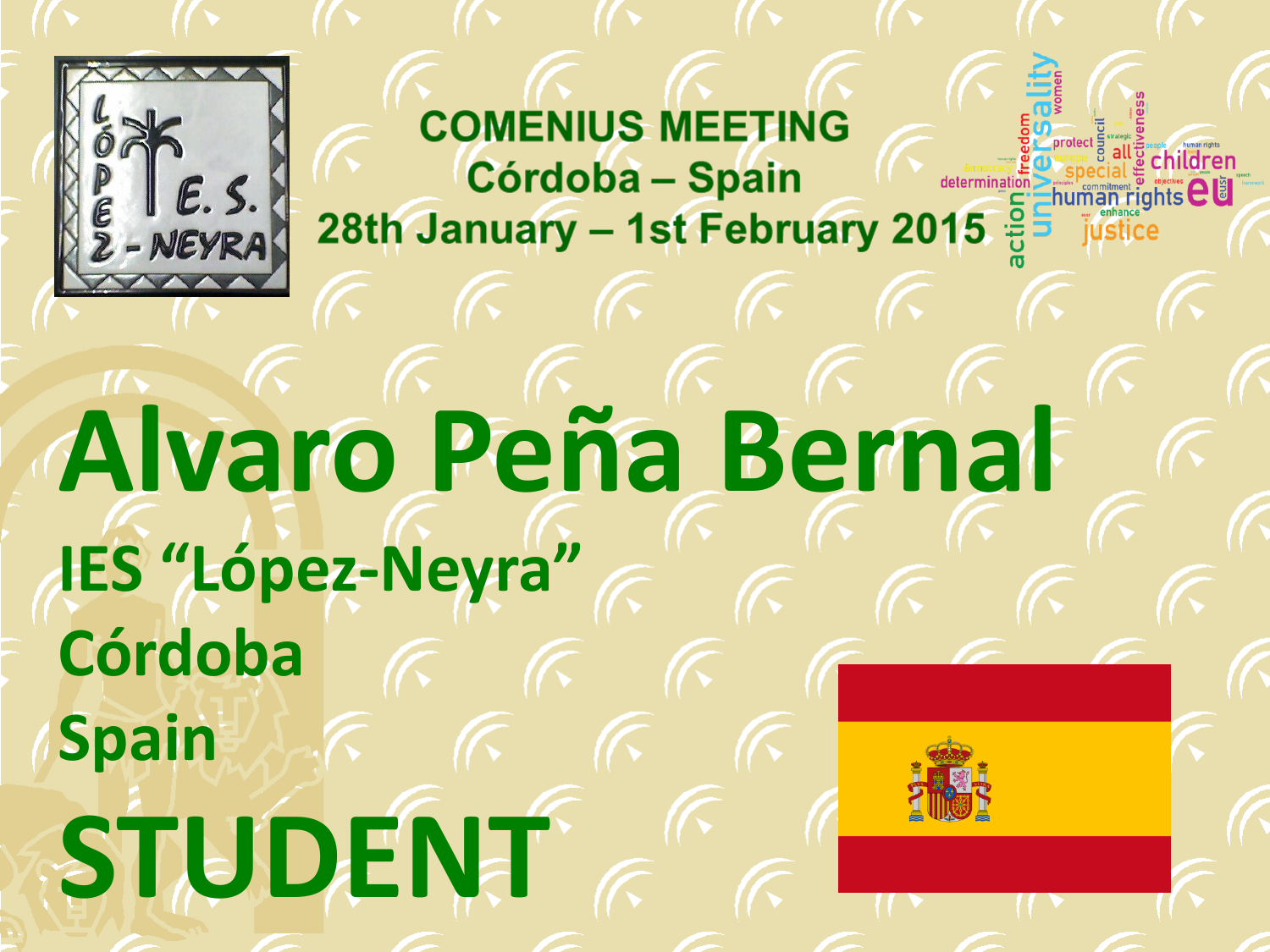

#### **Lorena Ramírez Jiménez IES "López-Neyra" Córdoba Spain STUDENT**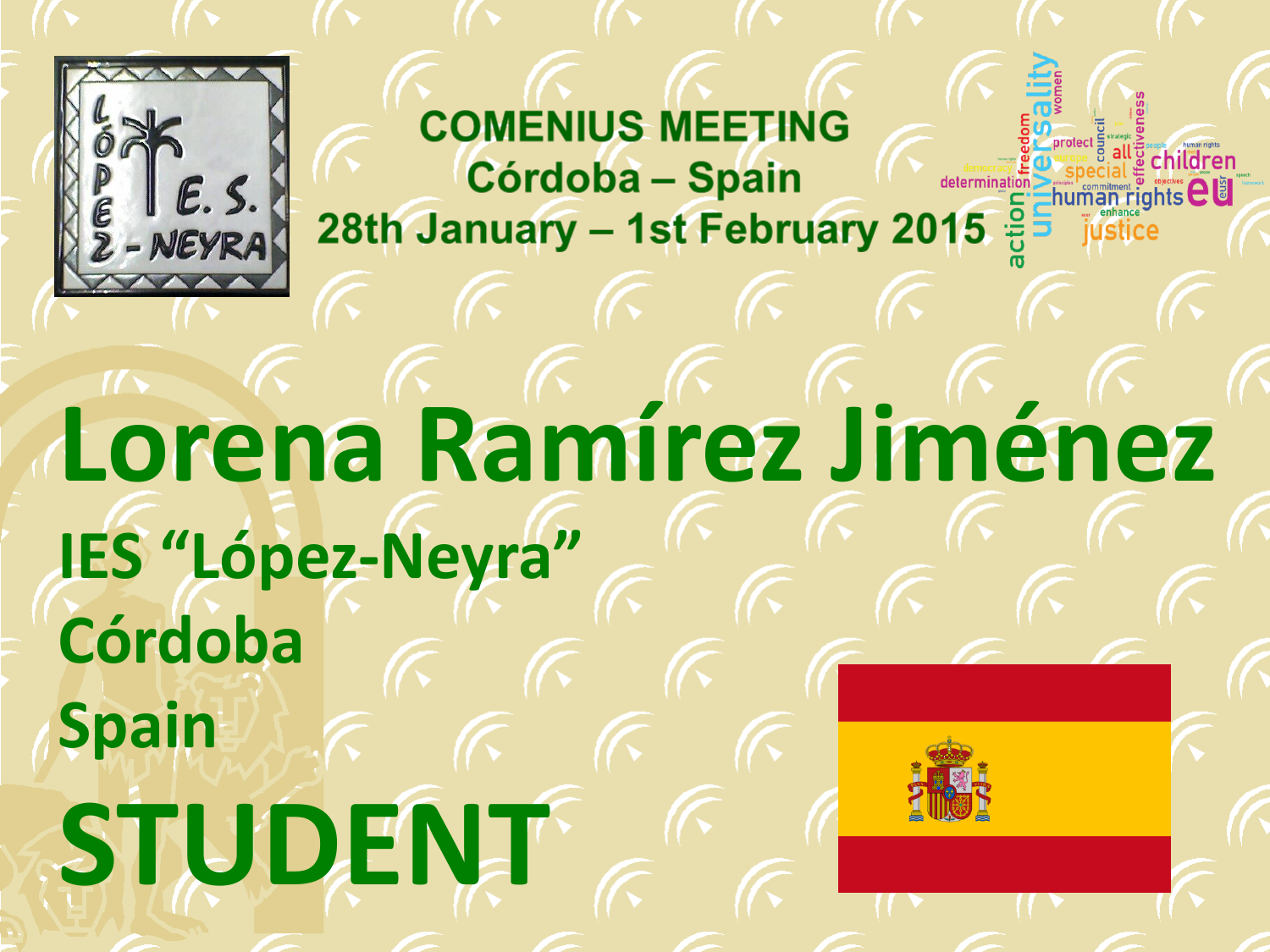

## **Lucía Ruíz Requena IES "López-Neyra" Córdoba Spain STUDENT**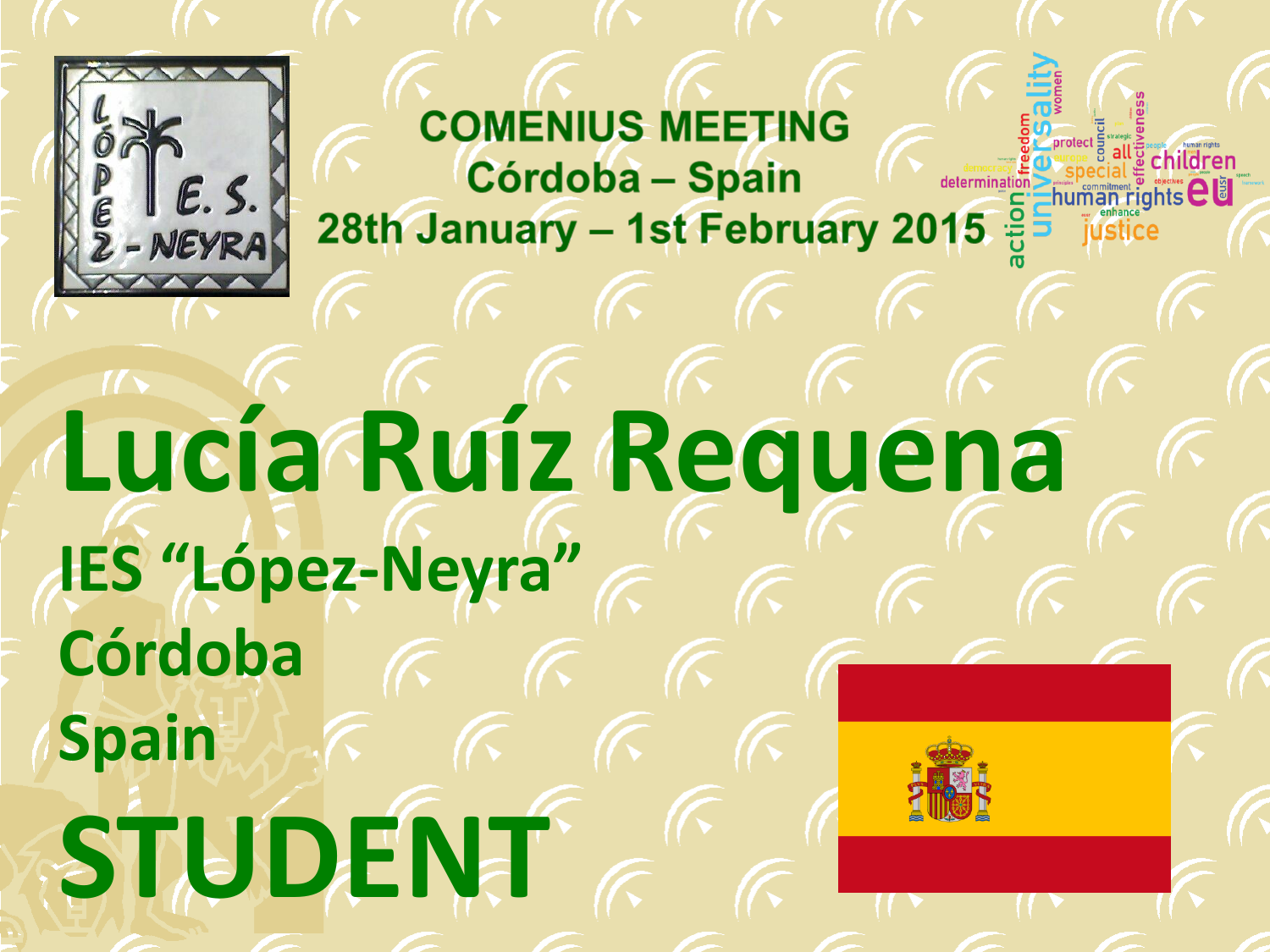

## **Blanca Aranda IES "López-Neyra" Córdoba Spain STUDENT**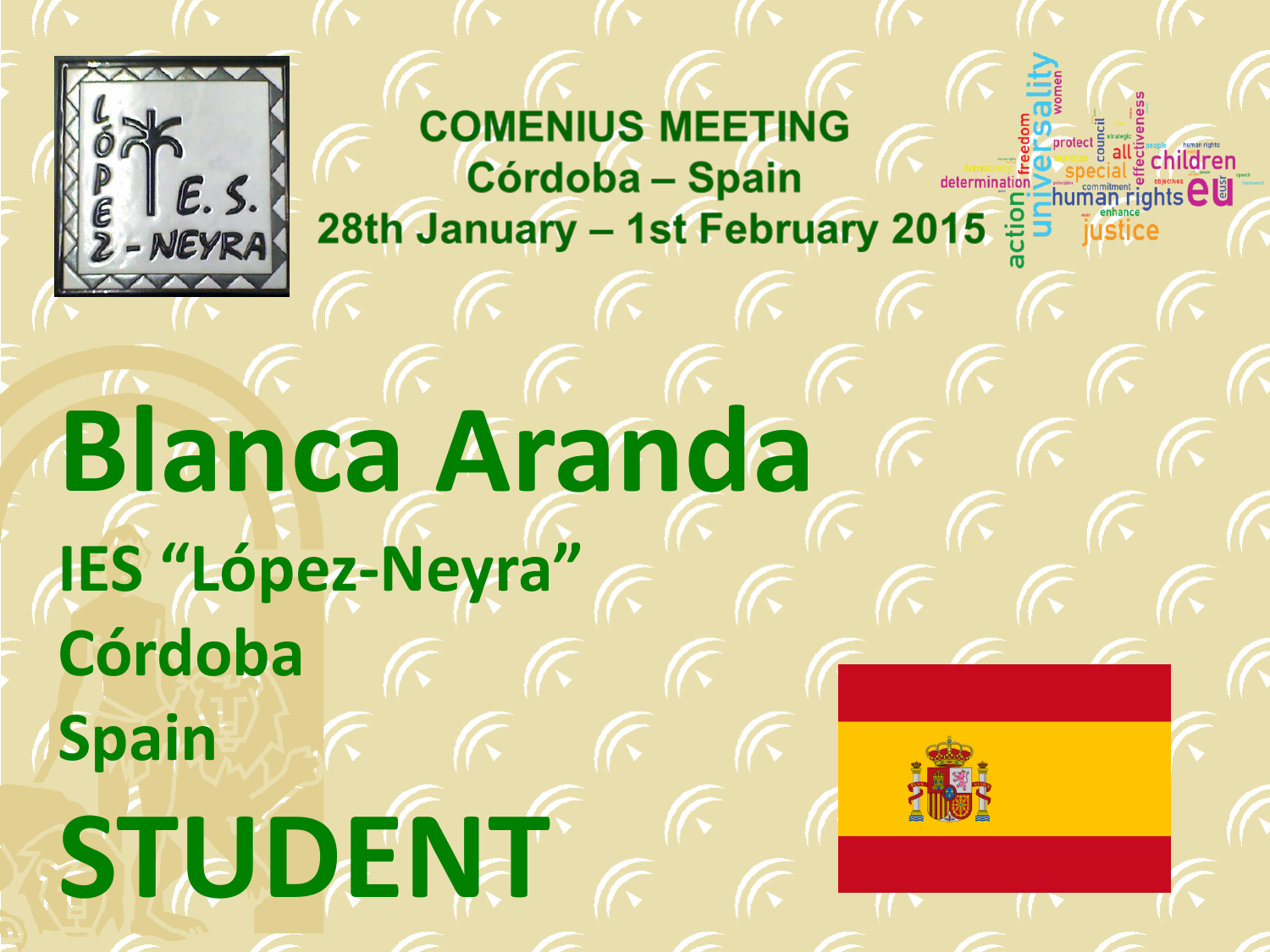

## **Mª Luz Jiménez IES "López-Neyra" Córdoba Spain STUDENT**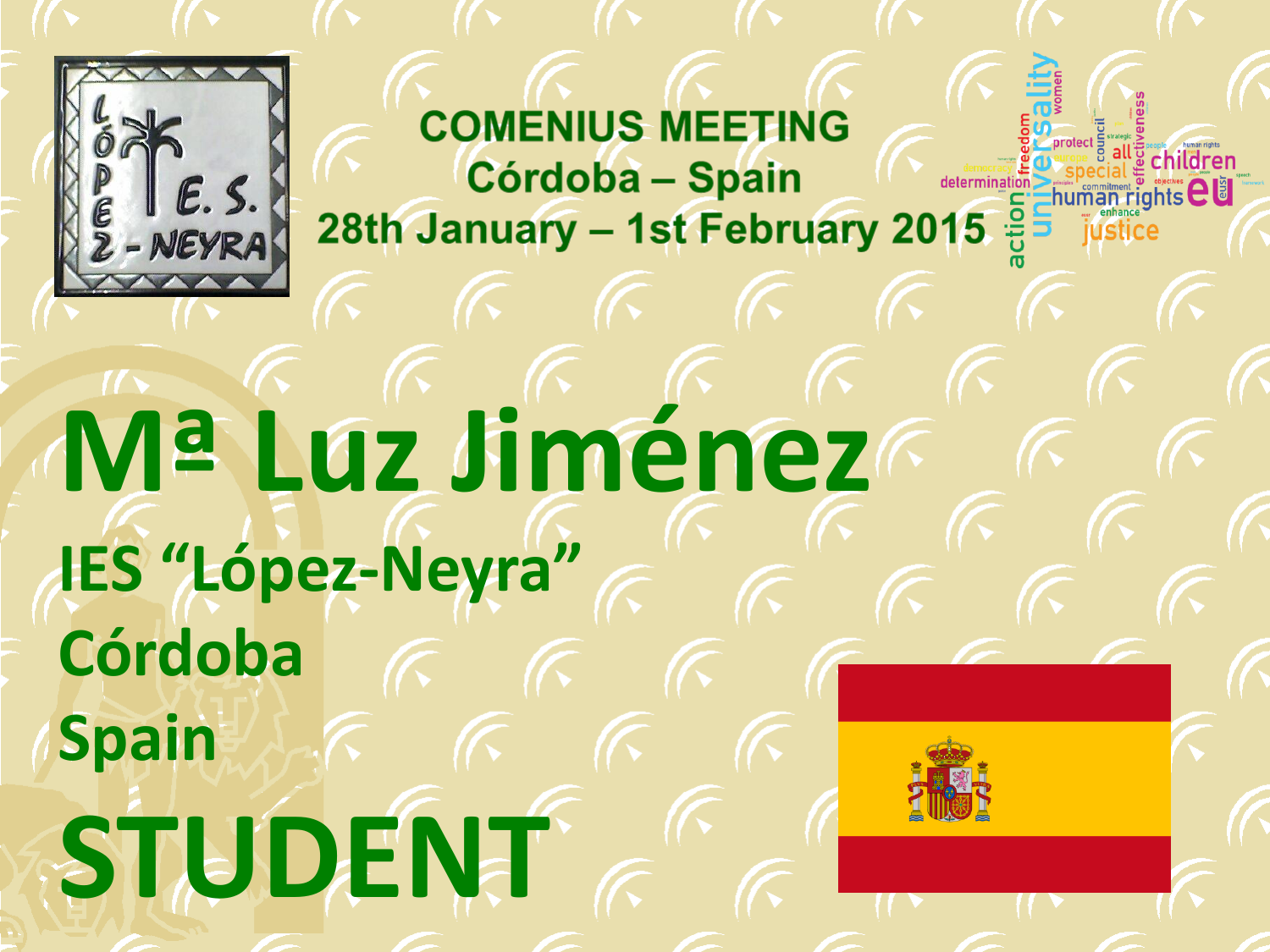

#### **Mª Carmen Chaparro IES "López-Neyra" Córdoba Spain STUDENT**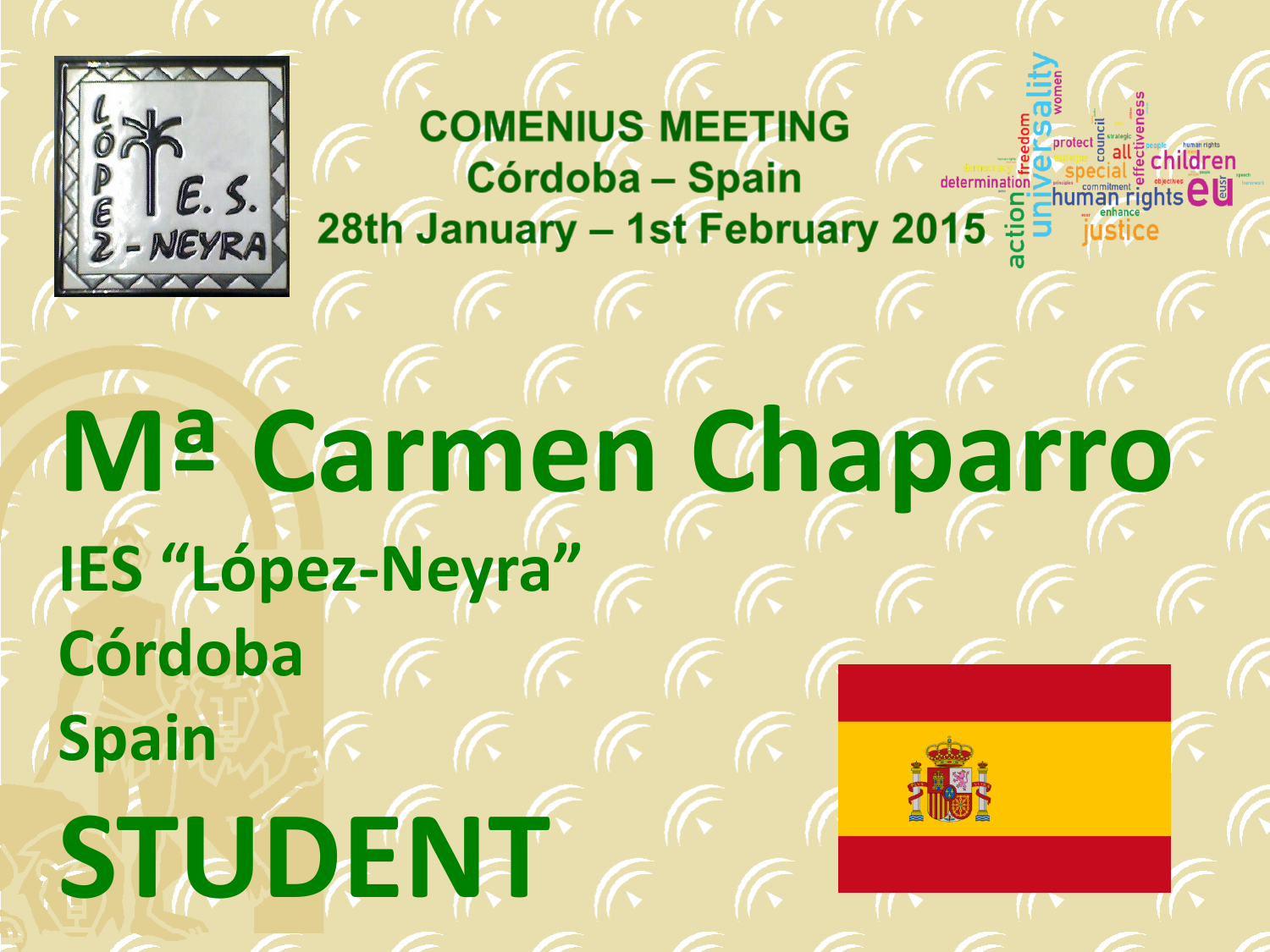

## **Andrea Varona IES "López-Neyra" Córdoba Spain STUDENT**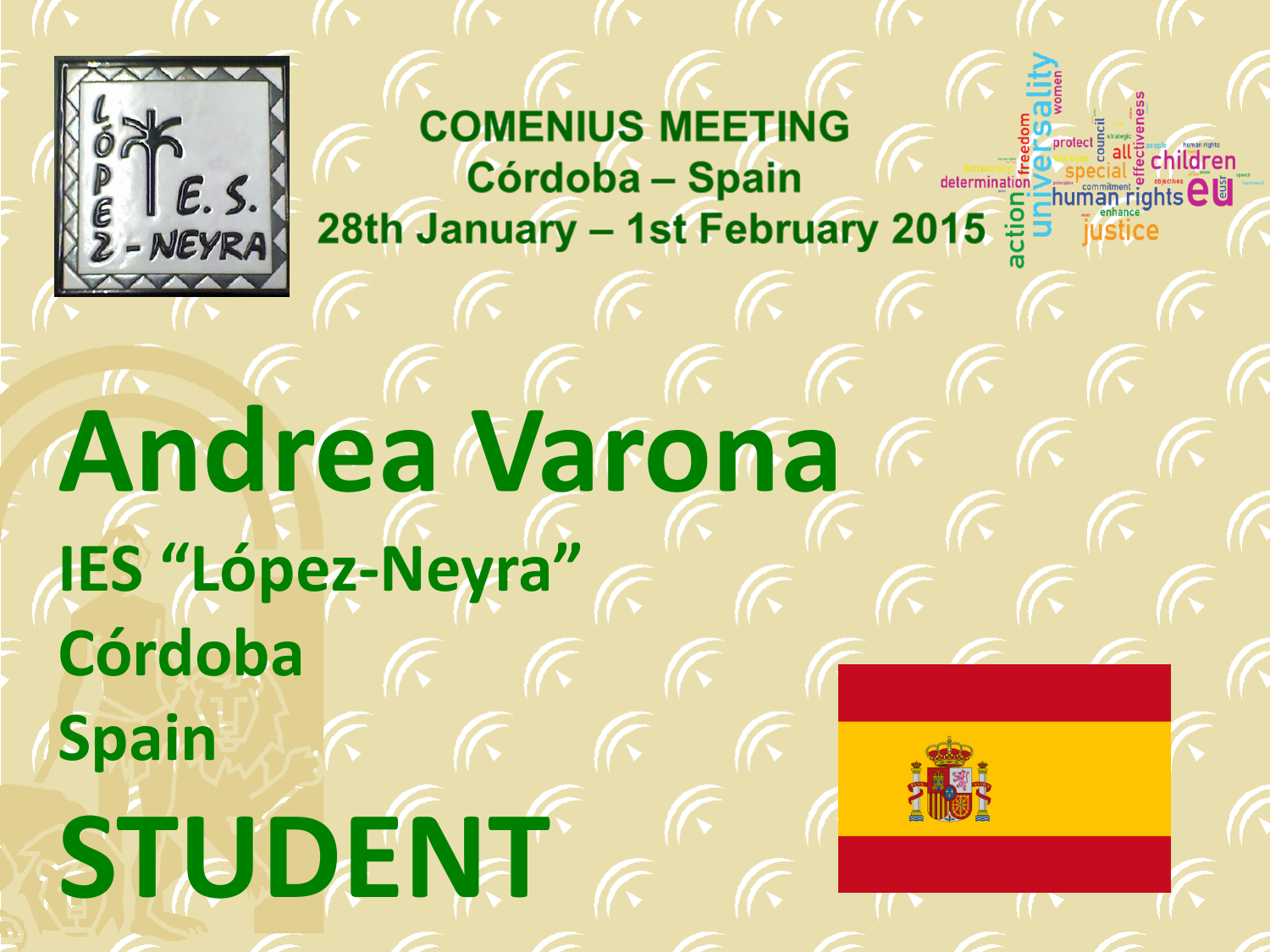

# **Angel García IES "López-Neyra" Córdoba Spain STUDENT**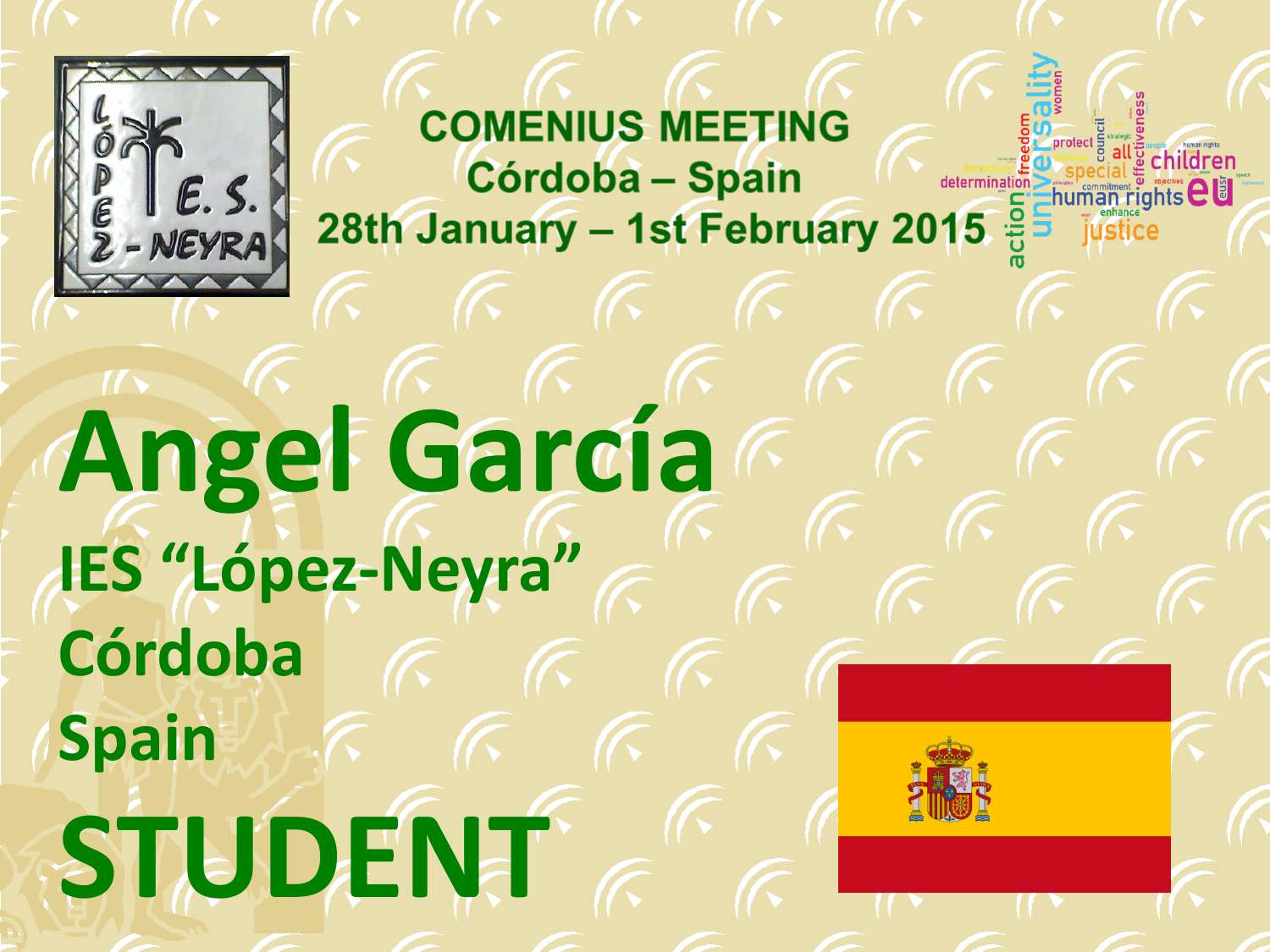

## **Alvaro González IES "López-Neyra" Córdoba Spain STUDENT**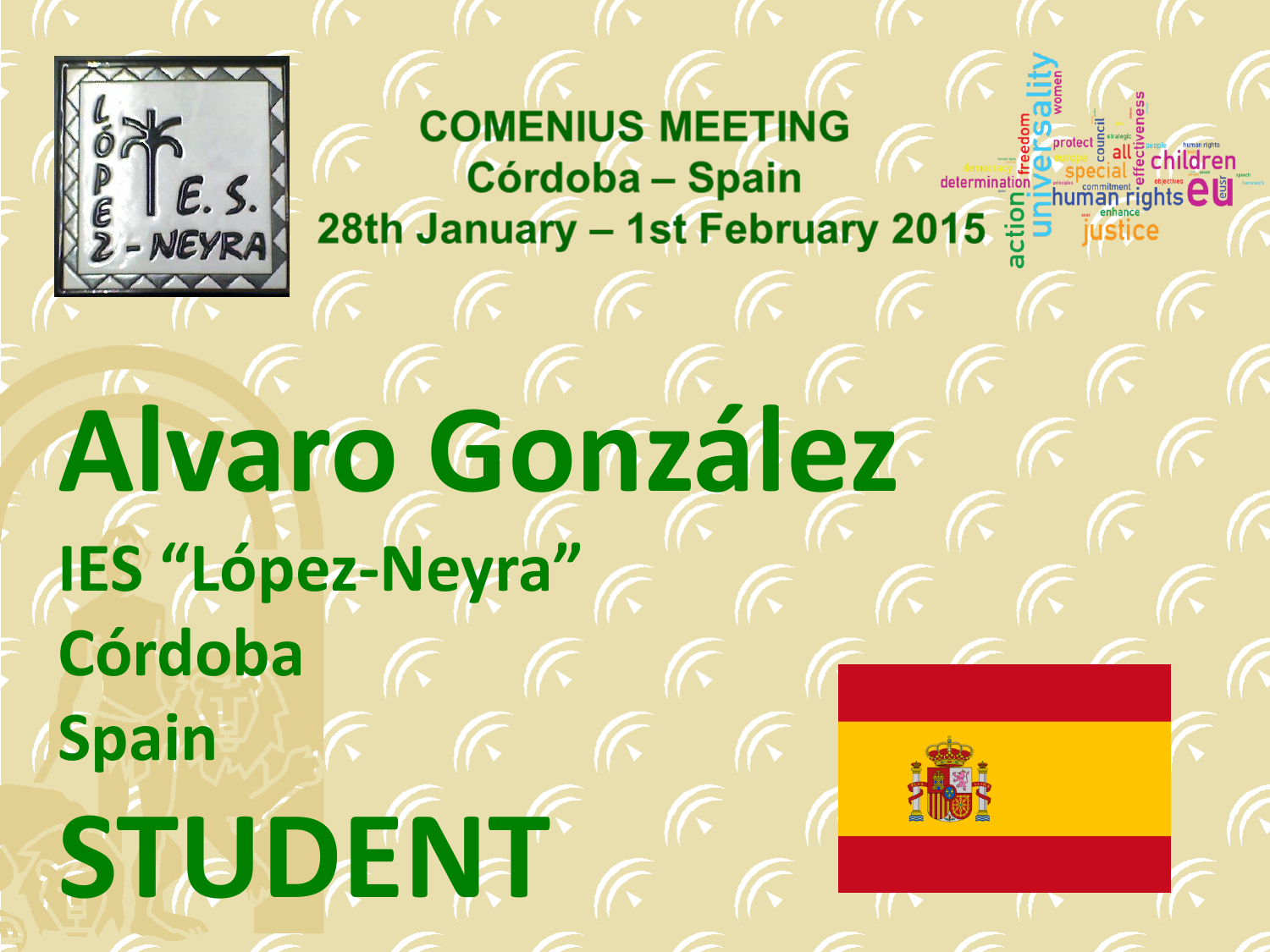

## **Elena Gil Salcedo IES "López-Neyra" Córdoba Spain STUDENT**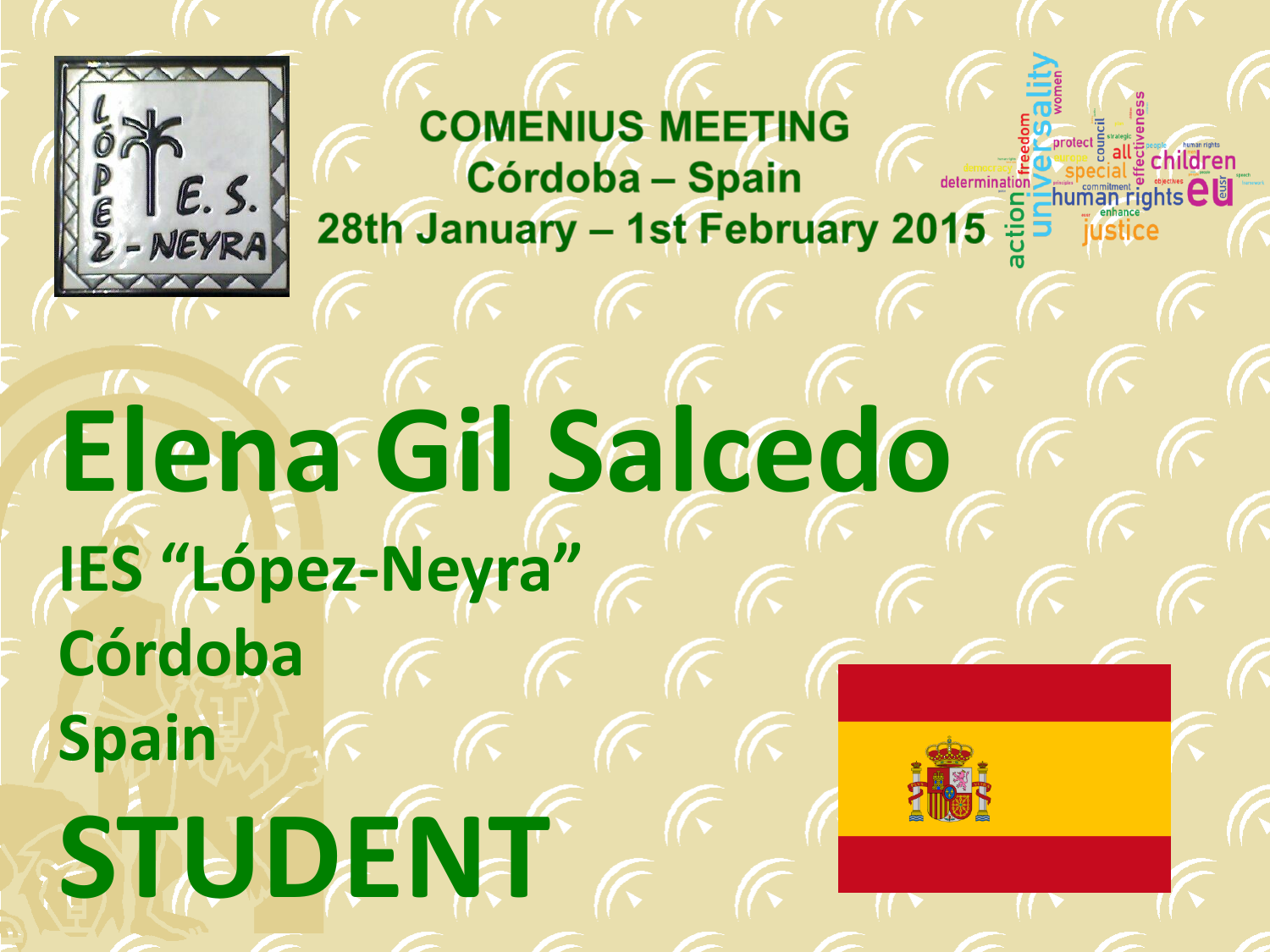

## **GABRIEL SÁNCHEZ IES "López-Neyra" Córdoba Spain GUEST TEACHER**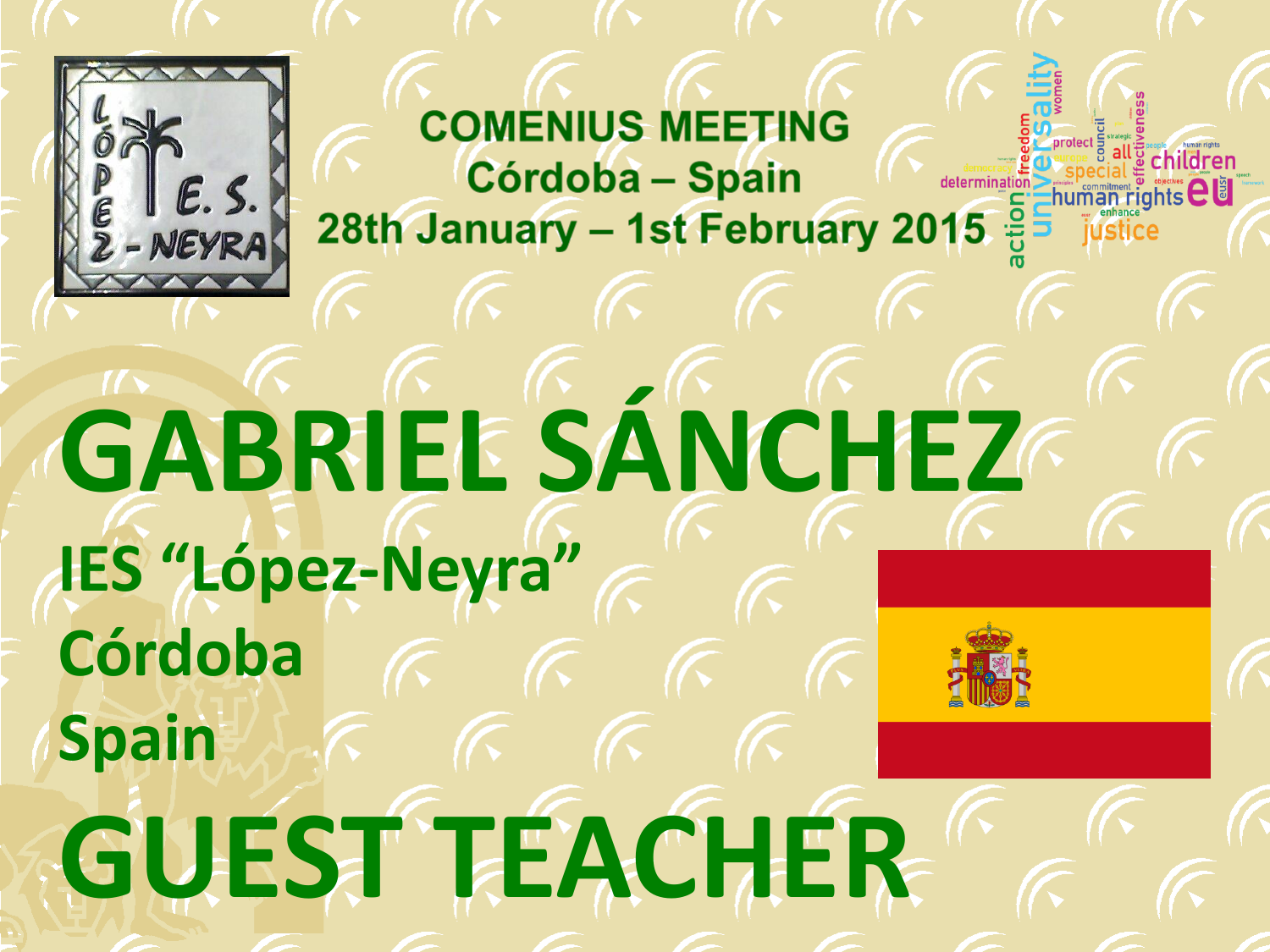

## **VICTOR PAVÓN UNIVERSITY OF CÓRDOBA Córdoba Spain GUEST TEACHER**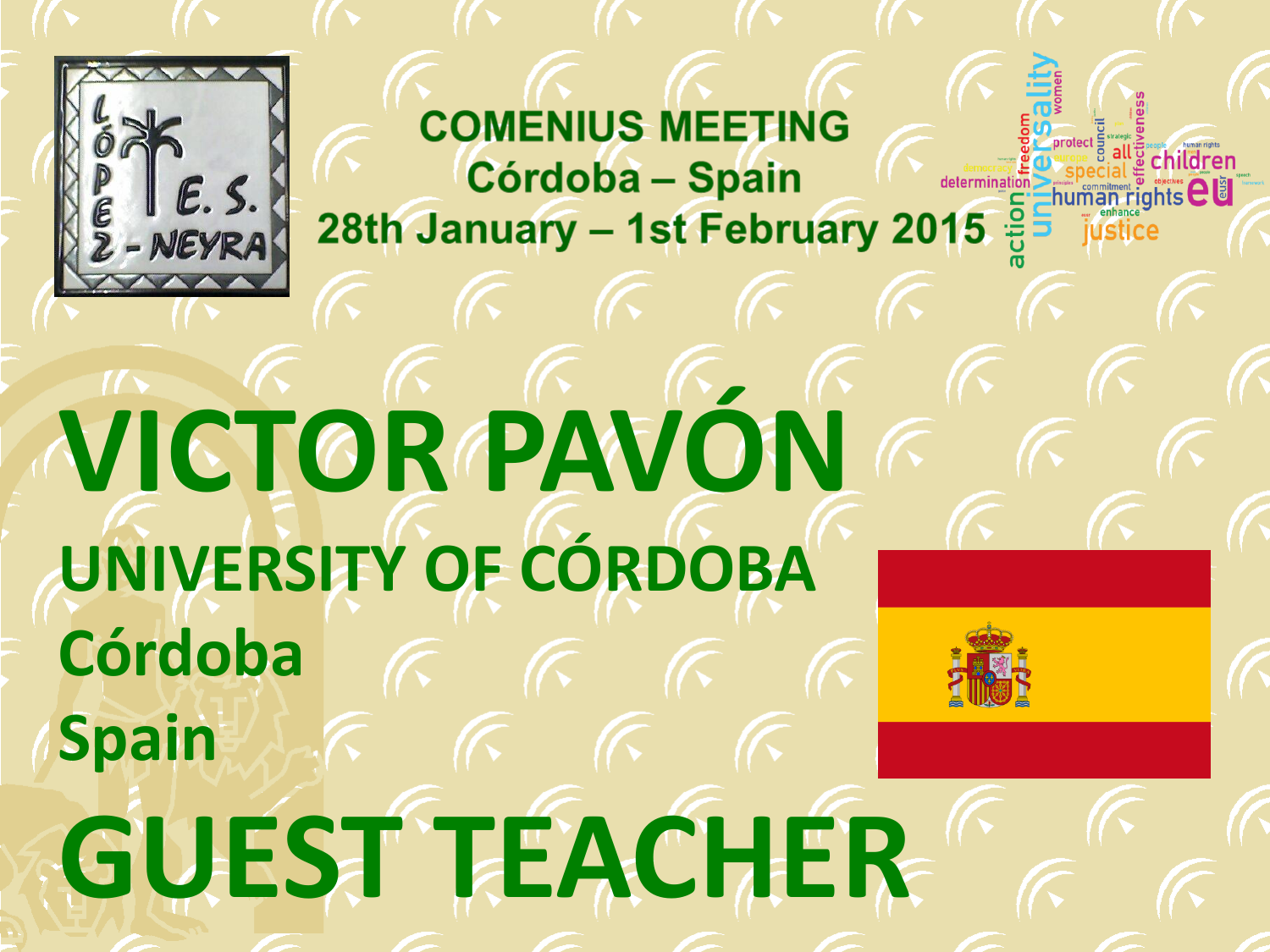

# **MAYTE LARA LOYOLA UNIVERSITY Córdoba Spain GUEST TEACHER**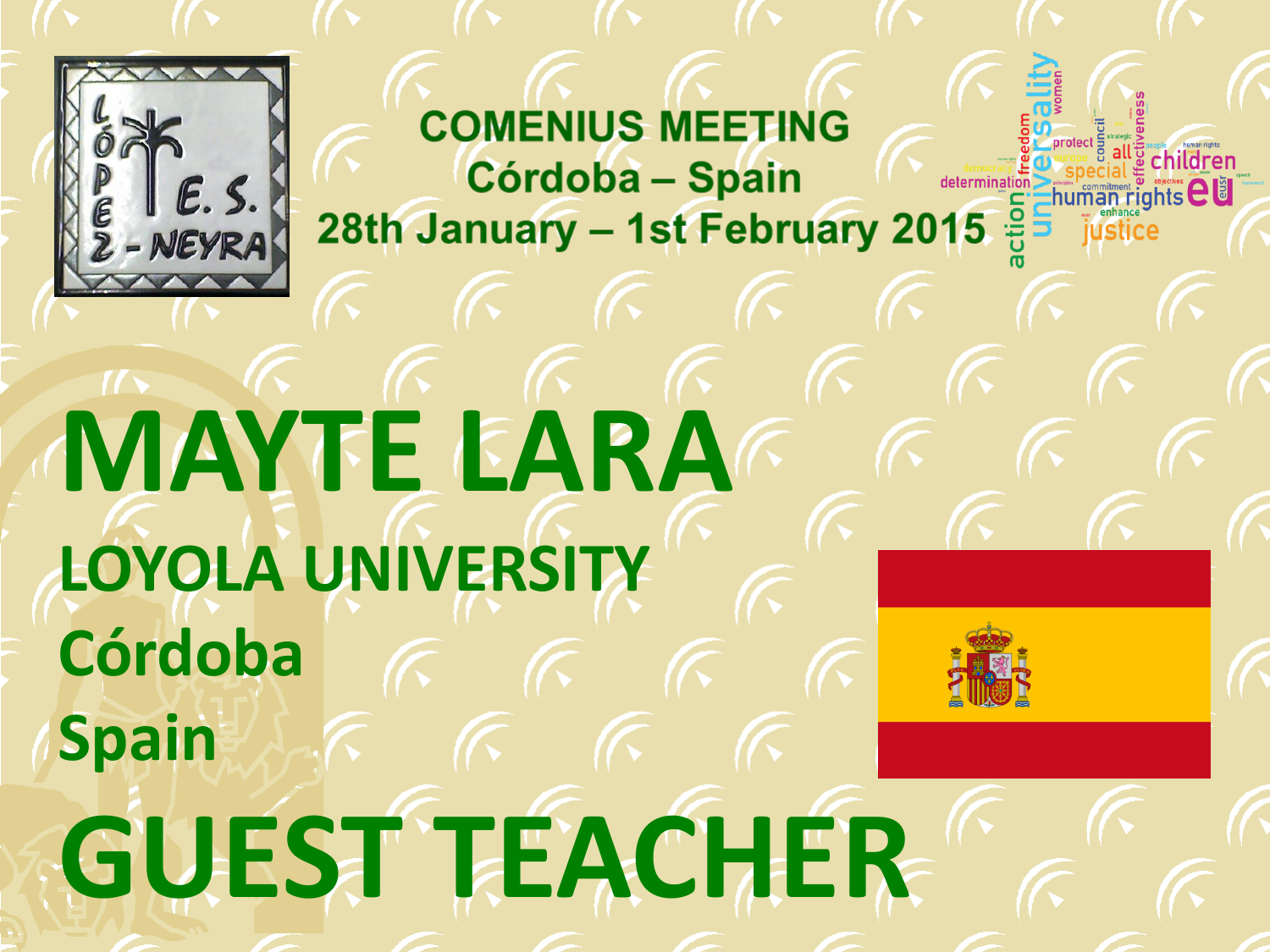

## **CARMEN GRANADOS IES "López-Neyra" Córdoba Spain TEACHER**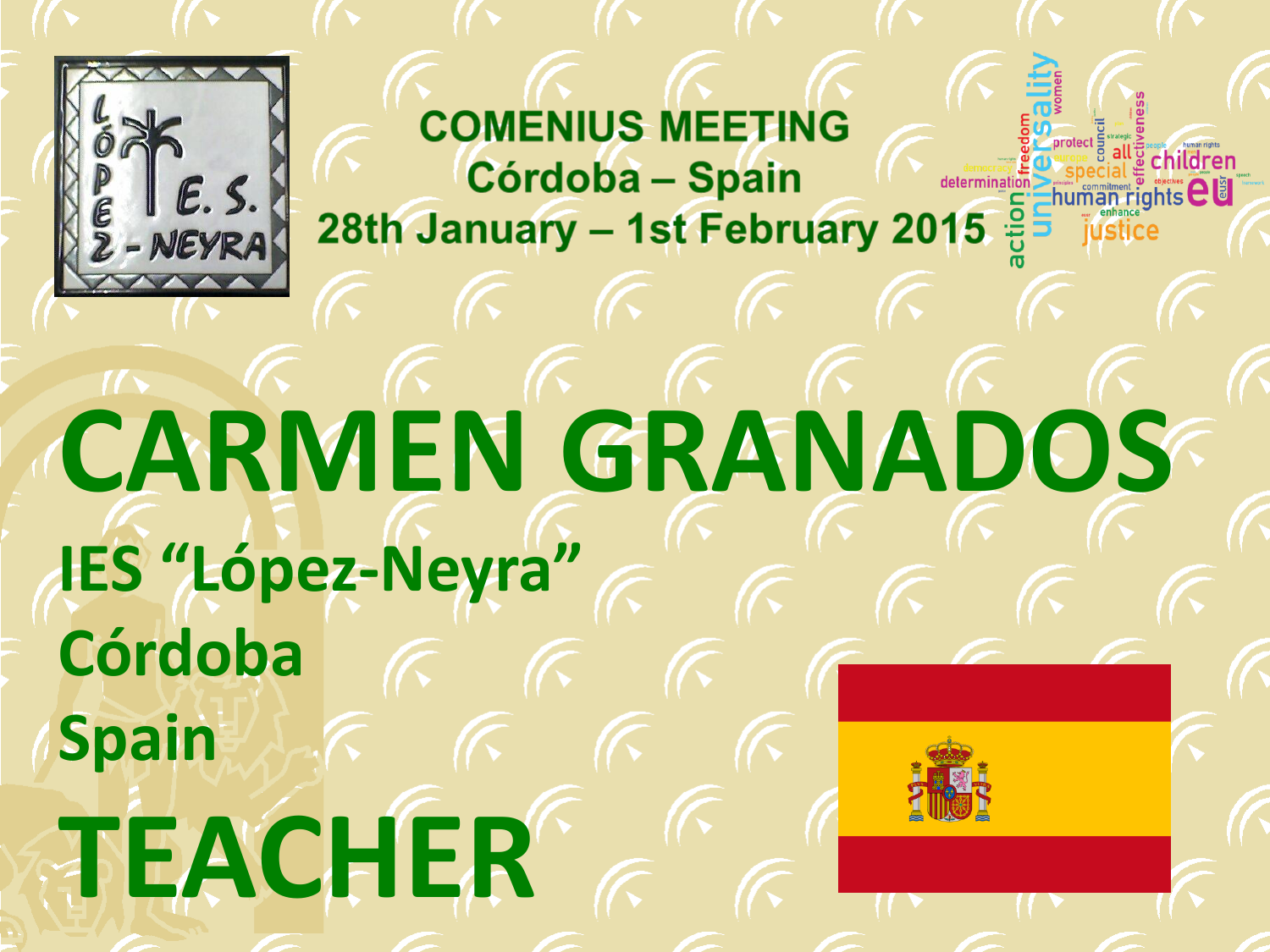

## **MARGARITA BAENA IES "López-Neyra" Córdoba Spain TEACHER**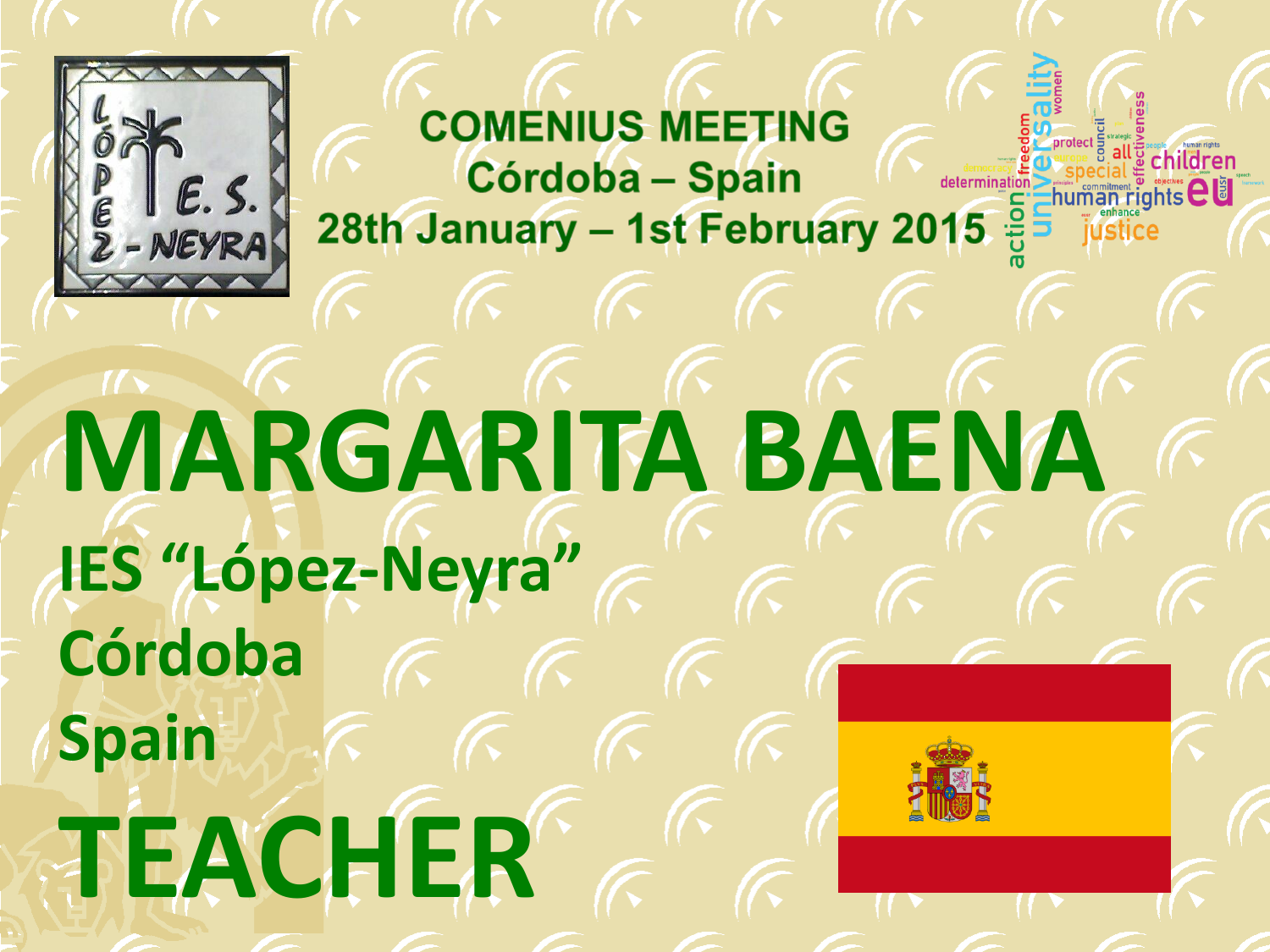

# **JOSÉ CASTELLANO IES "López-Neyra" Córdoba Spain TEACHER**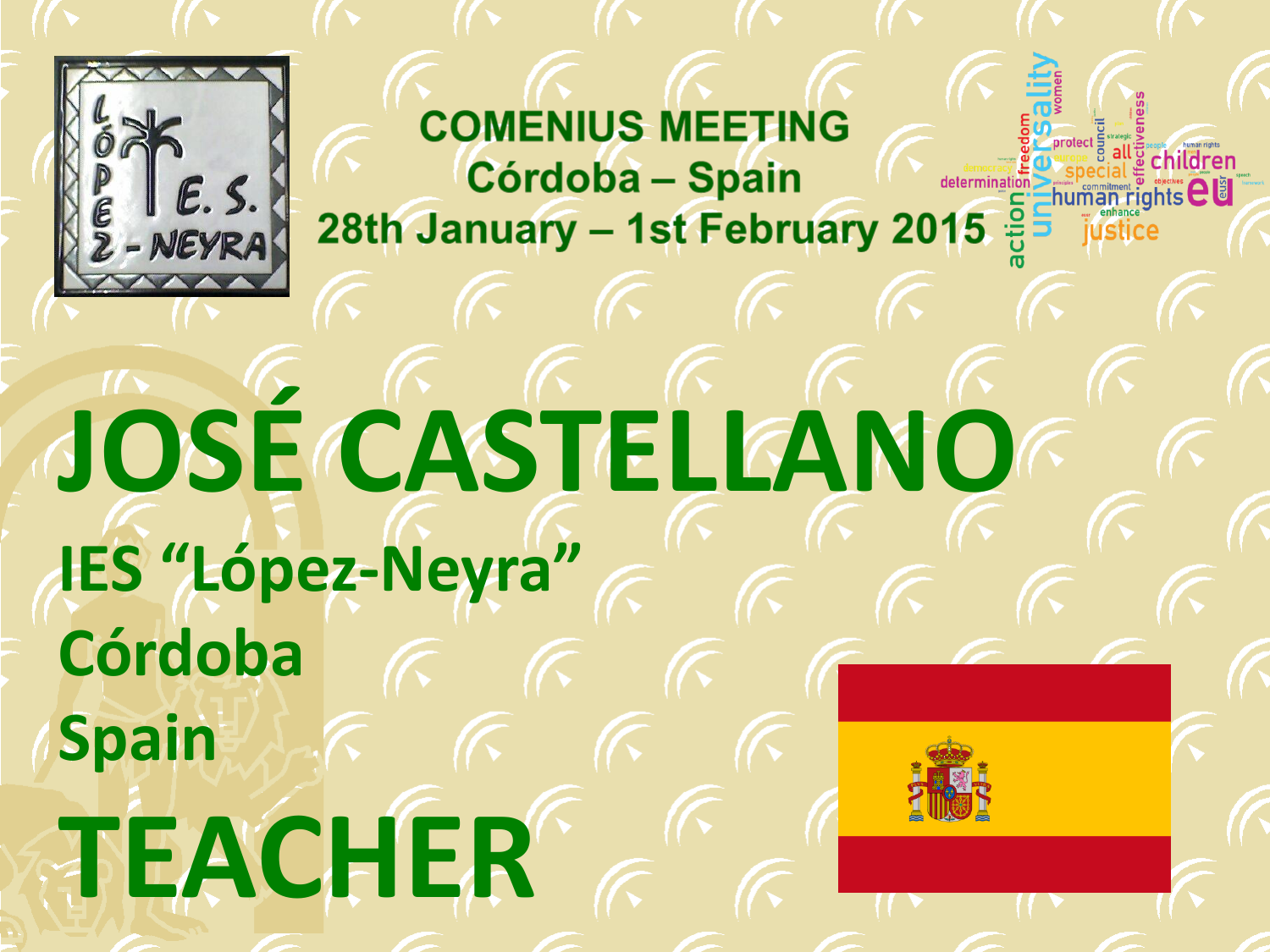

# **MARTA LUQUE IES "López-Neyra" Córdoba Spain TEACHER**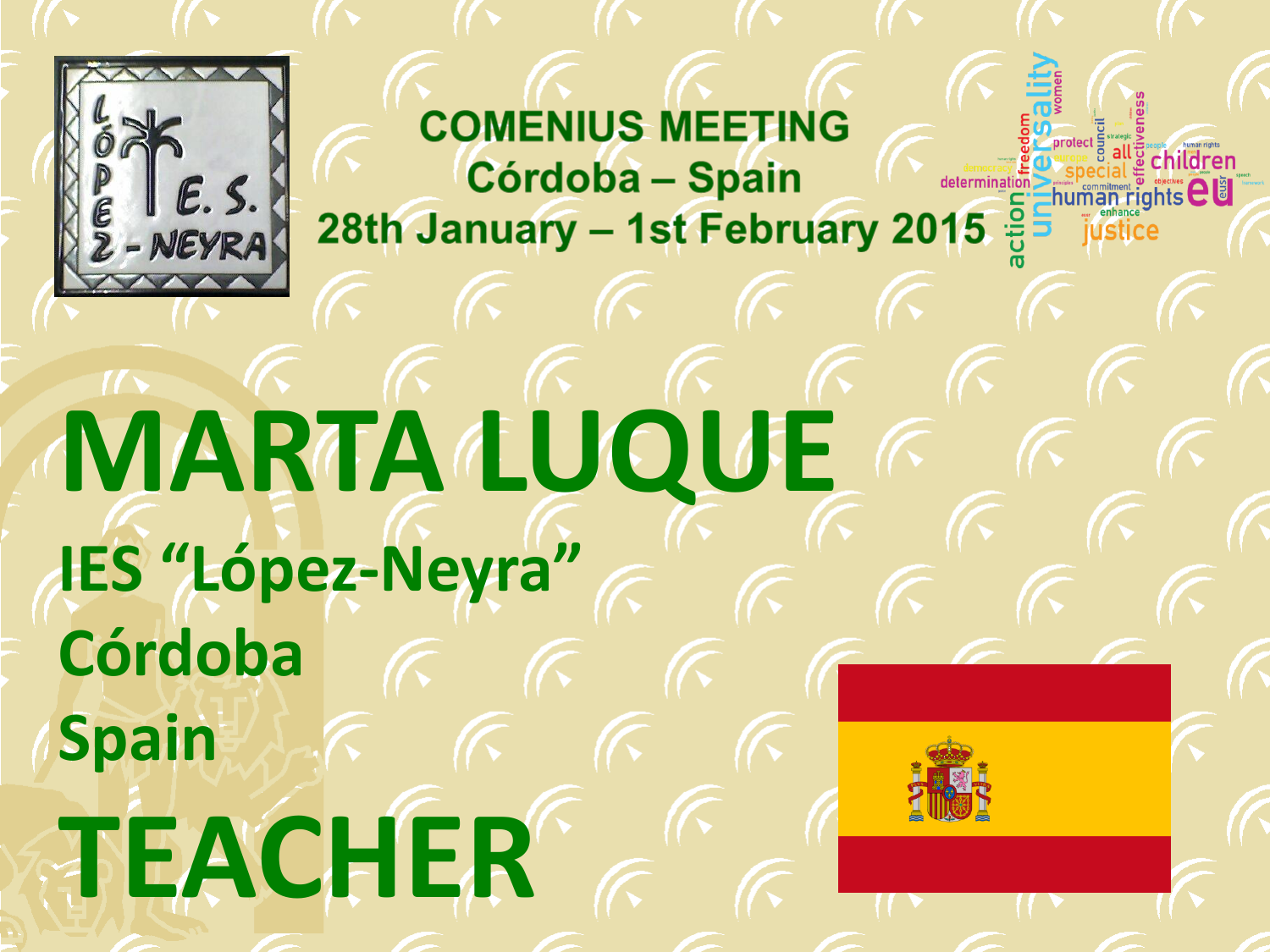

## **ESTHER MARTINEZ IES "López-Neyra" Córdoba Spain TEACHER**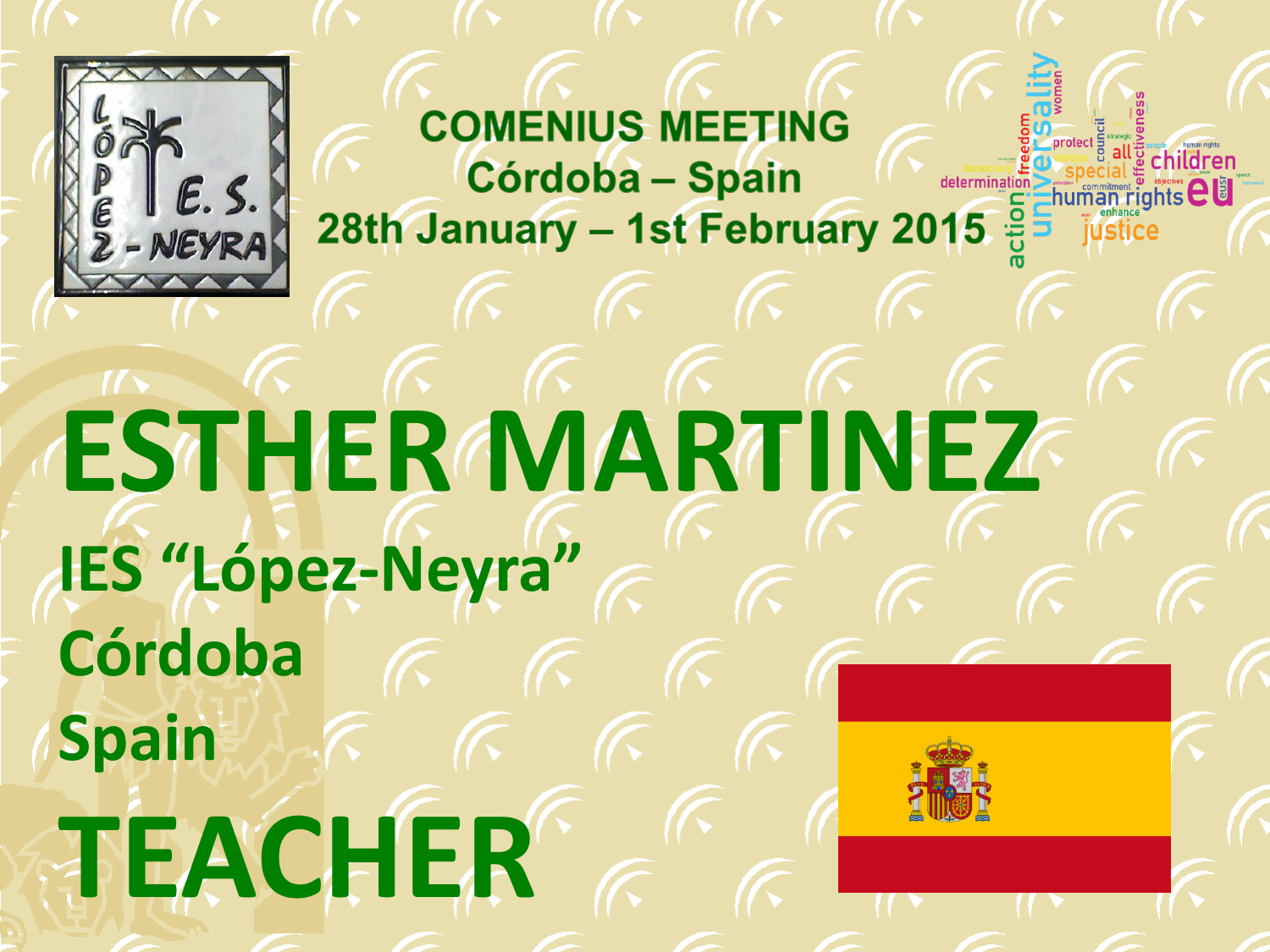

# **LUIS NAVARRO IES "López-Neyra" Córdoba Spain TEACHER**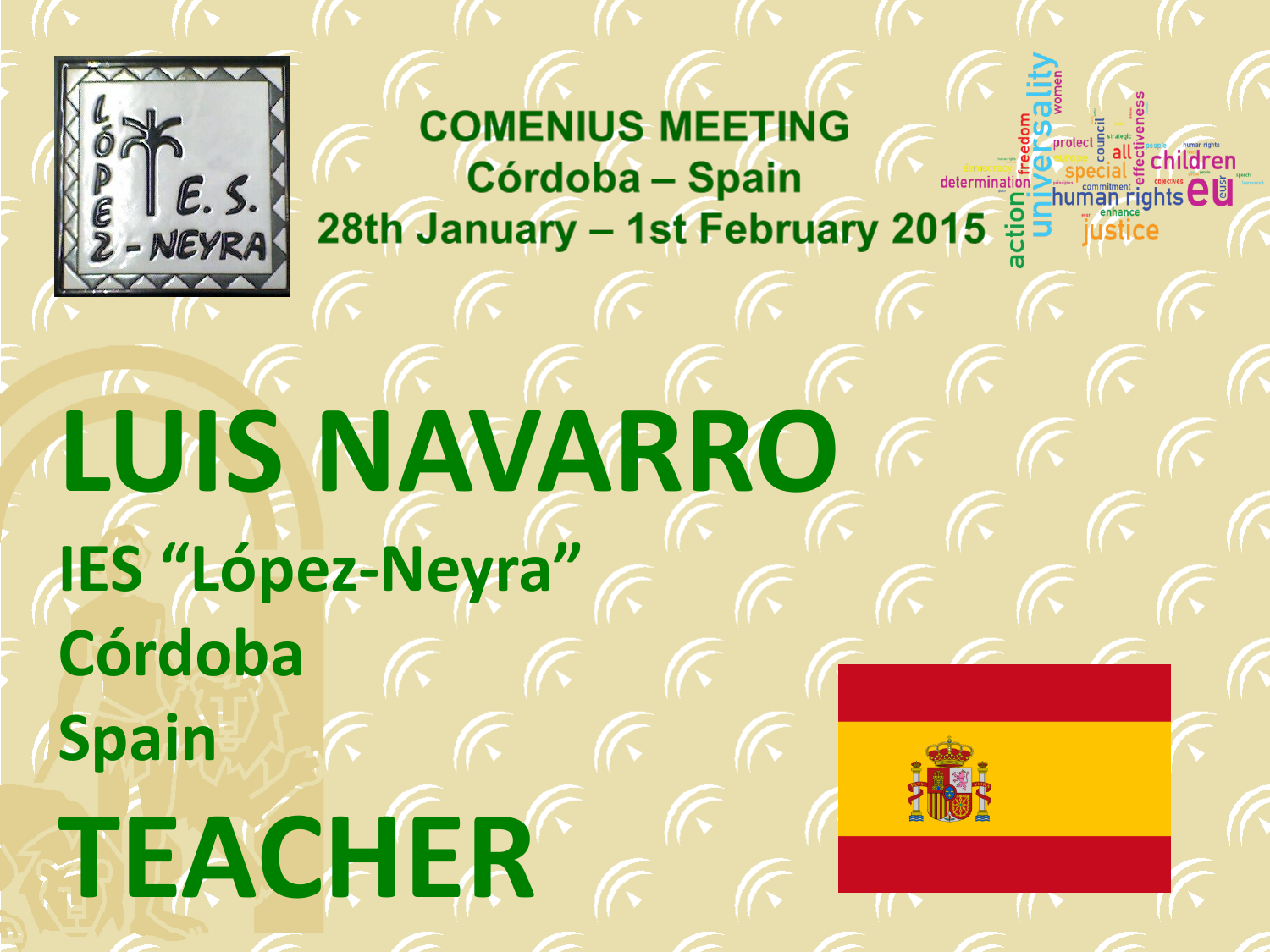

# **MANUEL OJEDA IES "López-Neyra" Córdoba Spain TEACHER**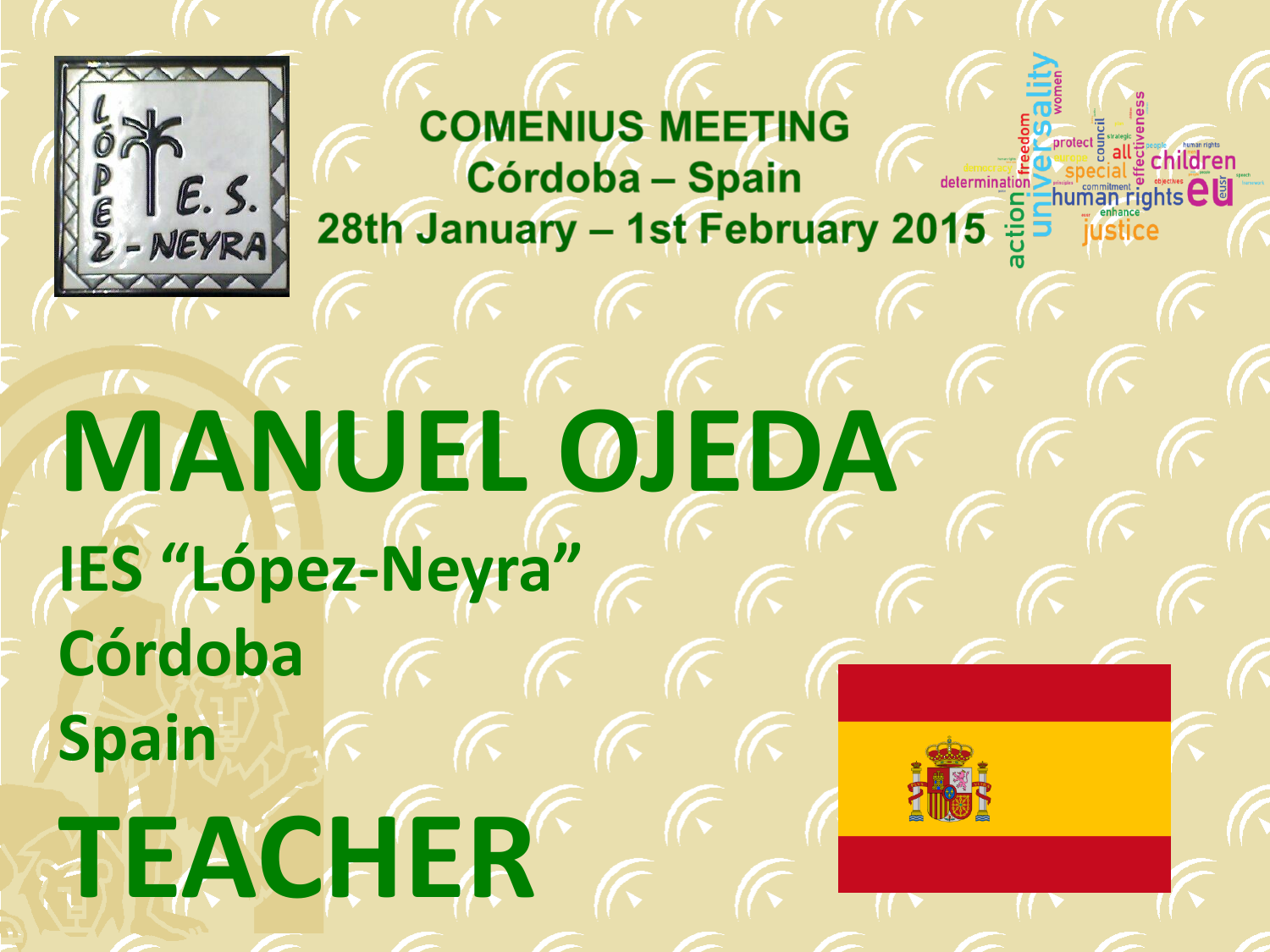

## **Mª TERESA PALMERO IES "López-Neyra" Córdoba Spain TEACHER**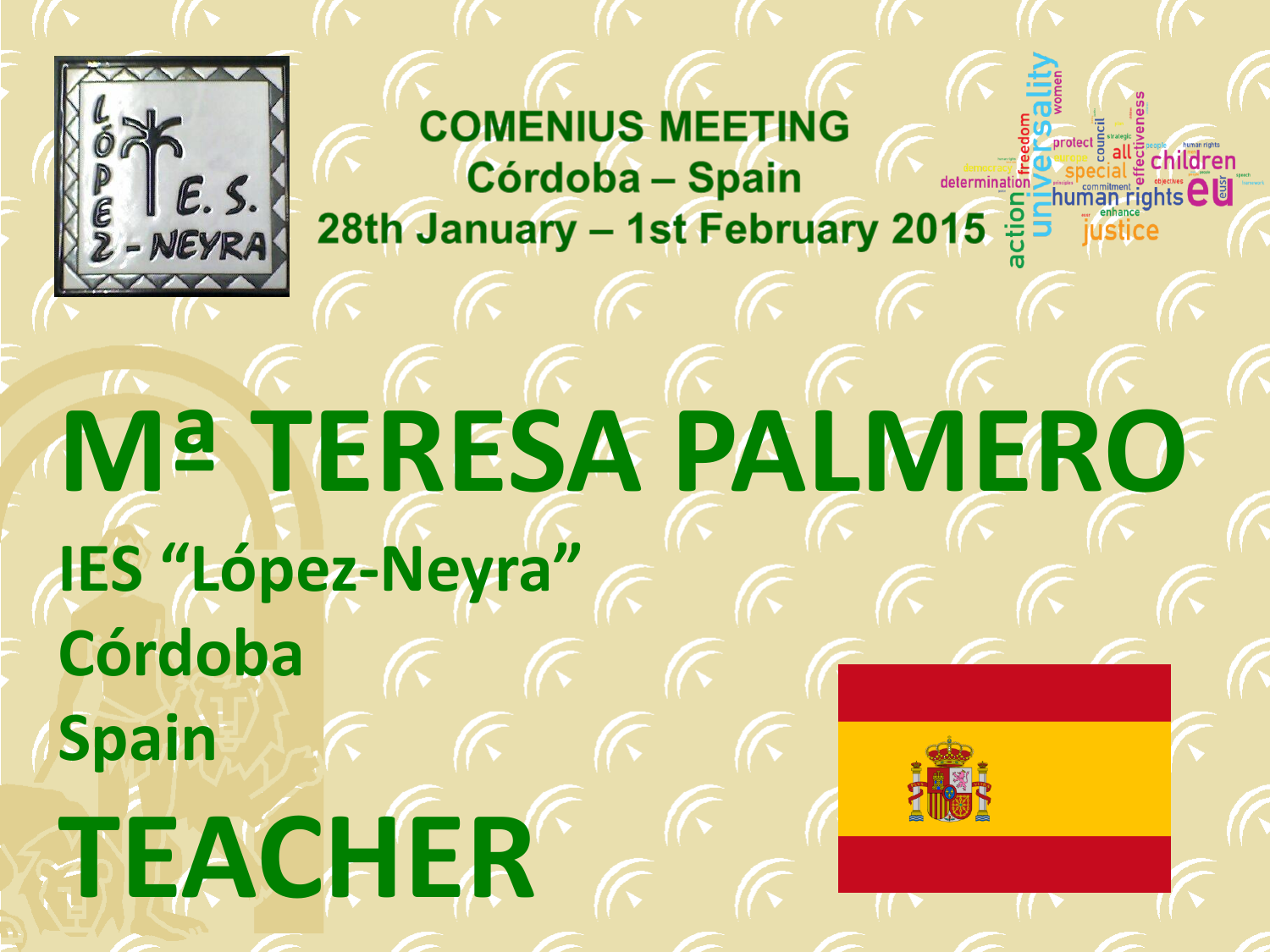

## **MERCEDES RUANO IES "López-Neyra" Córdoba Spain TEACHER**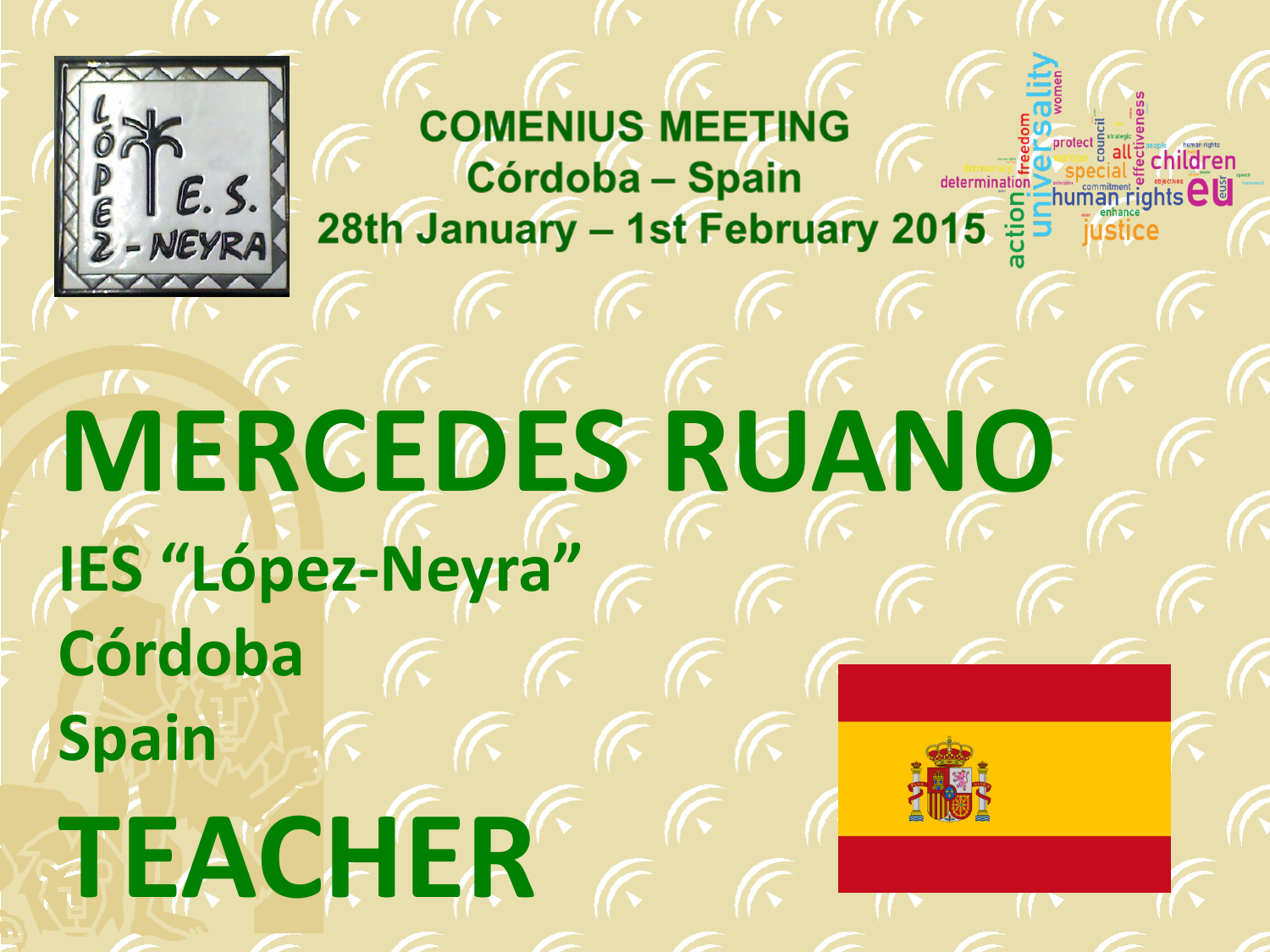

## **ISABEL TERESA RUBIO IES "López-Neyra" Córdoba Spain TEACHER**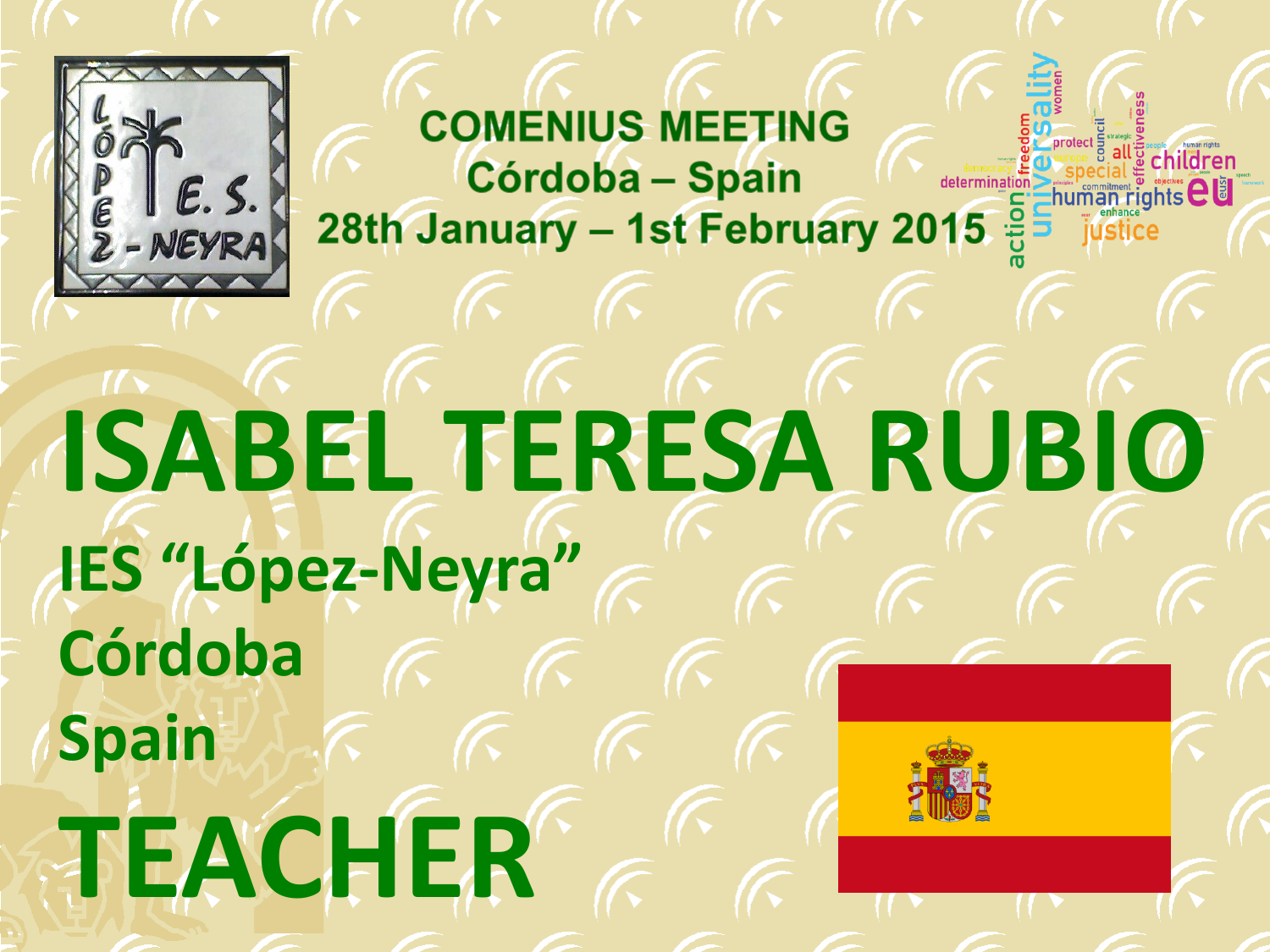

# **RAFAEL SICILIA IES "López-Neyra" Córdoba Spain TEACHER**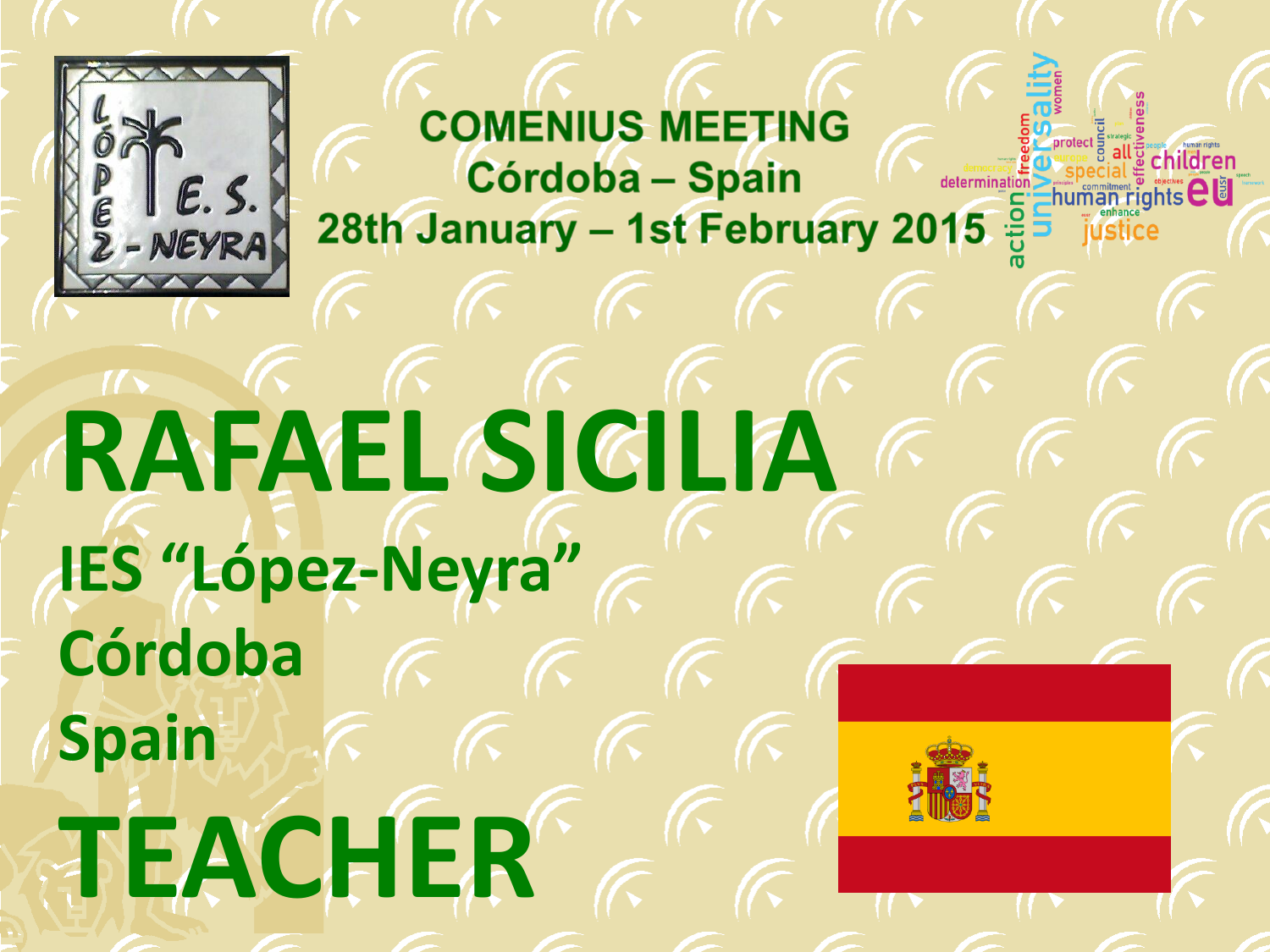

# **SANDRA TENA IES "López-Neyra" Córdoba Spain TEACHER**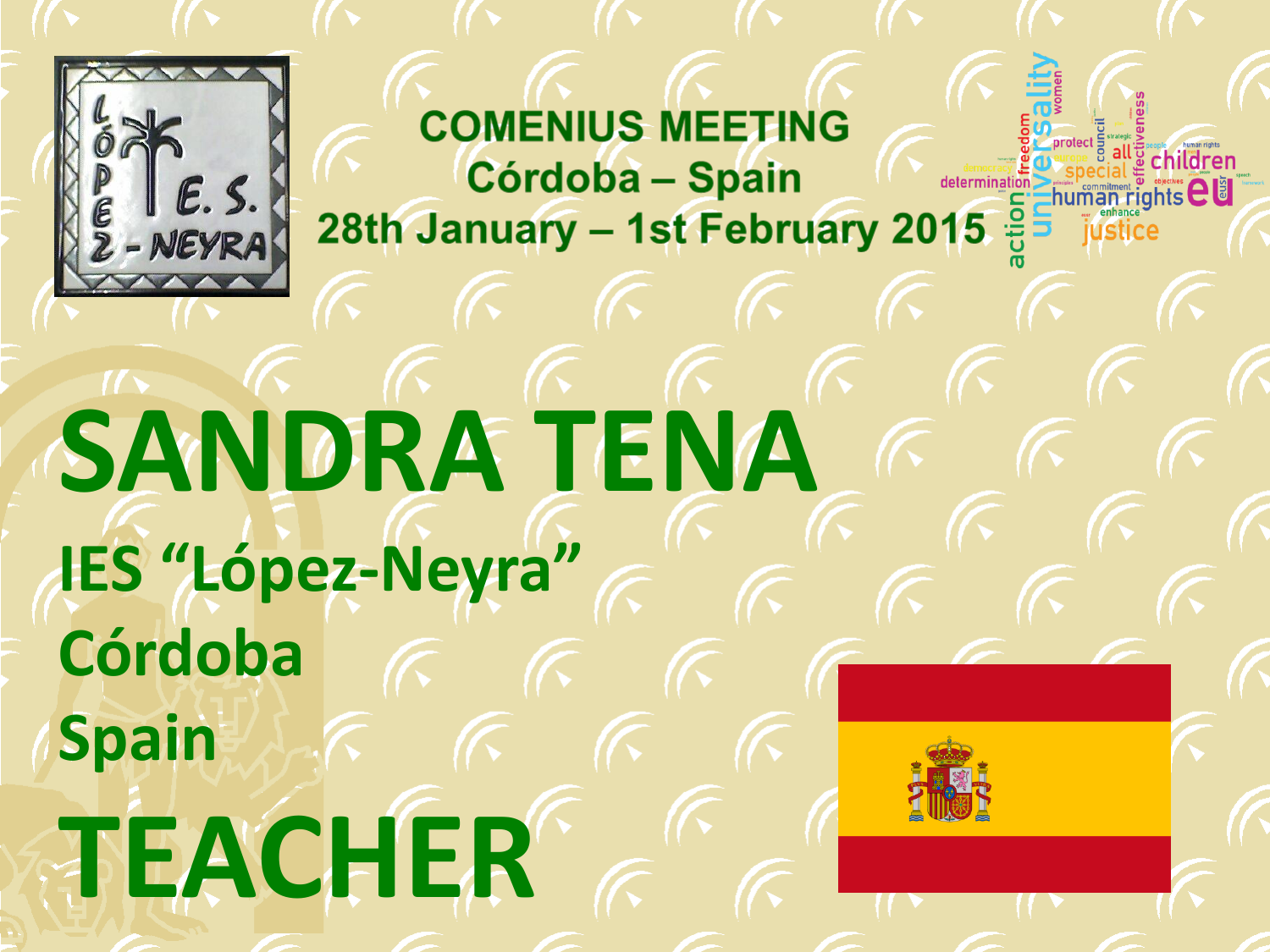

## **JOSÉ PABLO RONCERO IES "López-Neyra" Córdoba Spain TEACHER**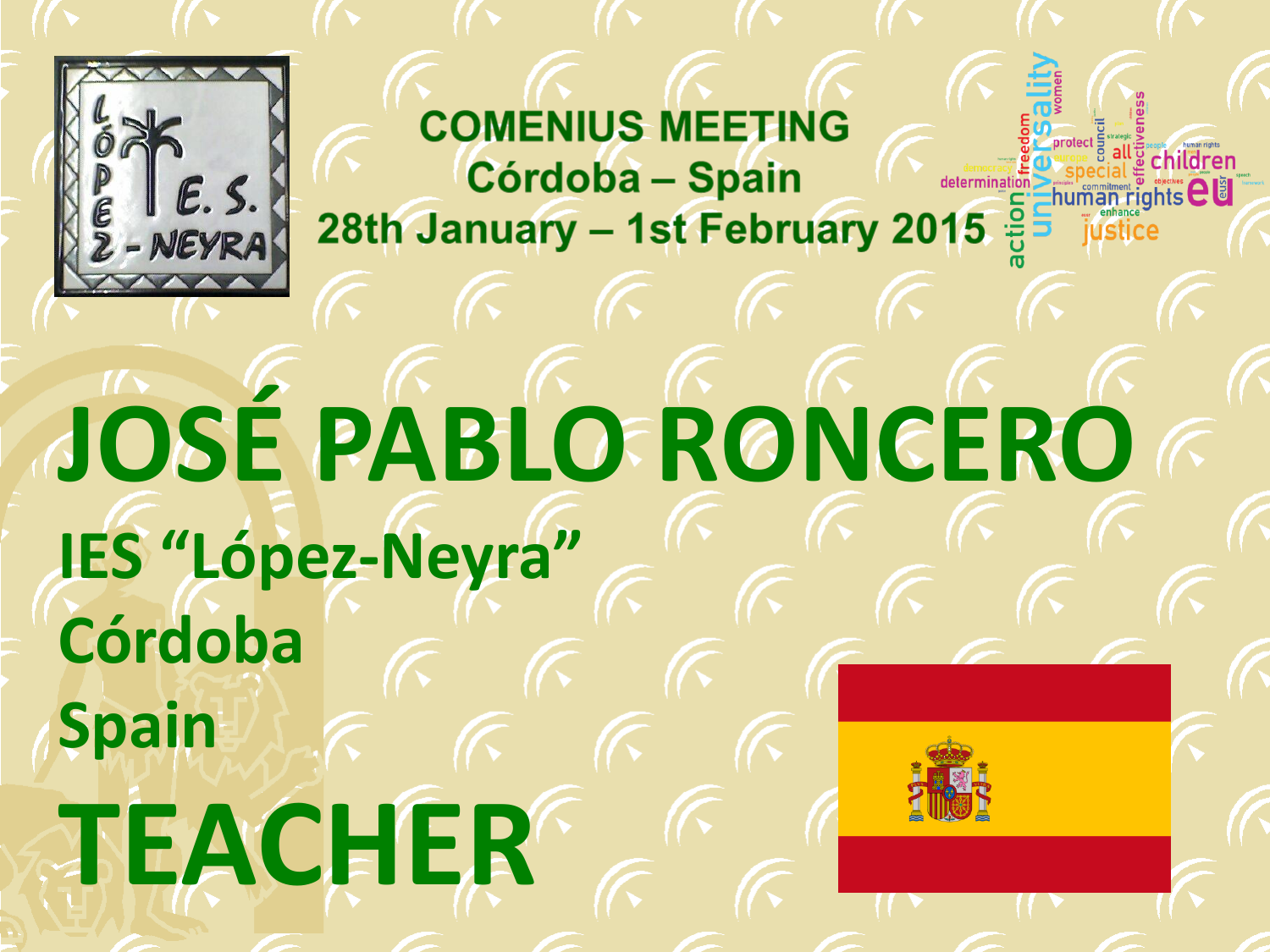

#### **ROSANA DEL CASTILLO IES "López-Neyra" Córdoba Spain TEACHER**